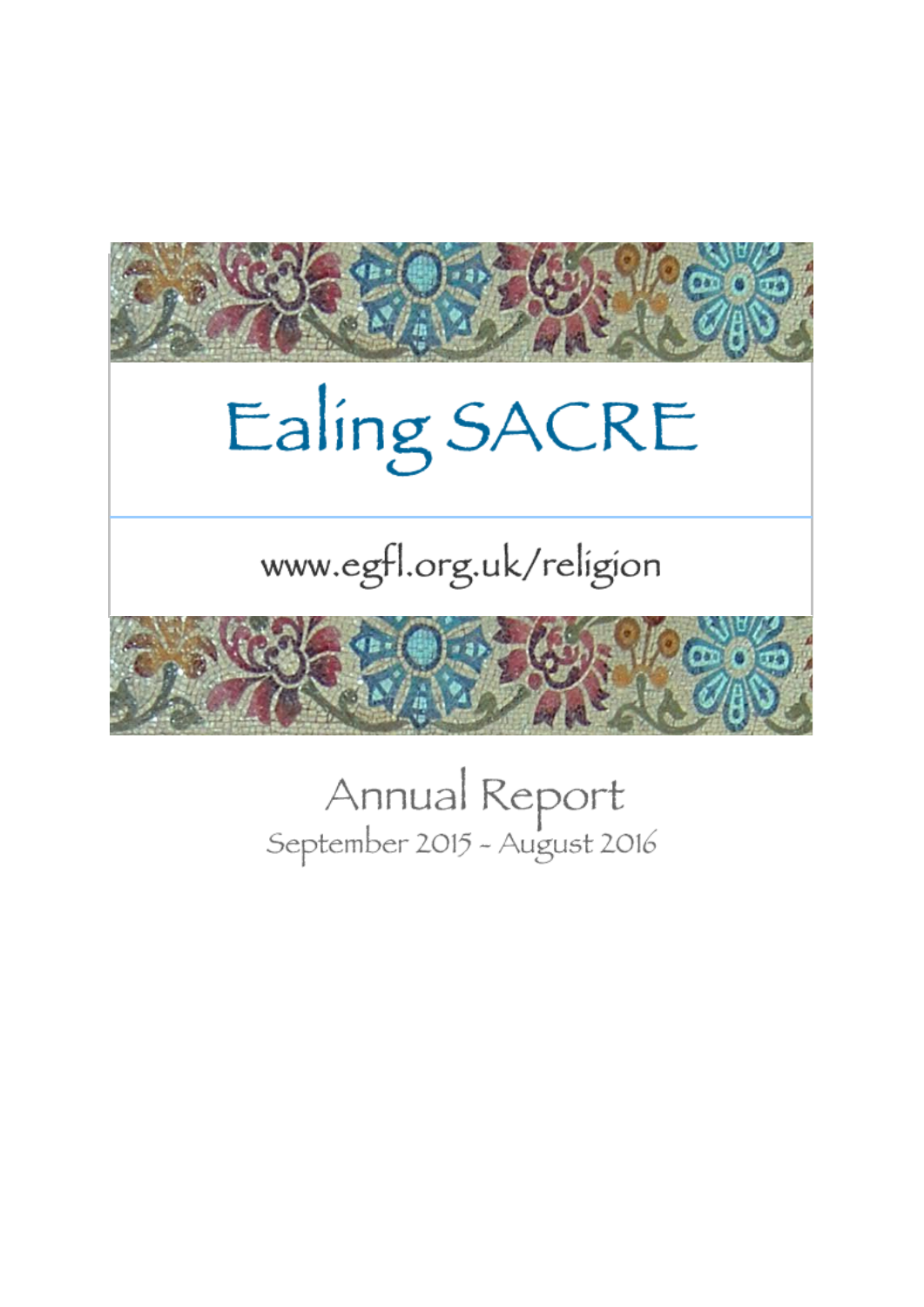# SACRE ANNUAL REPORT **September 2015 - August 2016**

### **Table of contents**

| Introduction by the chair of SACRE |                                                       |         |  |  |  |  |  |
|------------------------------------|-------------------------------------------------------|---------|--|--|--|--|--|
| Religious education                |                                                       | page 4  |  |  |  |  |  |
| Reflection                         |                                                       | page 4  |  |  |  |  |  |
| Links with other bodies            |                                                       |         |  |  |  |  |  |
| Other issues                       |                                                       |         |  |  |  |  |  |
| <b>SACRE</b> arrangements          |                                                       | page 5  |  |  |  |  |  |
| Appendix 1                         | Summary of monitoring results                         | page 6  |  |  |  |  |  |
| Appendix 2                         | Examination results 2016                              | page 15 |  |  |  |  |  |
| Appendix 3                         | SACRE membership - September 2015 to August 2016      | page 24 |  |  |  |  |  |
| Appendix 4                         | SACRE members' attendance during 2015-2016            | page 26 |  |  |  |  |  |
| Appendix 5                         | Number of pupils of each religion by school, May 2016 | page 28 |  |  |  |  |  |
| Appendix 6                         | Breakdown of 'other' data received, May 2016          | page 34 |  |  |  |  |  |
| Appendix 7                         | Changing times for RE and SACREs?                     | page 35 |  |  |  |  |  |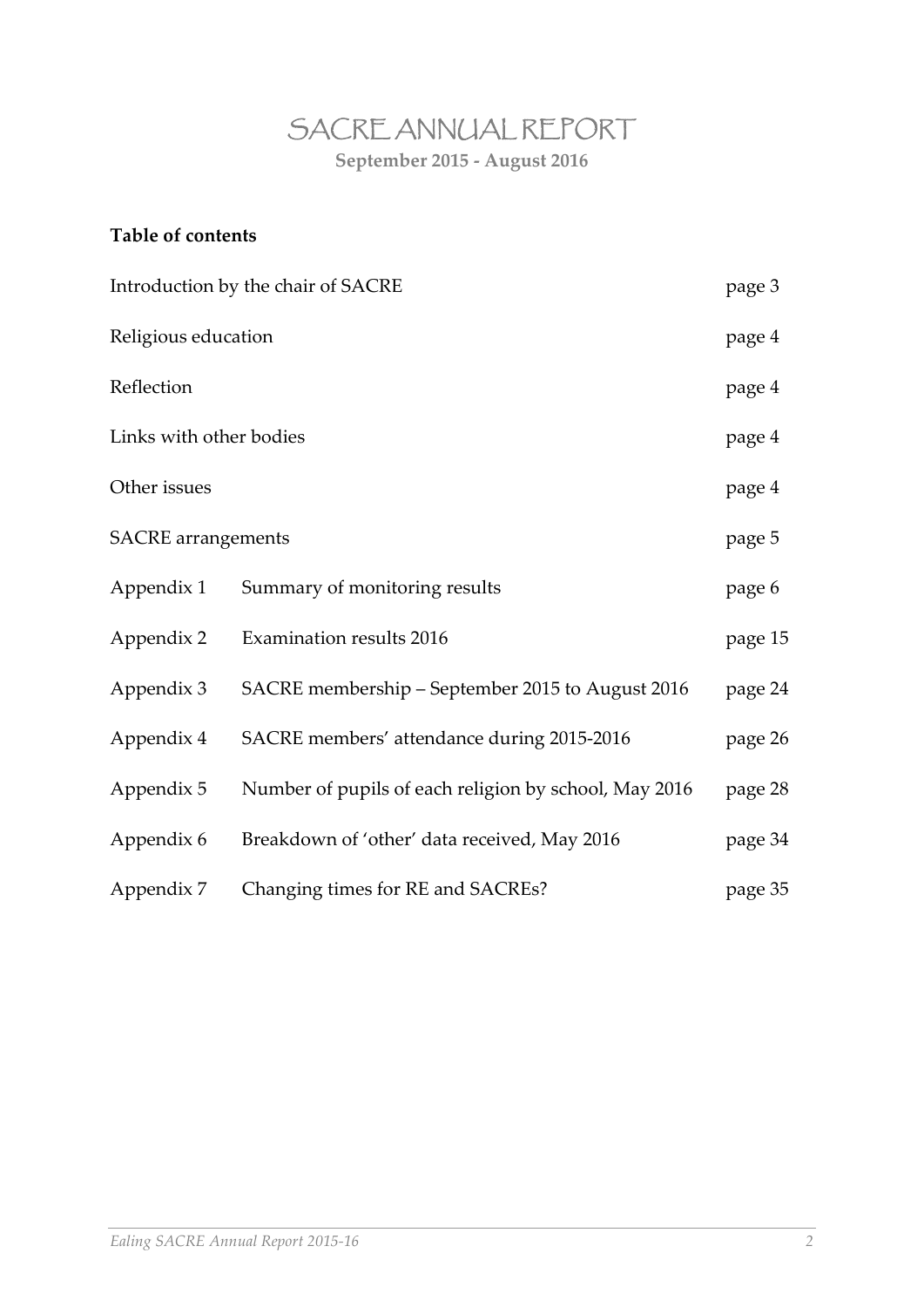#### **1. Introduction**

I have been pleased to continue as the Chair of Ealing SACRE this year. Its variety continues to be a challenge and a source of satisfaction to me.

This year Oliver Murphy has kindly joined the team of SACRE members who make time to visit schools, prepare and present reports to the meetings. Several schools have renewed their determinations and we have had the opportunity to hear presentations from the teachers of Dormers Wells Infant and Nursery School and Lady Margaret, Three Bridges, Clifton and Durdan's Park primary schools.



**Cllr Anthony Kelly**

RE in England and Wales appears to be undergoing

wide review and change, as demonstrated by the publication of "A New Settlement: Religion and Belief in Schools" and "Re for Real: The future of teaching and learning about religion and belief." These reports have challenged the present settlement and proposed new ways forward. Whilst the policy actions are uncertain, if the reports' recommendations are implemented, they may transform the role of local SACREs.

We were also fortunate to discuss new forms of faith-making and living. This included an excellent presentation from Dr Dwyer (UCL) and Professor Gilbert (Royal Holloway) on "Making Suburban Faith," an Arts and Humanities Research Council funded project based in Ealing. This project explores the ways in which suburban faith communities create shared space, focusing on architectures, material cultures, rituals, music and performance.

I believe that shared religious spaces share a vision with SACRE to promote a religious education based on mutual knowledge, understanding and respect for human rights, which in my opinion is crucial when it comes to dealing with the challenges we might face in the borough in a post-Brexit environment.

Finally I would like to pay tribute and thanks on behalf of the SACRE members and the council to Nora Leonard who is retiring this year. Her role as the SACRE consultant has been invaluable to me and I wish her well in her next project.

If you wish to know more about the work SACRE please get in contact.

*Cllr. Anthony Kelly* **Chair of Ealing SACRE** 

**07771740912 KellyA@ealing.gov.uk**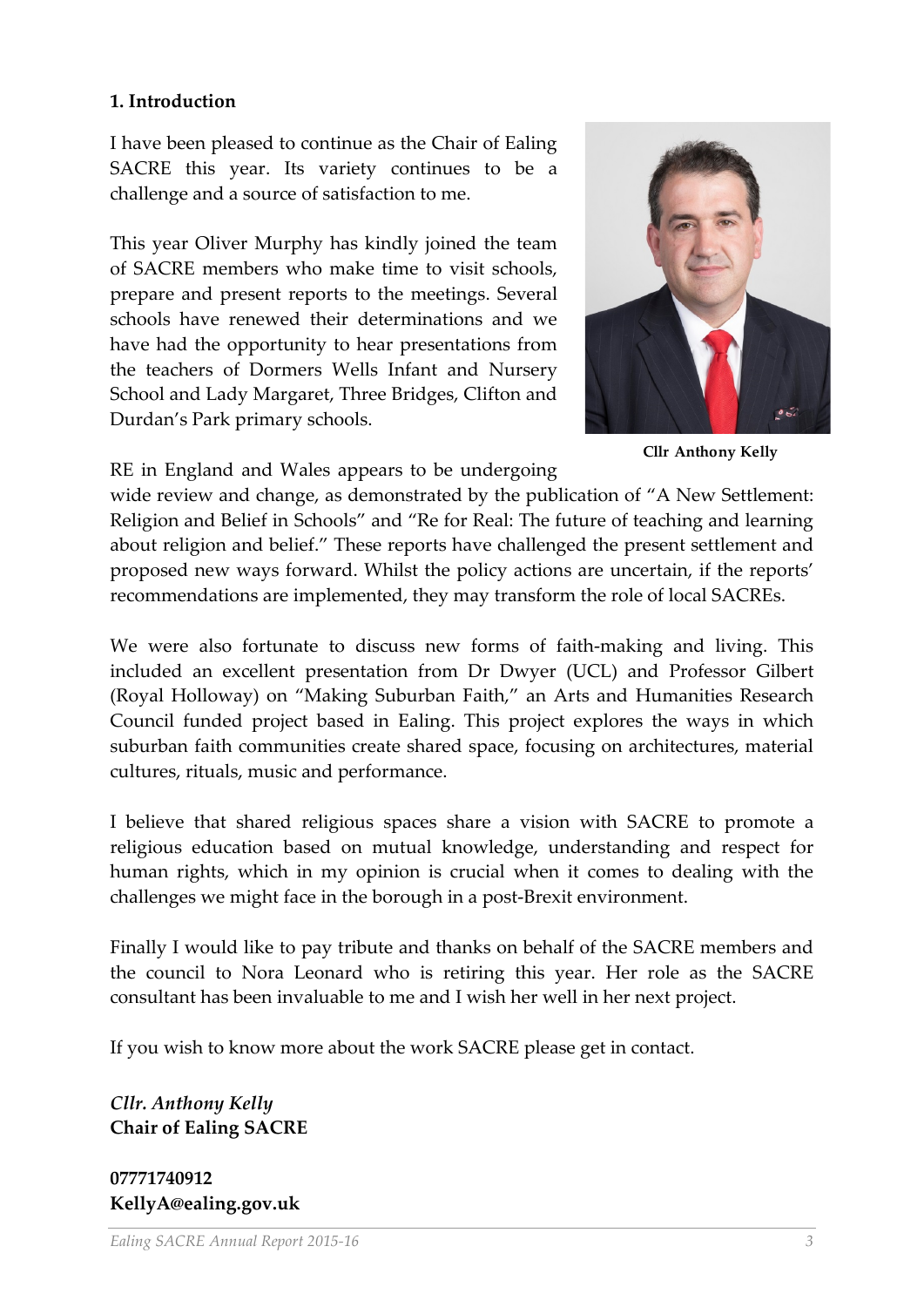#### **2. Religious education**

- 2.1 Thirty schools completed a self-assessment monitoring return in 2015-16. A summary of the information collected can be found in appendix 1.
- 2.2 The 2015-16 examination results, along with a comparison to the previous year's results, can be found in appendix 2.

#### **3. Reflection**

- 3.1 SACRE received applications from four schools requesting a renewal of an existing determination. Renewals were granted to:
	- Lady Margaret Primary School (October 2015<sup>1</sup>)
	- Dormers Wells Infants and Nursery School (February 2016)
	- Clifton Primary School (June 2016)
	- Durdan's Park Primary School (June 2016)

#### **4. Links with other bodies**

4.1 SACRE continues its membership of the National Association of SACREs (NASACRE).

#### **5. Other issues**

- 5.1 During the year, the SACRE consultant kept members informed of several significant developments at a national level which were likely to affect RE and SACREs. A summary report of these developments written by Ealing SACRE clerk Paula Portas can be found in Appendix 7.
- 5.2 The "Days of Observance" calendar was again produced for the use of schools and LA officers. This poster-sized calendar contains listings for many religious festivals and other dates of note. An on-line version, including informative articles about all of the observances mentioned, can be found on the Ealing Grid for Learning, [www.egfl.org.uk/religion.](http://www.egfl.org.uk/religion)
- 5.3 The following members retired from SACRE during 2015-16:
	- Rabbi Janet Burden
	- Donald Burling

-

- Cllr Alex Stafford
- **Cllr Charan Sharma**

<sup>&</sup>lt;sup>1</sup> Lady Margaret PS was granted a provisional renewal, dependent on the outcome of Marianne Izen's visit to the school in November. The renewal was confirmed in February when Dr Izen gave her report.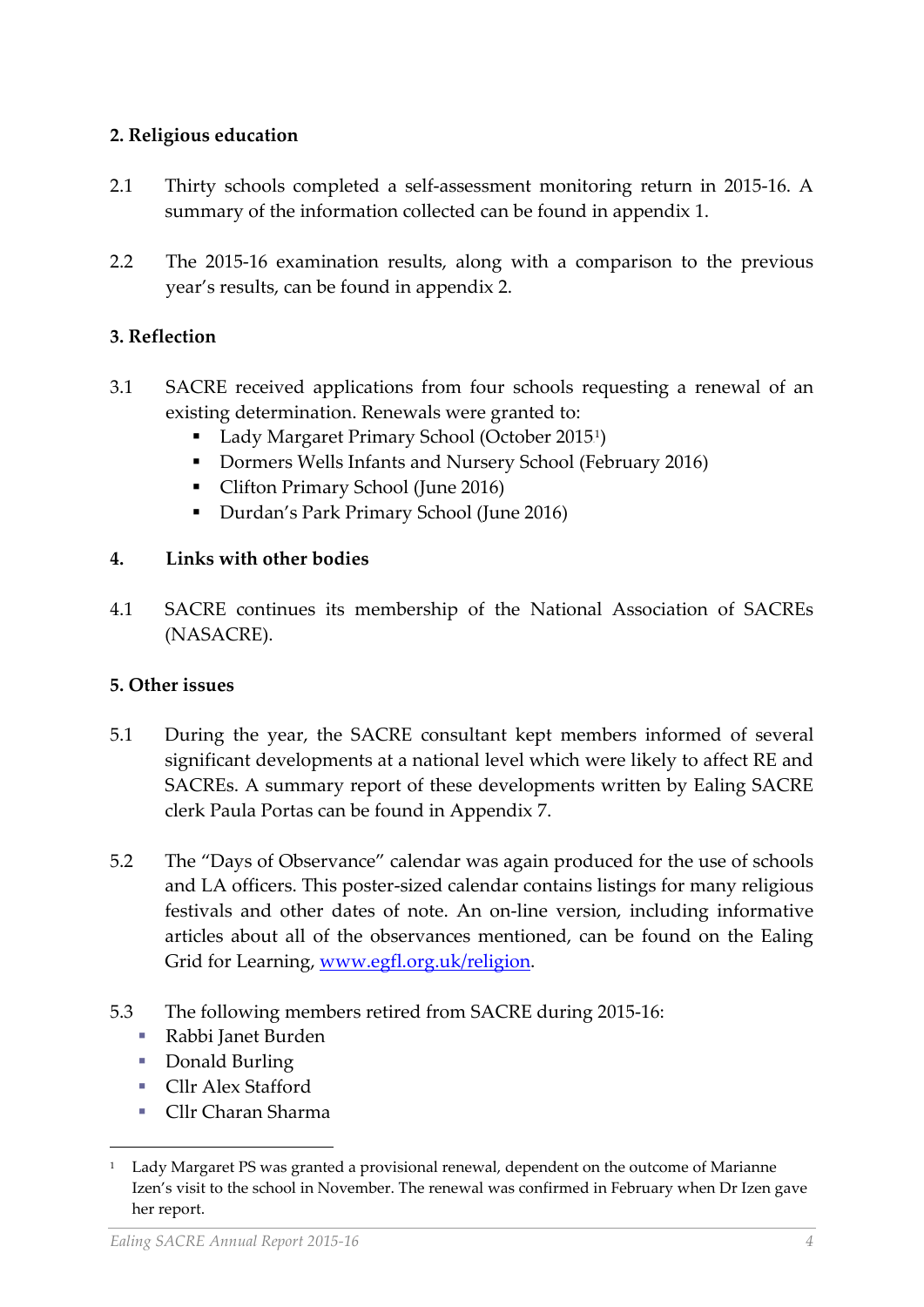- 5.4 In addition, SACRE welcomed several new members during the course of the year:
	- Local authority committee: Cllr Abdullah Gulaid, Cllr Seema Kumar
	- Church of England committee: Rev Karen Greenidge

#### **6. SACRE arrangements**

- 6.1 Throughout the year, SACRE received professional support from Nora Leonard, SACRE consultant. Laurie Lyle, committee team member and Lee Teasdale, Ray Simpson and Paula Portas, democratic service officers, provided administrative and clerking support.
- 6.2 The LA continues to pay for membership of NASACRE and for limited attendance at conferences.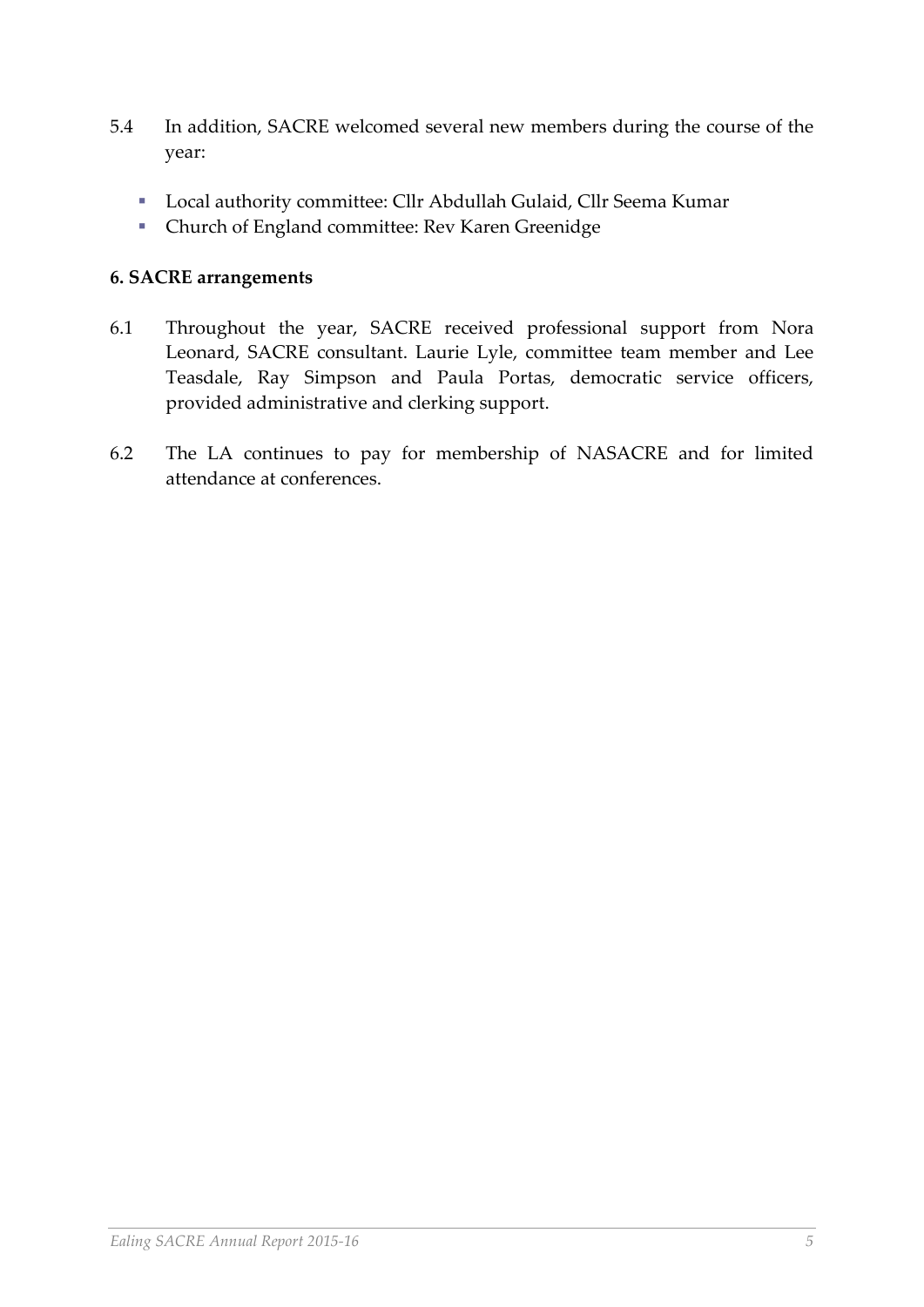### *Appendix 1*  **Summary of monitoring results 2015-16**

|                                  | <b>High Schools</b>                                                                                                                                                                                                                                                               | <b>Primary Schools</b>                                                                                                         |                                                                                                                                                             |                                                                         |  |  |  |  |  |  |
|----------------------------------|-----------------------------------------------------------------------------------------------------------------------------------------------------------------------------------------------------------------------------------------------------------------------------------|--------------------------------------------------------------------------------------------------------------------------------|-------------------------------------------------------------------------------------------------------------------------------------------------------------|-------------------------------------------------------------------------|--|--|--|--|--|--|
| <b>Schools</b>                   | Brentside                                                                                                                                                                                                                                                                         | Alec Reed Academy<br>Allenby<br>Beaconsfield                                                                                   | Gifford<br>Greenwood<br>Hambrough                                                                                                                           | St John's<br>St Mark's<br>Selborne                                      |  |  |  |  |  |  |
| participating                    | <b>Special Schools</b>                                                                                                                                                                                                                                                            | Berrymede Infants<br>Clifton                                                                                                   | Hathaway<br>John Perryn                                                                                                                                     | Southfield                                                              |  |  |  |  |  |  |
|                                  | Belvue<br>John Chilton<br>Springhallow                                                                                                                                                                                                                                            | Coston<br>Derwentwater<br>Downe Manor<br>Drayton Green                                                                         | Mayfield<br>Montpelier<br>Perivale<br>Petts Hill                                                                                                            | <b>Three Bridges</b><br>Viking<br><b>West Acton</b><br>Wood End Infants |  |  |  |  |  |  |
| <b>Strengths of RE provision</b> |                                                                                                                                                                                                                                                                                   |                                                                                                                                |                                                                                                                                                             |                                                                         |  |  |  |  |  |  |
| <b>Brentside HS</b>              | Consistently outstanding results at A-level, recognised as good/outstanding<br>U.<br>compared to national outcomes.<br>Extra-curricular opportunities such as debate club and festival club.<br>ш<br>Timetabled lesson for every student.<br>×,                                   |                                                                                                                                |                                                                                                                                                             |                                                                         |  |  |  |  |  |  |
| Belvue                           | Subject specialist co-ordinator.<br>×.<br>Different faiths represented in student population.<br>×.<br>All teachers teaching RE 'good' to 'outstanding'.<br>×.                                                                                                                    |                                                                                                                                |                                                                                                                                                             |                                                                         |  |  |  |  |  |  |
| John Chilton                     | Collaborative working, depth of learning.<br>×,<br>Changes to curriculum to enable better progression.<br>×.                                                                                                                                                                      |                                                                                                                                |                                                                                                                                                             |                                                                         |  |  |  |  |  |  |
| Springhallow                     | "The pupils' spiritual, moral, social and cultural develop is outstanding.<br>$\Box$<br>Pupils are encouraged to reflect on their actions and their effect on others."<br>(Ofsted March 2013)<br>The new school building has a designated "faith" room designed for prayer,<br>×. |                                                                                                                                |                                                                                                                                                             |                                                                         |  |  |  |  |  |  |
| Alec Reed Academy                | reflection and quiet time.<br>Detailed, well thought out planning.<br>×,<br>Established links with grammar/spelling patterns.<br>ш<br>Visits and visitors linked with topic.<br>×.<br>Opportunities for writing.<br>u,                                                            |                                                                                                                                |                                                                                                                                                             |                                                                         |  |  |  |  |  |  |
| Allenby                          | Teachers' understanding of the subject.<br>ш<br>Lessons include "enquiry approach" to allow the children to deepen their<br>ш<br>understanding.<br>Opportunities for children to develop positive attitudes and relate their<br>ш<br>learning in RE to their own experience.      |                                                                                                                                |                                                                                                                                                             |                                                                         |  |  |  |  |  |  |
| Beaconsfield                     | ×.<br>U.<br>×.                                                                                                                                                                                                                                                                    | Celebration of all festivals – activities and assemblies.<br>Staff diversity and knowledge<br>Student diversity and knowledge. |                                                                                                                                                             |                                                                         |  |  |  |  |  |  |
| Berrymede Infants                | ш<br>Resources.<br>ш<br>External visits/visitors.<br>×.<br>×.                                                                                                                                                                                                                     | Leadership and management of RE.<br>Pupil voice indicating enjoyment.                                                          |                                                                                                                                                             |                                                                         |  |  |  |  |  |  |
| Clifton                          | D.<br>ш                                                                                                                                                                                                                                                                           | about, most festivals from all religions.                                                                                      | We are a multi-cultural, multi- religion school and we celebrate, and learn<br>We teach our children to accept and appreciate everyone's different beliefs. |                                                                         |  |  |  |  |  |  |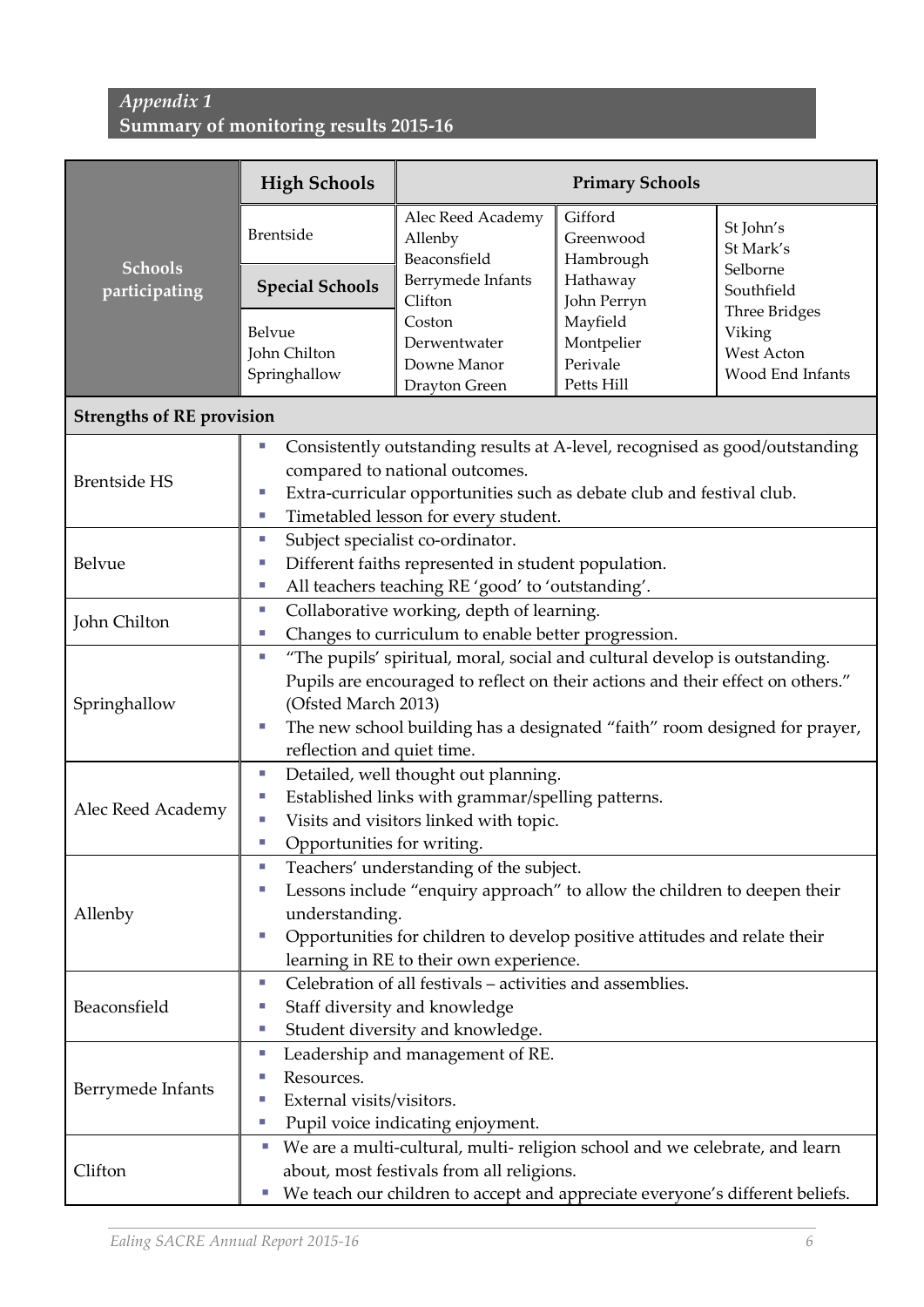|               | Regular, timetabled lessons across all key stages.<br>E                                      |
|---------------|----------------------------------------------------------------------------------------------|
| Coston        | Weekly and longterm planning evident and on shared drive.                                    |
|               | Termly assessment of children's progress.<br>ш                                               |
|               | Teacher assessment at the end of each topic.<br>E                                            |
|               | Pupils' survey.<br>Ш                                                                         |
| Derwentwater  | Final piece of work (SMSC included), e.g. invitation for a religious                         |
|               | celebration.                                                                                 |
|               | Following Ealing scheme.<br>E                                                                |
| Downe Manor   | Visit to local mosque as part of year 5 Islam topic.<br>ш                                    |
| Drayton Green | Content of lessons planned to provide memorable learning experiences<br>E                    |
|               | Range of religions taught.<br>ш                                                              |
| Gifford       | Resources to support teaching.                                                               |
|               | Links to children's background/experiences.<br>ш                                             |
|               | Willingness to accept others' beliefs.<br>П                                                  |
|               | Reviewed our Collective Worship Policy, as a result, reflections embedded in                 |
| Greenwood     | assemblies.                                                                                  |
|               | RE is taught according to the guidelines laid down by Ealing SACRE's<br>I.                   |
|               | agreed syllabus.                                                                             |
|               | Religious education lessons have a link to our Rights Respecting Schools initiative so<br>L. |
|               | the children are aware of their own and each other's rights. Through this they gain a        |
|               | respect for other people and for differing cultures.                                         |
|               | After looking at planning and conducting work scrutiny it is apparent that teachers<br>Е     |
|               | are beginning to use cross curricular links in their RE work.                                |
|               | The Ealing Agreed Syllabus gives teachers a clear overview and a balance of<br>E.            |
| Hambrough     | religious and humanistic approaches. Our more experienced teaching staff support             |
|               | new teachers to implement the RE curriculum. In all key stages they have a good              |
|               | balance of activities such as using drama and art to reflect the cross curricular links.     |
|               | The school has a dedicated RE subject leader who monitors and evaluates provision<br>ш       |
|               | and drives improvement. Parental support for RE is positive, with no withdrawal              |
|               | from RE lessons.                                                                             |
|               | All faiths and festivals celebrated                                                          |
| Hathaway      | Making links with local religious places of worship.<br>Г                                    |
|               | Inviting speakers in to speak about different world faiths.<br>Г                             |
|               | Monitoring of coverage.<br>E                                                                 |
| John Perryn   | Taught in all year groups, but more differentiated in ks2.<br>ш                              |
|               | SMSC provision<br>Г                                                                          |
|               | Assemblies                                                                                   |
| Mayfield      | Cultural visits<br>ш                                                                         |
|               | Links to children's lives<br>Г                                                               |
|               | We use the Ealing scheme of work enhanced by visits to places of worship.<br>Г               |
| Montpelier    | High quality class assemblies on aspects of the 6 major religions<br>E                       |
|               | Quality of resources<br>E                                                                    |
| Perivale      | Scheme of work in place                                                                      |
|               | Ealing Agreed Syllabus being followed                                                        |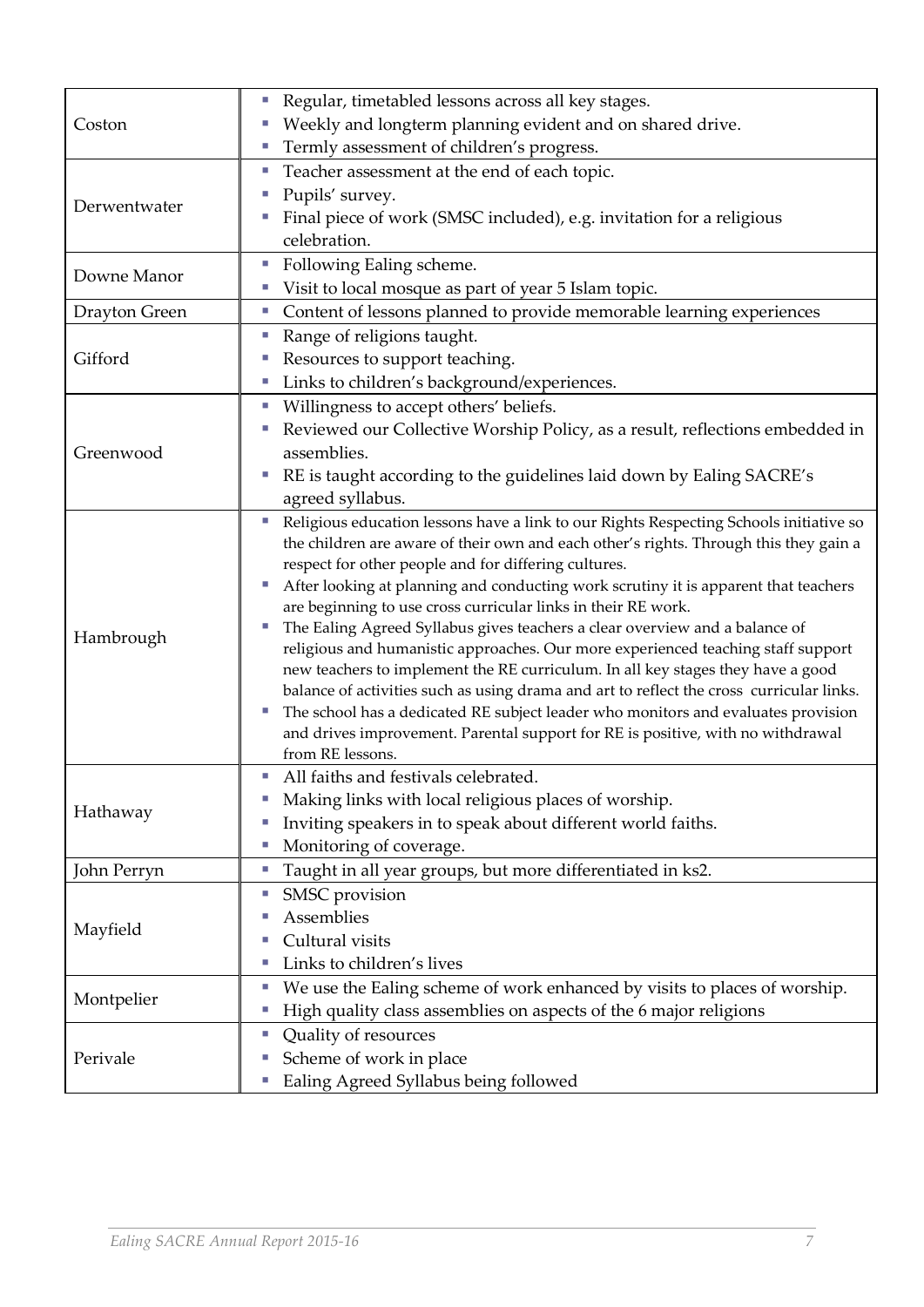|                     | Teaching of RE enables us to be inclusive of all our children's faiths and<br>Щ         |
|---------------------|-----------------------------------------------------------------------------------------|
| Petts Hill          | allows them to share their experiences.                                                 |
|                     | Use of ICT in teaching RE especially using Espresso, online stories, virtual<br>ш       |
|                     | tours of places of worship and seeing real life celebrations of special events          |
|                     | and acts of worship.                                                                    |
|                     | RE is well resourced with a selection of artefacts so that child can see and            |
|                     | handle, when appropriate, items such as a Menorah.                                      |
|                     | Cultural and religious special days and celebrations are acknowledged and<br>ш          |
|                     | learnt about throughout the school year. For example: Christmas, Diwali,                |
|                     | Eid, St Patricks day, Chinese New Year etc.                                             |
|                     | Resources/artefacts<br>ш                                                                |
| St John's           | <b>SOW</b>                                                                              |
|                     | Children<br>ш                                                                           |
|                     | All year groups visit a place of worship from the main faiths during their<br>Ш         |
| St Mark's           | time at St Mark's.                                                                      |
|                     | We follow Ealing's RE syllabus.<br>Щ                                                    |
|                     | Trips to different places of worship which tie in with long-term plans. All<br>×.       |
|                     | religions covered over school career.                                                   |
| Selborne            | Celebration of all major religious festivals.                                           |
|                     | Linking tolerance in RE with British Values teaching.<br>ш                              |
|                     | The religions are taught throughout the school.<br>F.                                   |
|                     | There are cross-curricular links and topics are taught in the term which is relevant to |
| Southfield          | a celebration.                                                                          |
|                     | Our assemblies are also linked to key religious festivals.<br>щ                         |
|                     | Some visitors from places of worship come and do an assembly.<br>E                      |
| Three Bridges       | The commitment of all staff.<br>ш                                                       |
|                     | Schedule of visits to places of worship; parents' commitment to this.<br>ш              |
|                     | Celebrations from different faiths.<br>ш                                                |
| Viking              | Collective worship.                                                                     |
|                     | KS1 lessons.<br>U.                                                                      |
| West Acton          | Variety of trips and visits to places of worship.<br>ш                                  |
|                     | Participation in inter-faith week.<br>ш                                                 |
| Wood End Infants    | Children exposed to a range of religious practices and beliefs.<br>ш                    |
|                     | RE is embedded in our school ethos.<br>ш                                                |
|                     | Areas requiring development and how these are being addressed                           |
|                     | Taking opportunities to support lower ability GCSE students to achieve their<br>Е       |
|                     | highest marks on 12 mark answers.                                                       |
|                     | Restructuring assessments to allow even greater numbers of students to<br>E             |
|                     | achieve Level 8.                                                                        |
|                     | Addressed by: We have a scheme of work on religious leaders, but the latest<br>ш        |
|                     | agreed syllabus mentions modern leaders: this is something we will                      |
| <b>Brentside HS</b> | incorporate into the Y7 scheme of work. I feel the broad areas are being                |
|                     | covered but there is some specific content we could build in: "the landscape            |
|                     | of religious ideas in Britain", "the ability of sound and music to evoke awe"           |
|                     | and "how individuals express their spirituality through creativity e.g.                 |
|                     | music." As a department, we will discuss ways of embedding these areas                  |
|                     | throughout the schemes of work, for example by embedding music into our                 |
|                     | lessons on religious festivals.                                                         |
|                     |                                                                                         |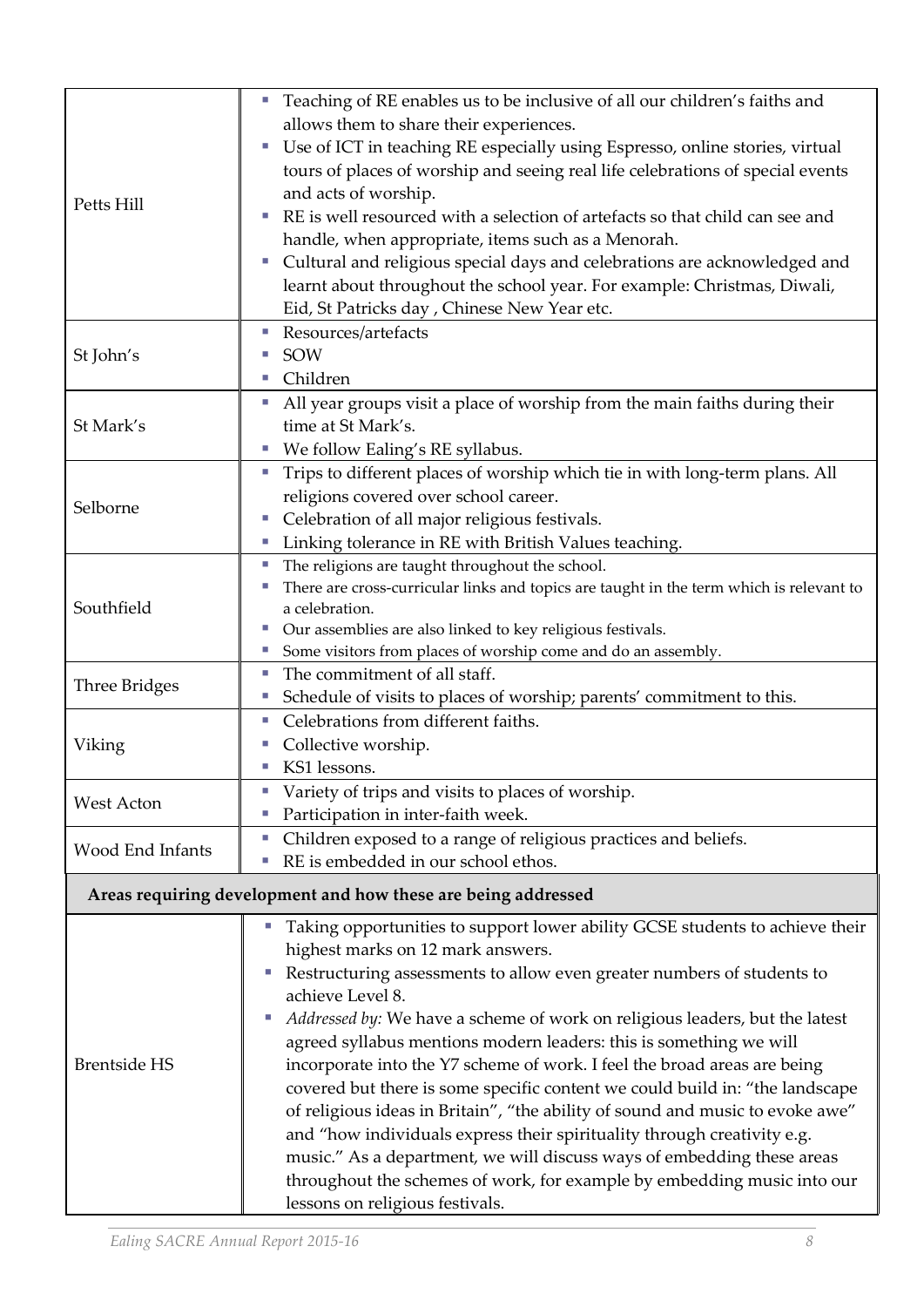|                   | Lack of artefacts, clothing and resources.                                        |
|-------------------|-----------------------------------------------------------------------------------|
| Belvue            | Required to find a new exam for KS4 as our current exam will no longer be         |
|                   | running after 2016.                                                               |
|                   | Addressed by: Currently researching and buying a range of resources.<br>ш         |
|                   | Developing "I can" statements for assessment.<br>ш                                |
| John Chilton      | Addressed by: Working in new teams; collaboration.                                |
|                   | To celebrate further our cultural diversity.<br>×,                                |
|                   | To give pupils opportunities to explore their own and others views and to         |
| Springhallow      | explore and develop moral concepts and values.                                    |
|                   | Addressed by: (not answered)                                                      |
|                   | Year 1 need to develop the quantity and quality of writing and rely less on       |
|                   | worksheets.                                                                       |
| Alec Reed Academy | Addressed by: Offering support during planning and sharing effective practice     |
|                   | with other year groups.                                                           |
|                   | Time limitations with curriculum demands in other subjects.<br>×.                 |
| Allenby           | Addressed by: Through introducing cross-curricular studies for some lessons.<br>ш |
|                   | Resources<br>ш                                                                    |
| Beaconsfield      | Opportunities for trips and key speakers.<br>ш                                    |
|                   | Addressed by: Teachers ordering new resources; SLT to organise trips.<br>Е        |
|                   | Year 2 curriculum coverage spring/summer term (SATS have an impact on<br>×,       |
|                   | this).                                                                            |
| Berrymede Infants | Addressed by: Teacher/pupil surveys; monitoring of curriculum coverage;<br>×,     |
|                   | support at planning meetings and one to one; cross-curricular planning.           |
|                   | Teaching and learning of RE Curriculum<br>×.                                      |
|                   | Addressed by: We have begun the process of looking at what is being taught<br>ш   |
| Clifton           | through structured RE lessons, and how this reflects the Ealing syllabus for      |
|                   | Religious education. We will begin to look at how we can take the                 |
|                   | curriculum and streamline it to work within our school.                           |
|                   | Updating assessment sheets and provision of relevant resources.<br>П              |
|                   | Addressed by: Currently devising a new assessment sheet for different year        |
| Coston            | groups. Will ask staff what resources they require to teach RE, and order         |
|                   | new resources.                                                                    |
|                   | Connecting community projects to the curriculum (e.g. religious sites).<br>ш      |
|                   | Consistency in assessment across key Stages                                       |
| Derwentwater      | Monitoring                                                                        |
|                   | Addressed by: Religious discussions occur through children's experience<br>п      |
|                   | outside of school. Pupil conferencing; visits to local places of worship in each  |
|                   | year group; guest speakers                                                        |
|                   | Quality of daily act of collective worship.<br>П                                  |
| Downe Manor       | Addressed by: SMSC co-ordinator appointed. Action plan written and budget         |
|                   | allocated to support teachers with planning and delivering daily act of           |
|                   | collective worship.                                                               |
|                   | Engagement of Muslim pupils when other faiths are discussed and/or<br>П           |
| Drayton Green     | taught.                                                                           |
|                   | Addressed by: Working with parent body.                                           |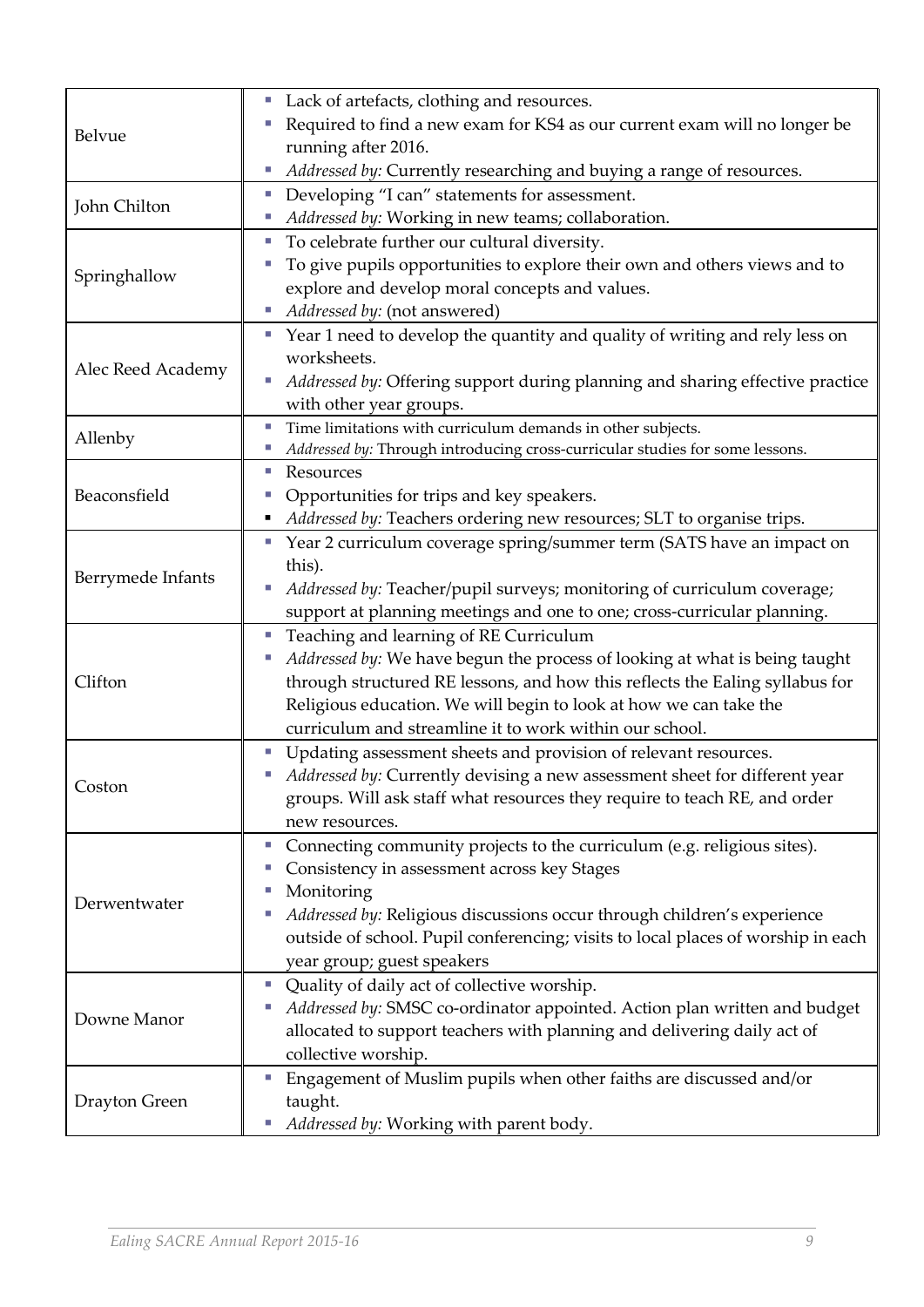|             | Further links to groups needed (e.g. church, mosque, etc.), and using link to<br>L.  |
|-------------|--------------------------------------------------------------------------------------|
| Gifford     | facilitate trips and visitors to school.                                             |
|             | Addressed by: Links being made through staff members and community<br>E              |
|             | groups contacted.                                                                    |
|             | Visits to places of worship to be planned in teaching.<br>L.                         |
|             | Child-friendly resources (books, websites, etc.)<br>ш                                |
| Greenwood   | Addressed by: Organise visits or visitors from outside of school to share their<br>Ξ |
|             | knowledge of religion; audit of resources.                                           |
|             | Increasing community involvement in RE through organised trips and<br>L.             |
|             | outside speakers related to RE study units.                                          |
|             | Planning to reflect pupil voice in terms of agreed success criteria.<br>E.           |
|             | Providing more opportunities for extended writing with regard to RE.<br>ш            |
| Hambrough   | Addressed by: Subject lead organising RE speakers and trips for each year<br>п       |
|             | group; subject lead to continue with work / planning scrutiny and pupil              |
|             | voice activity to ensure success criteria are being co-constructed; linking to       |
|             | the school's Visible Learning programme.                                             |
|             | Linking RE to other curriculum areas such as writing.<br>L.                          |
|             | Reflection time needed.<br>×.                                                        |
| Hathaway    | Addressed by: Reflection time to be a daily timetabled event; RE being linked<br>E   |
|             | to other areas of learning.                                                          |
|             | L.                                                                                   |
|             | Irregular book checks.                                                               |
| John Perryn | Addressed by: The new RE subject leader has been given some time to look at<br>ш     |
|             | books from different classes.                                                        |
| Mayfield    | (Not filled in; was chased but no response.)<br>L.                                   |
|             | Currently working on developing the curriculum leadership role for RE<br>×,          |
| Montpelier  | Addressed by: SLT have updated the definition of the role and expectations<br>L.     |
|             | and this is being shared with the coordinator through planned CPD.                   |
|             | We want our pupils to be able to learn lessons from religion rather than<br>L.       |
|             | about religion.                                                                      |
| Perivale    | Addressed by: Rather than teaching about religion, the curriculum has been           |
|             | developed in a way so that lessons will enable pupils to have a better               |
|             | understanding of what can be learnt from religion.                                   |
|             | The use of assessment in RE<br>ш                                                     |
| Petts Hill  | Making RE more creative in KS2 (for example, including arts and crafts               |
|             | where possible) (Note: respondent used an old form which did not have an             |
|             | 'addressed by' section.)                                                             |
|             | Assessment.<br>×.                                                                    |
| St John's   | Addressed by: RE co-ordinator to attend assessment course.<br>E                      |
|             | Further monitoring of teaching of RE.<br>E                                           |
| St Mark's   | Addressed by: Book scrutiny, planning, scrutiny, pupil voice.<br>Е                   |
|             | More use of actual artefacts.<br>ш                                                   |
|             | More explanation to parents about curriculum content.<br>Ξ                           |
|             | More use of pupil voice.<br>ш                                                        |
| Selborne    | Addressed by: A resource audit and ensuring that these are linked to medium<br>Е     |
|             | term plans; thinking as a whole school about how we can listen to pupil              |
|             | voice more.                                                                          |
|             |                                                                                      |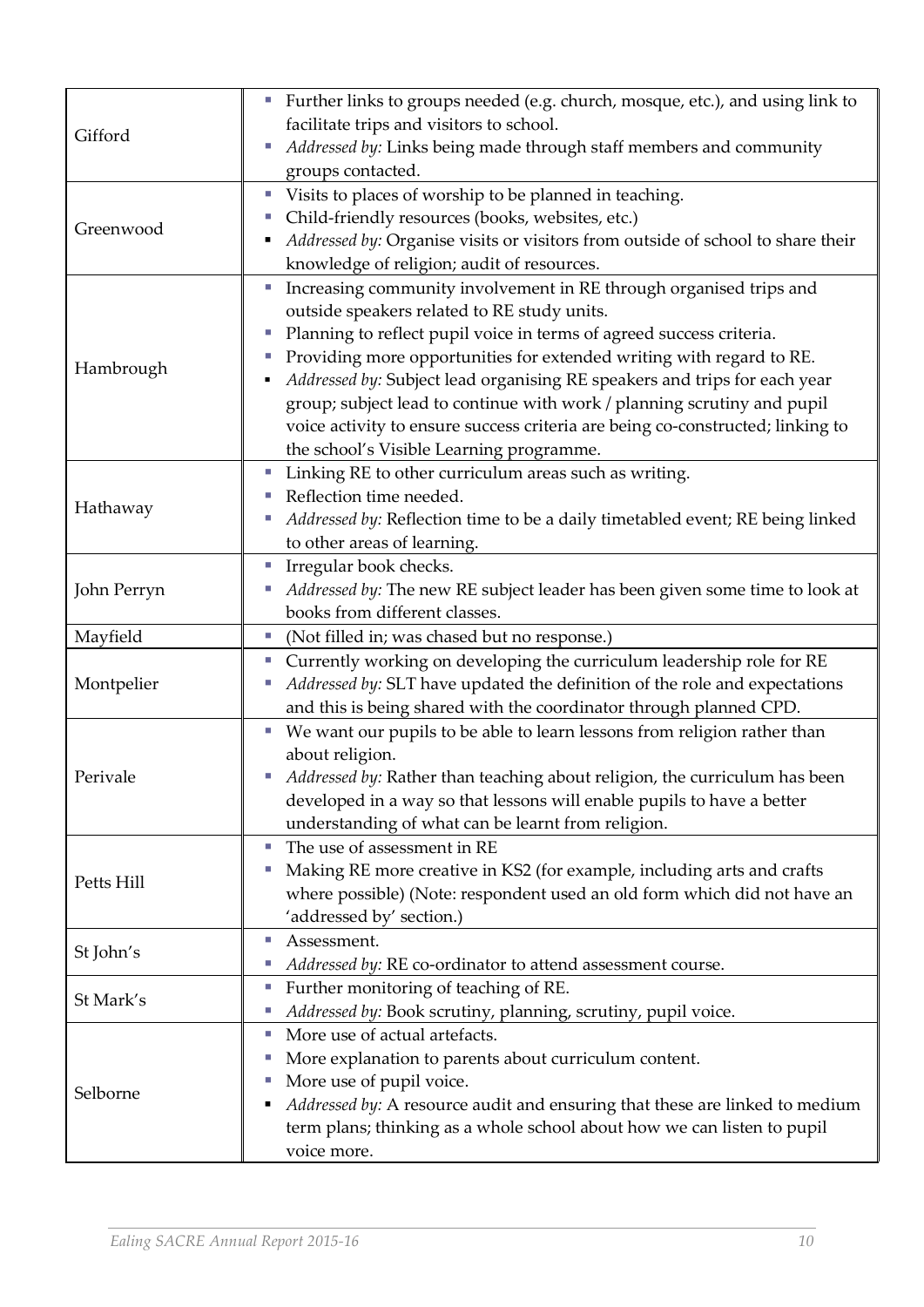| Southfield                                                                          | Making sure RE is taught weekly.<br>F.<br>Updating the curriculum so staff are teaching up-to-date plans.<br>E.<br>Addressed by: Monitoring of RE including pupil voice.<br>ш                                                                        |        |  |  |  |  |  |  |  |  |
|-------------------------------------------------------------------------------------|------------------------------------------------------------------------------------------------------------------------------------------------------------------------------------------------------------------------------------------------------|--------|--|--|--|--|--|--|--|--|
| Three Bridges                                                                       | Some isolated reluctance from parents to allow children to visit places of<br>E<br>worship.<br>Addressed by: Head meeting with all parents and ensuring that they can<br>Е<br>accompany their child on the trips.                                    |        |  |  |  |  |  |  |  |  |
| Viking                                                                              | Depth of learning in KS2.<br>Е<br>Addressed by: CPD; possible new scheme.                                                                                                                                                                            |        |  |  |  |  |  |  |  |  |
| <b>West Acton</b>                                                                   | More consistency in the quality of evidence that is available to show that<br>ш<br>teaching is good.<br>Addressed by: Regular monitoring through learning walks and feedback to<br>teachers.                                                         |        |  |  |  |  |  |  |  |  |
| Wood End Infants                                                                    | Need to continue developing links with faith leaders.<br>×.<br>Addressed by: DHT/AHT reaching out into the community in order to further<br>F.<br>develop links.                                                                                     |        |  |  |  |  |  |  |  |  |
|                                                                                     | Is RE provision in the school compliant with the Ealing agreed syllabus?                                                                                                                                                                             | 29 yes |  |  |  |  |  |  |  |  |
| Additional comments                                                                 | Brentside HS responded yes for KS4, and 'broadly' for KS3                                                                                                                                                                                            |        |  |  |  |  |  |  |  |  |
|                                                                                     | Is the school compliant as regards provision of the statutory daily act of reflection?                                                                                                                                                               | 28 yes |  |  |  |  |  |  |  |  |
| Additional comments<br>St John's responded 'not daily'; Southfield did not respond. |                                                                                                                                                                                                                                                      |        |  |  |  |  |  |  |  |  |
|                                                                                     | Examples of how the school promotes SMSC                                                                                                                                                                                                             |        |  |  |  |  |  |  |  |  |
| <b>Brentside HS</b>                                                                 | An "international day", which celebrates different cultures and beliefs within<br>٠<br>the school, also raising lots of money for charity.<br>RS and Citizenship are both compulsory GCSE courses.<br>٠                                              |        |  |  |  |  |  |  |  |  |
| Belvue                                                                              | Daily assemblies addressing a vast range of topics from 'respect and<br>tolerance' to 'internet safety'.<br>Opportunities to flourish and take responsibilities for example school<br>٠<br>council, vertical tutor groups.                           |        |  |  |  |  |  |  |  |  |
| John Chilton                                                                        | Assemblies are planned to cover all areas of SMSC.<br>п<br>Art topics use SMSC as a basis.<br>п                                                                                                                                                      |        |  |  |  |  |  |  |  |  |
| Springhallow                                                                        | An SMSC online survey on the school website has revealed a very<br>٠<br>informative insight from 40 replies (see attached).<br>An SMSC Learning Walk was conducted in May 2015. Many positive<br>Ξ<br>observations were made by staff and governors. |        |  |  |  |  |  |  |  |  |
| Alec Reed Academy                                                                   | Daily reflection at beginning of each day.<br>п<br>Following UNICEF Rights articles.<br>п                                                                                                                                                            |        |  |  |  |  |  |  |  |  |
| Allenby                                                                             | Allenby School is the only Level 2 "Rights Respecting" school in the<br>٠<br>borough.<br>Philosophy for children has been introduced since 2015 and is currently<br>Е<br>being embedded.                                                             |        |  |  |  |  |  |  |  |  |
| Beaconsfield                                                                        | Assemblies<br>п<br>Curriculum offer in RE, Geography, History, Art and DT promotes key<br>п<br>aspects of life in Britain and exposes pupils to a wider culture than Southall.                                                                       |        |  |  |  |  |  |  |  |  |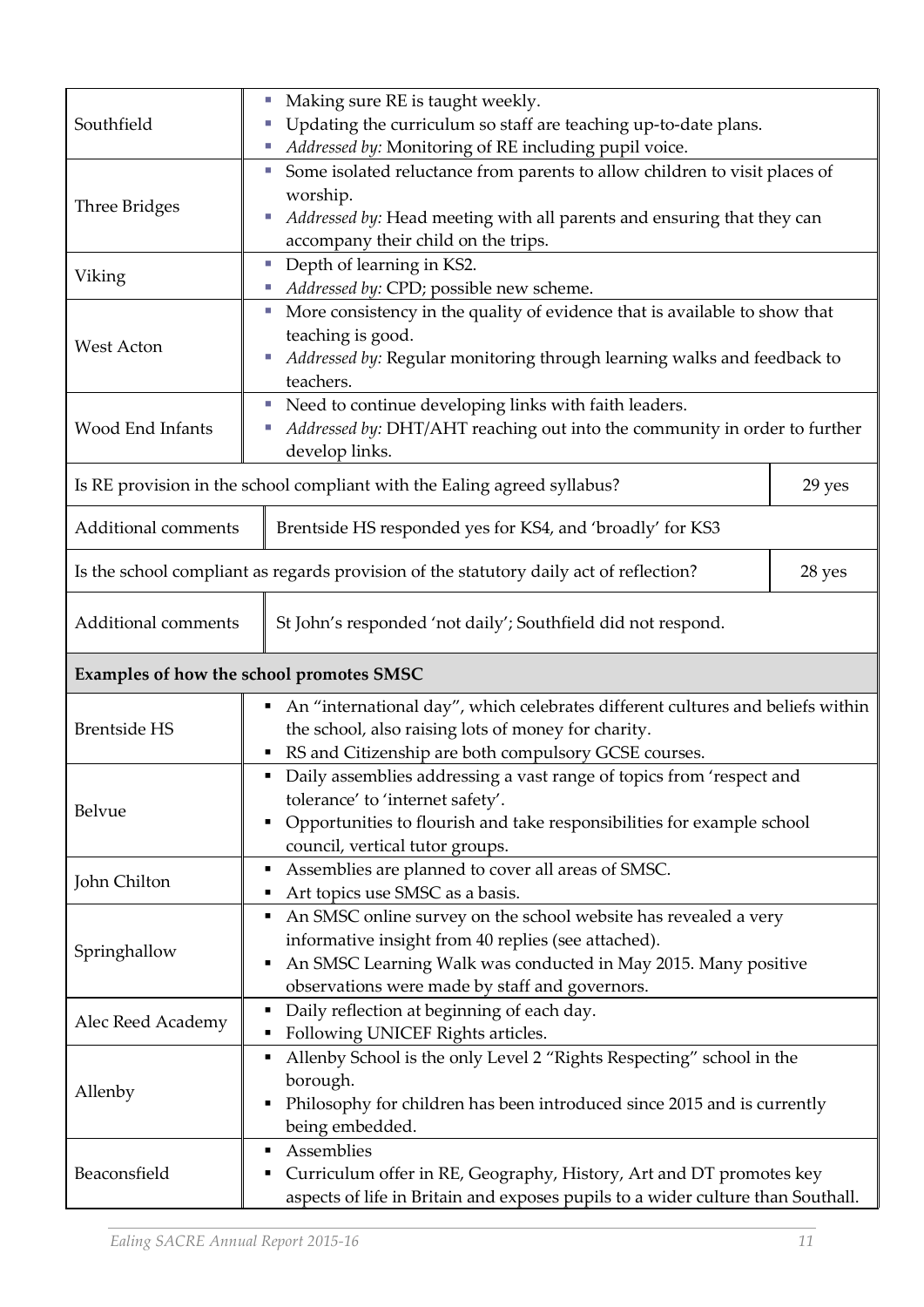| Berrymede Infants | Links with parents and wider community is good.<br>Fostering good relations by celebration of different festivals, particularly<br>through assemblies.                                                                                                                                                                                                                                                                                                                                                                                                                                                                                                                                                                                                                                                    |
|-------------------|-----------------------------------------------------------------------------------------------------------------------------------------------------------------------------------------------------------------------------------------------------------------------------------------------------------------------------------------------------------------------------------------------------------------------------------------------------------------------------------------------------------------------------------------------------------------------------------------------------------------------------------------------------------------------------------------------------------------------------------------------------------------------------------------------------------|
| Clifton           | By celebrating all cultural events that are of interest to our children and their<br>$\blacksquare$<br>families.<br>Daily acts of reflection thinking about our lives and others around the world.<br>From Nursery onwards we go on different trips which enrich the children's<br>knowledge of the past and how our society has developed over time, and<br>how it will continue to develop in the future.                                                                                                                                                                                                                                                                                                                                                                                               |
| Coston            | Daily assemblies with reflection.<br>п<br>Cultural and religious assemblies for different religious groups.                                                                                                                                                                                                                                                                                                                                                                                                                                                                                                                                                                                                                                                                                               |
| Derwentwater      | Trips to different places of worship.<br>Reflection room/wall of wonder.<br>Different topics taught (e.g. cultural and spiritual aspects of celebrations).<br>Assemblies.<br>Reflection time in all areas of the curriculum.<br>Themed days /weeks e.g. Remembrance Day, St George's Day<br>п                                                                                                                                                                                                                                                                                                                                                                                                                                                                                                             |
| Downe Manor       | School council/sports crew/head boy and girl.<br>п<br>Language of the month.<br>٠                                                                                                                                                                                                                                                                                                                                                                                                                                                                                                                                                                                                                                                                                                                         |
| Drayton Green     | We use our weekly 'Talk Topic' to discuss respectfully issues that arise in our<br>٠<br>local area that are cause for concern.<br>We have a yearly focus: this year is the year of 'Peace'.<br>п                                                                                                                                                                                                                                                                                                                                                                                                                                                                                                                                                                                                          |
| Gifford           | SMSC questions posted in lessons and through display.<br>п<br>MESSC (Moral, Emotional, Spiritual, Social and Cultural) morning to focus<br>explicitly on SMSC.                                                                                                                                                                                                                                                                                                                                                                                                                                                                                                                                                                                                                                            |
| Greenwood         | Opportunities of SMSC highlighted in planning.<br>٠<br>Through the daily assemblies.<br>п                                                                                                                                                                                                                                                                                                                                                                                                                                                                                                                                                                                                                                                                                                                 |
| Hambrough         | Year groups conducting assemblies throughout the year based on different<br>п<br>religious and cultural festivals.<br>School Rules and Learning Dispositions promote value based qualities such<br>as Respect, Honesty, Friendship and Tolerance together with Responsibility,<br>Perseverance, Curiosity etc.<br>Weekly assemblies for each year group celebrate pupil achievements in all<br>п<br>forms; academic and pastoral.<br>The school supports a variety of local, national and global charities and fund<br>п<br>raising events in conjunction with our Rights Respecting School initiative.<br>Going for Green behaviour programme supports children's positive behaviour<br>п<br>both in class and the playground. This is supported by pupil groups, mini<br>mentors and playground leaders |
| Hathaway          | Good links with PSHE.<br>Е<br>Plan visits to different places of worship.                                                                                                                                                                                                                                                                                                                                                                                                                                                                                                                                                                                                                                                                                                                                 |
| John Perryn       | During PSHE.<br>п                                                                                                                                                                                                                                                                                                                                                                                                                                                                                                                                                                                                                                                                                                                                                                                         |
| Mayfield          | Values-led assemblies<br><b>Team Challenge Week</b><br>Playground leaders                                                                                                                                                                                                                                                                                                                                                                                                                                                                                                                                                                                                                                                                                                                                 |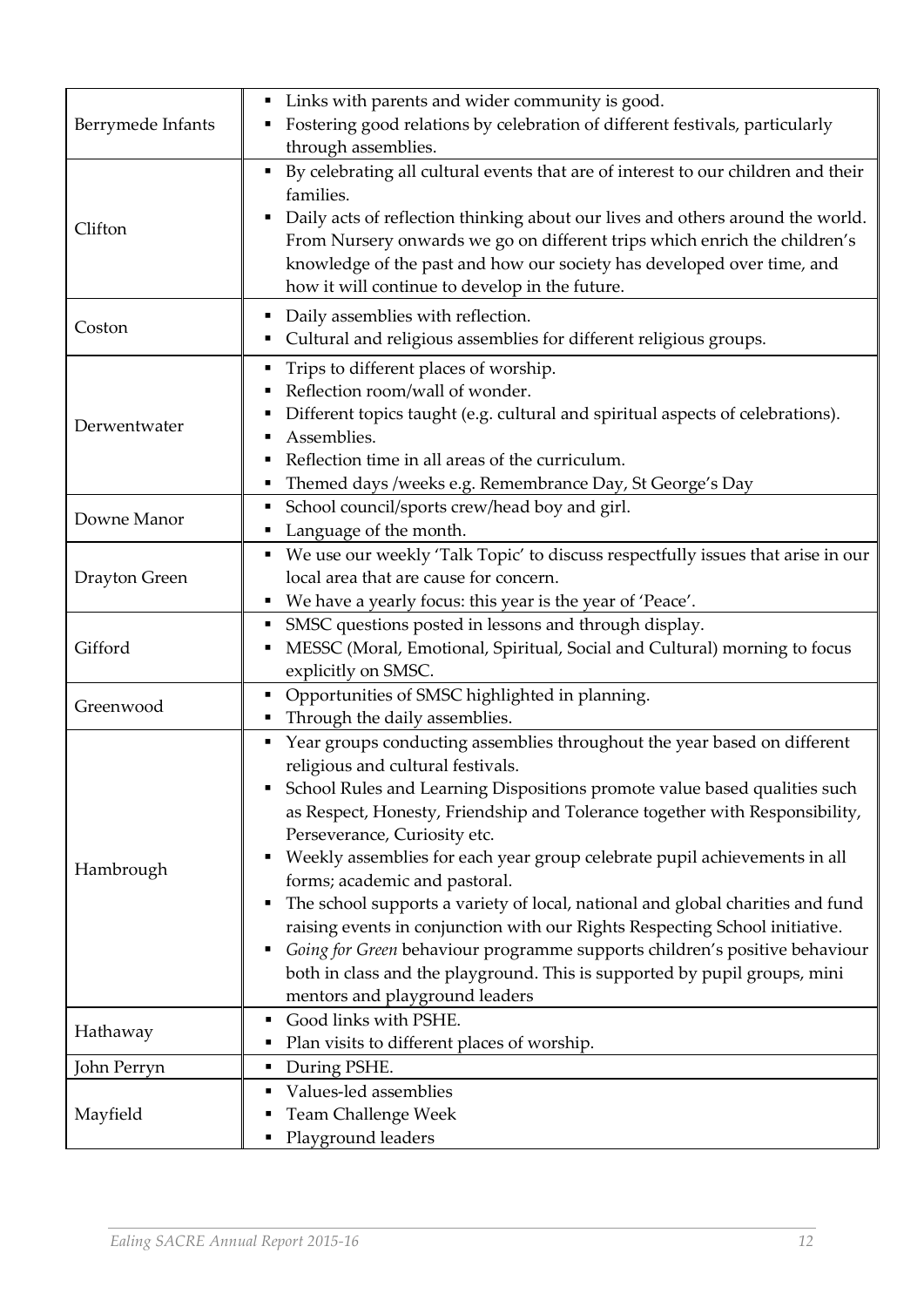|                  | School ethos: BASICS Model (belonging, aspiration, safety, identity,<br>L,           |
|------------------|--------------------------------------------------------------------------------------|
| Montpelier       | challenge and success).                                                              |
|                  | Weekly PHSCE lessons, with additional global focus.<br>п                             |
|                  | SMSC provision is tracked in order to log activities, identify strengths in our<br>D |
| Perivale         | provision and areas for development.                                                 |
|                  | Opportunities for SMSC are planned for in lessons across the curriculum in<br>ш      |
|                  | addition to the RE/PSHE lessons.                                                     |
|                  | Through the use of SEAL materials children explore social and moral issues<br>п      |
|                  | and are given the opportunity to apply what they have learnt.                        |
|                  | The schools 'Creative Curriculum', where appropriate, is inclusive of RE and<br>п    |
| Petts Hill       | also covers a range of cultural issues and provides many opportunities for           |
|                  | SMSC.                                                                                |
|                  | The Christmas holiday project was based on a winter celebration and gave<br>п        |
|                  | children an opportunity to share their culture or learn about another culture.       |
|                  | Multi-faith assemblies<br>п                                                          |
| St John's        | Photographs of children                                                              |
|                  | Multi-lingual signs and books<br>п                                                   |
|                  | Through whole school assemblies, celebrate international evening, cultural<br>п      |
| St Mark's        | story telling.                                                                       |
|                  | PSHE curriculum, student council.<br>п                                               |
|                  | Through our teaching - PSHE /British Values/You can do it keys to success.           |
| Selborne         | Visitors coming into assemblies.                                                     |
|                  | Community events; delivering food to local residents, e.g. during Harvest<br>٠       |
|                  | Festival.                                                                            |
|                  | Encourage learning partners, active learning and all children have an<br>٠           |
| Southfield       | opportunity to give their points of view and listen to on another.                   |
|                  | We also promote SMSC through our learning skills, PSHE and the<br>٠                  |
|                  | International primary curriculum where we cover topics such as Fair Trade.           |
| Three Bridges    | Developed links with local and international charities.<br>٠                         |
|                  | A weekly Manners Trophy awarded on pupil nomination                                  |
| Viking           | Anti-slavery workshops in Yrs 5&6 (Just enough).                                     |
|                  | Language of the month assemblies led by children.                                    |
|                  | Values Tree and value of the month celebrated monthly.                               |
| West Acton       | Each year group attends a cultural visit, e.g. art gallery or theatre.               |
|                  |                                                                                      |
|                  | We are a UNICEF Rights Respecting school.                                            |
| Wood End Infants | Very active pupil voice, e.g. eco committee, school council and UNICEF               |
|                  | steering group.                                                                      |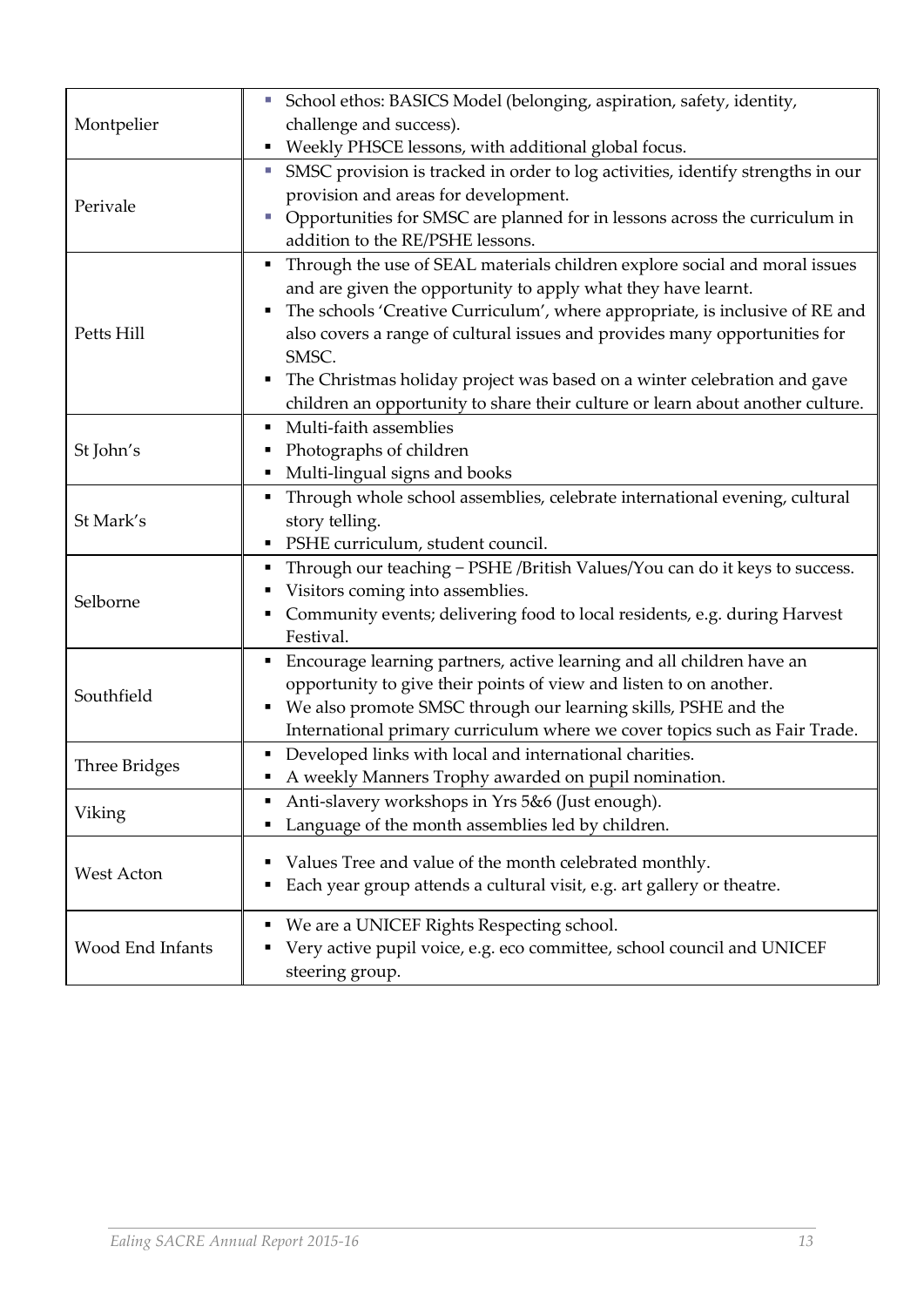|                                                                    | $\overline{O}$ | $O-G^*$ | G  | S |  |
|--------------------------------------------------------------------|----------------|---------|----|---|--|
| Overall effectiveness of RE provided in the school                 | $\overline{2}$ | 1       | 26 |   |  |
| Learners' achievement in RE                                        | 3              |         | 24 |   |  |
| Quality of teaching in RE                                          | 3              |         | 24 | 2 |  |
| Quality of the RE curriculum, including cross-<br>curricular links | 6              |         | 21 | 3 |  |
| Quality of leadership in, and management of, RE                    | 3              |         | 23 | 4 |  |

\* This category does not appear on the form, but was entered by three schools.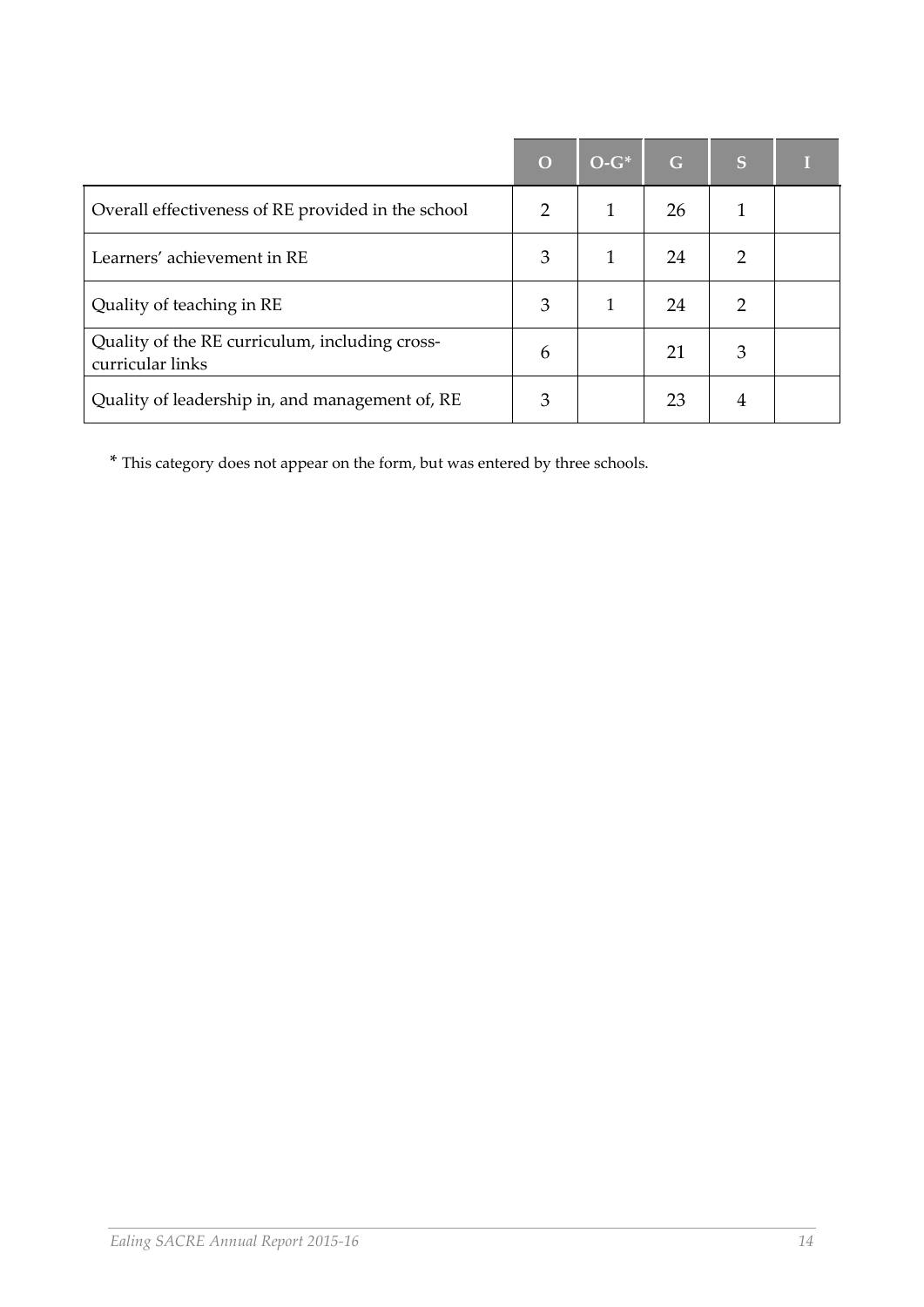#### *Appendix 2*  **Examination results for the academic year 2015-16<sup>2</sup>**

| <b>GCSE Full Course Religious Studies 2016</b> |            |          |                       |      |                 |                 |               |                      |  |  |
|------------------------------------------------|------------|----------|-----------------------|------|-----------------|-----------------|---------------|----------------------|--|--|
| <b>School Name</b>                             | Year 11    |          | <b>Cohort entered</b> |      | $A^*$ -C grades | $A^*$ -G grades | Attainment    |                      |  |  |
|                                                | <b>NOR</b> | $\#$     | $\frac{0}{0}$         | $\#$ | $\frac{0}{0}$   | #               | $\frac{0}{0}$ | 8 score <sup>†</sup> |  |  |
| Acton High School                              | 222        | 12       | $5\%$                 | 4    | 33%             | 12              | 100%          | 3.9                  |  |  |
| Alec Reed Academy                              | 149        | 12       | 8%                    | 11   | 92%             | 12              | 100%          | 6.6                  |  |  |
| <b>Brentside High School</b>                   | 213        | 67       | 31%                   | 61   | 91%             | 67              | 100%          | 5.9                  |  |  |
| Cardinal Wiseman Catholic High School          | 291        | 287      | 99%                   | 231  | 80%             | 285             | 99%           | 5.9                  |  |  |
| Dormers Wells High School                      | 177        | $\theta$ | $0\%$                 |      |                 |                 |               |                      |  |  |
| Drayton Manor Academy                          | 228        | 37       | 16%                   | 31   | 84%             | 37              | 100%          | 5.8                  |  |  |
| Elthorne Park High School                      | 172        | 170      | 99%                   | 117  | 69%             | 169             | 99%           | 5.2                  |  |  |
| Featherstone High School                       | 237        | 234      | 99%                   | 154  | 66%             | 229             | 98%           | 5.0                  |  |  |
| Greenford High School                          | 230        | 163      | 71%                   | 138  | 85%             | 162             | 99%           | 5.7                  |  |  |
| Northolt High School                           | 209        | 67       | 32%                   | 38   | 57%             | 67              | 100%          | 4.7                  |  |  |
| The Ellen Wilkinson School for Girls           | 214        | 166      | 78%                   | 161  | 97%             | 166             | 100%          | 6.9                  |  |  |
| Twyford CE High School                         | 193        | 192      | 99%                   | 170  | 89%             | 192             | 100%          | 6.3                  |  |  |
| Villiers High School                           | 209        | 161      | 77%                   | 111  | 69%             | 160             | 99%           | 5.2                  |  |  |
| Ealing total / average (2016)                  | 2795       | 1569     | 56%                   | 1228 | 78%             | 1559            | 99%           | 5.7                  |  |  |
| Ealing total / average (2015)                  | 2830       | 1636     | 58%                   | 1363 | 83%             | 1632            | 100%          | 45.0                 |  |  |
| Ealing total / average (2014)                  | 2880       | 1584     | 55%                   | 1246 | 79%             | 1567            | 99%           | 44.3                 |  |  |

† Point scores were discontinued from 2016 onwards. 2015 and prior, points as follows: GCSE full course is: A\* = 58, A = 52, B = 46, C = 40, D = 34, E = 28, F = 22 and G = 16. Attainment 8 Scores for 2016 as follows:  $A^* = 8$ ,  $A = 7$ ,  $B = 6$ ,  $C = 5$ ,  $D = 4$ ,  $E = 3$ ,  $F = 2$  and  $G = 1$ 

<sup>2</sup> All exam results are provisional, and will be updated in January with the results of any re-sits. The comparison figures for 2014 and 15 are final.

-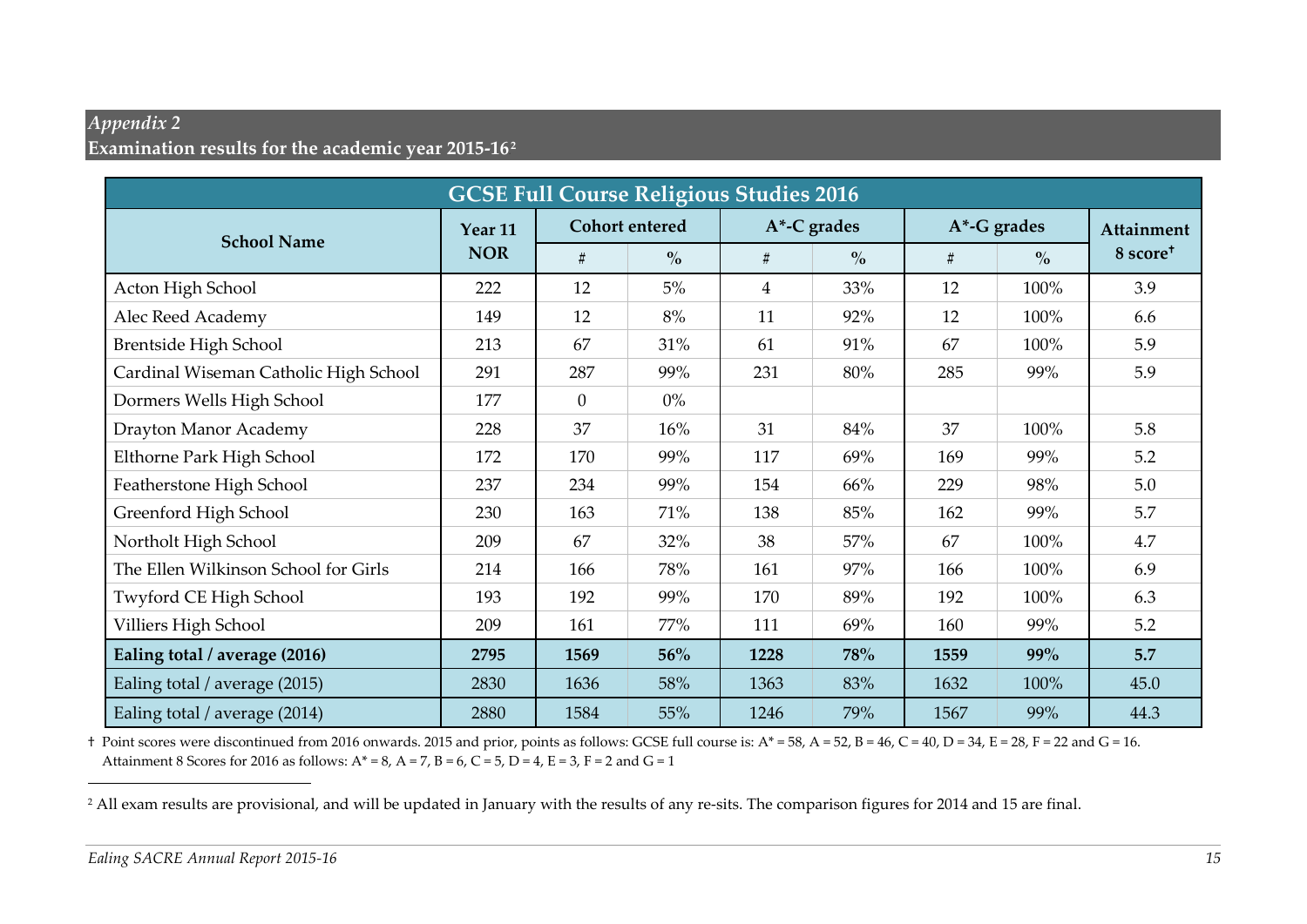| 2014-2016 Comparison - GCSE Religious Studies (figures for 2016 are provisional) |      |             |      |      |                       |       |             |      |            |                 |      |      |                           |                           |                              |
|----------------------------------------------------------------------------------|------|-------------|------|------|-----------------------|-------|-------------|------|------------|-----------------|------|------|---------------------------|---------------------------|------------------------------|
|                                                                                  |      | Year 11 NOR |      |      | <b>Cohort</b> entered |       | A*-C grades |      |            | $A^*$ -G grades |      |      | <b>Average</b>            | Average                   |                              |
| <b>School Name</b>                                                               | 2014 | 2015        | 2016 | 2014 | 2015                  | 2016  | 2014        | 2015 | 2016       | 2014            | 2015 | 2016 | <b>Points</b><br>$2014 +$ | <b>Points</b><br>$2015 +$ | <b>Attainment</b><br>8 2016* |
| Acton HS                                                                         | 240  | 210         | 222  | 11%  | 9%                    | 5%    | 65%         | 79%  | 33%        | 100%            | 100% | 100% | 41.4                      | 45.4                      | 3.9                          |
| Alec Reed Academy                                                                | 160  | 161         | 149  | 57%  | 56%                   | 8%    | 87%         | 82%  | 92%        | 100%            | 100% | 100% | 45.9                      | 44.9                      | 6.6                          |
| <b>Brentside HS</b>                                                              | 225  | 203         | 213  | 8%   | 9%                    | 31%   | 100%        | 94%  | 91%        | 100%            | 100% | 100% | 49.0                      | 47.7                      | 5.9                          |
| Cardinal Wiseman<br>Catholic High School                                         | 295  | 287         | 291  | 99%  | 99%                   | 99%   | 69%         | 82%  | 80%        | 99%             | 100% | 99%  | 41.1                      | 43.9                      | 5.9                          |
| Dormers Wells HS                                                                 | 178  | 181         | 177  | 8%   | 0%                    | $0\%$ | 50%         | N/A  | N/A        | 100%            | N/A  | N/A  | 34.4                      | N/A                       | 0.0                          |
| Drayton Manor<br>Academy                                                         | 235  | 233         | 228  | 51%  | 50%                   | 16%   | 93%         | 91%  | 84%        | 100%            | 99%  | 100% | 48.2                      | 47.0                      | 5.8                          |
| <b>Elthorne Park HS</b>                                                          | 180  | 171         | 172  | 79%  | 96%                   | 99%   | 90%         | 81%  | 69%        | 100%            | 100% | 99%  | 48.1                      | 44.3                      | 5.2                          |
| Featherstone HS                                                                  | 237  | 237         | 237  | 100% | 99%                   | 99%   | 59%         | 74%  | 66%        | 95%             | 99%  | 98%  | 37.1                      | 41.6                      | 5.0                          |
| Greenford HS                                                                     | 239  | 234         | 230  | 11%  | 66%                   | 71%   | 93%         | 87%  | 85%        | 100%            | 100% | 99%  | 46.2                      | 46.7                      | 5.7                          |
| Northolt HS                                                                      | 231  | 212         | 209  | 30%  | 10%                   | 32%   | 69%         | 71%  | 57%        | 96%             | 100% | 100% | 39.2                      | 41.1                      | 4.7                          |
| The Ellen Wilkinson<br>School for Girls                                          | 214  | 207         | 214  | 79%  | 76%                   | 78%   | 97%         | 99%  | 97%        | 100%            | 100% | 100% | 48.9                      | 49.6                      | 6.9                          |
| <b>Twyford CE HS</b>                                                             | 186  | 190         | 193  | 98%  | 99%                   | 99%   | 94%         | 90%  | 89%        | 99%             | 100% | 100% | 50.0                      | 47.8                      | 6.3                          |
| Villiers High School                                                             | 261  | 231         | 209  | 75%  | 80%                   | 77%   | 70%         | 75%  | 69%        | 100%            | 99%  | 99%  | 41.5                      | 42.6                      | 5.2                          |
| Ealing total /<br>average                                                        | 2924 | 2818        | 2795 | 54%  | 58%                   | 56%   | 79%         | 84%  | <b>78%</b> | 99%             | 100% | 99%  | 43.9                      | 45.1                      | 5.7                          |

| Key                                   |
|---------------------------------------|
| Increase since 2015                   |
| Decrease since 2015                   |
| No change since, or no data for, 2015 |

#### **Notes**

† **Point scores were discontinued from 2016 onwards so data only shown for 2014 and 2015.** Each grade was accorded a certain number of points, which for the GCSE full course is:  $A^* = 58$ ,  $A = 52$ ,  $B = 46$ ,  $C = 40$ ,  $D = 34$ ,  $E = 28$ ,  $F = 22$  and  $G = 16$ .  $*$  **Attainment 8 Scores for 2016** as follows: A $*$  = 8, A = 7, B = 6, C = 5, D = 4, E = 3, F = 2 and G = 1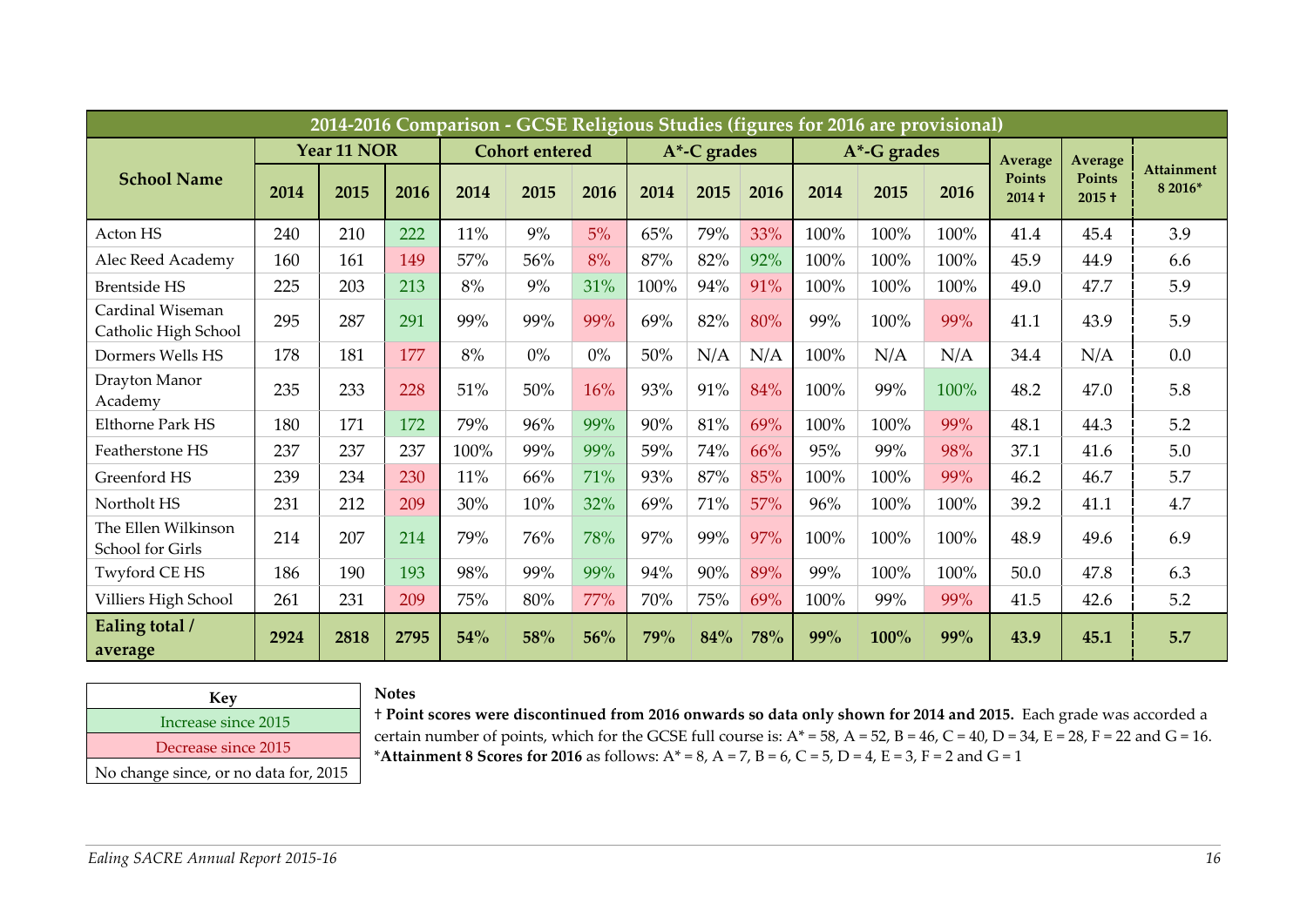#### *Summary*

The number of GCSE Religious Studies entries in 2016 dropped by 2% from 2015.

The percentage of students achieving A\*-C grades dropped by 6% to 78% in 2016 in comparison to 84% in 2015. The percentage of students achieving A\*-G grades dropped 1% in 2016 to 99%.

Featherstone, Cardinal Wiseman and Twyford continue to be the schools that enter most all of their pupils for GCSE Religious Studies (99%); Elthorne also now enter 99% of pupils, up 3% from 2015.

Ellen Wilkinson continue to have the highest percentage of A\*-C in GCSE Religious Studies with 97% achieving A\*-C in 2016.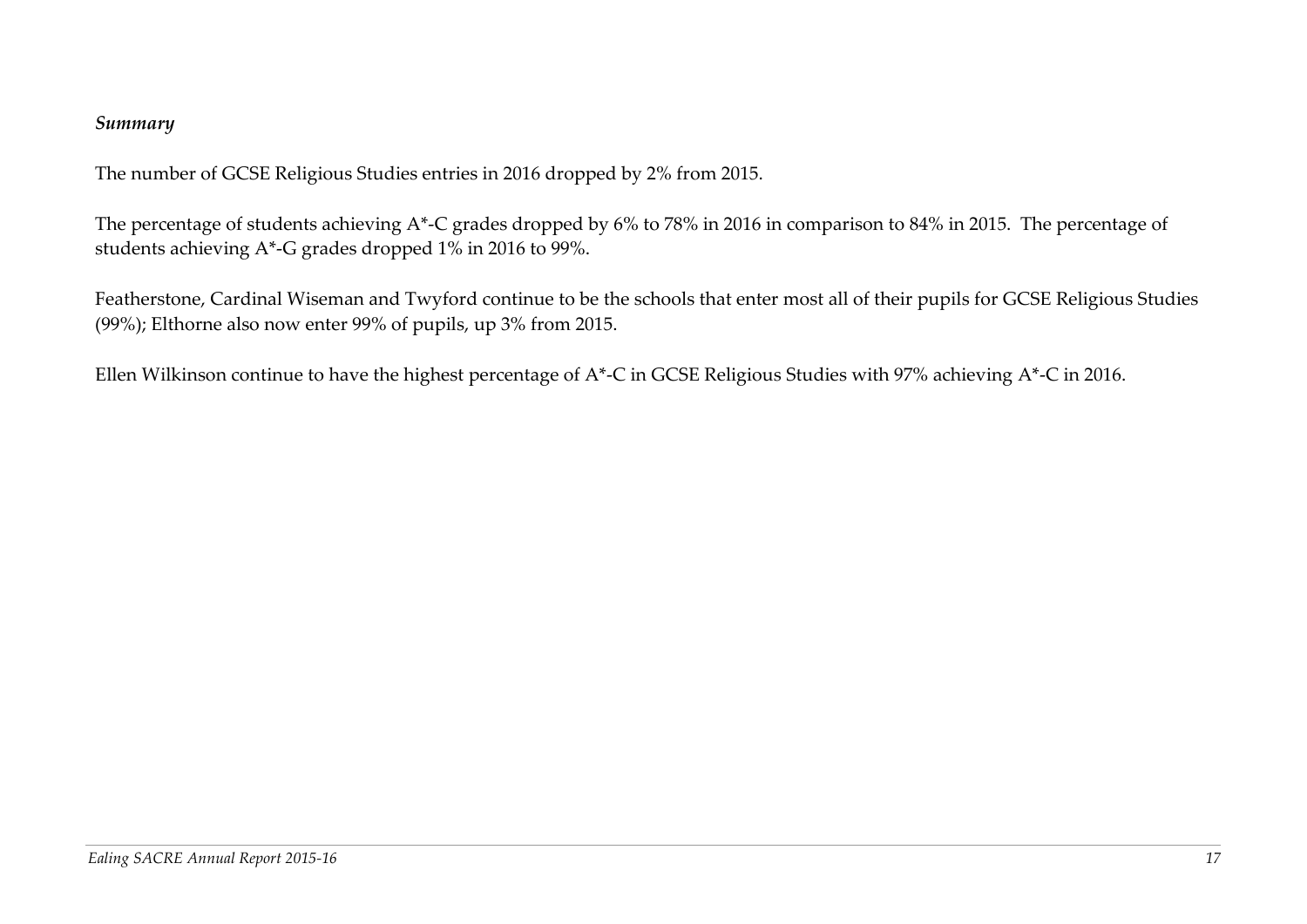|                       | A-level religious studies 2016 (provisional) |                    |                |                |                |               |                |               |                |  |  |
|-----------------------|----------------------------------------------|--------------------|----------------|----------------|----------------|---------------|----------------|---------------|----------------|--|--|
| Exam                  | <b>School Name</b>                           | Year <sub>13</sub> |                | <b>Entries</b> |                | Total A* to C |                | Total A* to E | <b>Average</b> |  |  |
| <b>Type</b>           |                                              | <b>NOR</b>         | #              | $\frac{6}{6}$  | #              | $\frac{6}{2}$ | #              | $\frac{6}{2}$ | Points +       |  |  |
|                       | Acton High School                            | 105                | $\overline{2}$ | 2%             | $\mathbf{1}$   | 50%           | $\overline{2}$ | 100%          | 30.0           |  |  |
|                       | Brentside High School                        | 169                | 12             | $7\%$          | 9              | 75%           | 11             | 92%           | 31.7           |  |  |
|                       | Cardinal Wiseman Catholic High School        | 229                | 24             | 10%            | 21             | 88%           | 24             | 100%          | 34.6           |  |  |
|                       | Drayton Manor Academy                        | 213                | 20             | 9%             | 11             | 55%           | 20             | 100%          | 28.5           |  |  |
|                       | Elthorne Park High School                    | 114                | 10             | 9%             | 8              | 80%           | 10             | 100%          | 36.0           |  |  |
|                       | Featherstone High School                     | 209                | $\mathbf{1}$   | $0\%$          | $\mathbf{1}$   | 100%          | $\mathbf{1}$   | 100%          | 40.0           |  |  |
| <b>GCE A</b><br>Level | Greenford High School                        | 316                | 11             | 3%             | $\overline{7}$ | 64%           | 10             | 91%           | 26.4           |  |  |
|                       | The Ellen Wilkinson School for Girls         | 178                | 9              | $5\%$          | 9              | 100%          | 9              | 100%          | 35.6           |  |  |
|                       | Twyford CE High School                       | 297                | 32             | 11%            | 30             | 94%           | 32             | 100%          | 41.3           |  |  |
|                       | Villiers High School                         | 70                 | 9              | 13%            | 6              | 67%           | 9              | 100%          | 27.8           |  |  |
|                       | Ealing average (2016)                        | 1900               | 130            | $7\%$          | 103            | 79%           | 128            | 98%           | 34.0           |  |  |
|                       | Ealing average (2015)                        | 1486               | 113            | 8%             | 88             | 78%           | 112            | 99%           | 222.7          |  |  |
|                       | Ealing average (2014)                        | 1418               | 125            | 9%             | 99             | 79%           | 123            | 98%           | 226.8          |  |  |

† Each grade is accorded a certain number of points. The points system changed in 2016 so is not comparable with previous years. For 2014-15 points as follows: GCE A-level is:  $A^* = 300$ ,  $A = 270$ ,  $B = 240$ ,  $C = 210$ ,  $D = 180$  and  $E = 150$ , and for GCE AS-level is:  $A = 135$ ,  $B = 125$ 120, C = 105, D = 90 and E = 75. For 2016 points as follows: GCE A-level is: A\* = 60, A = 50, B = 40, C = 30, D = 20 and E = 10, and for GCE AS-level is:  $A = 25$ ,  $B = 20$ ,  $C = 15$ ,  $D = 10$  and  $E = 5$ .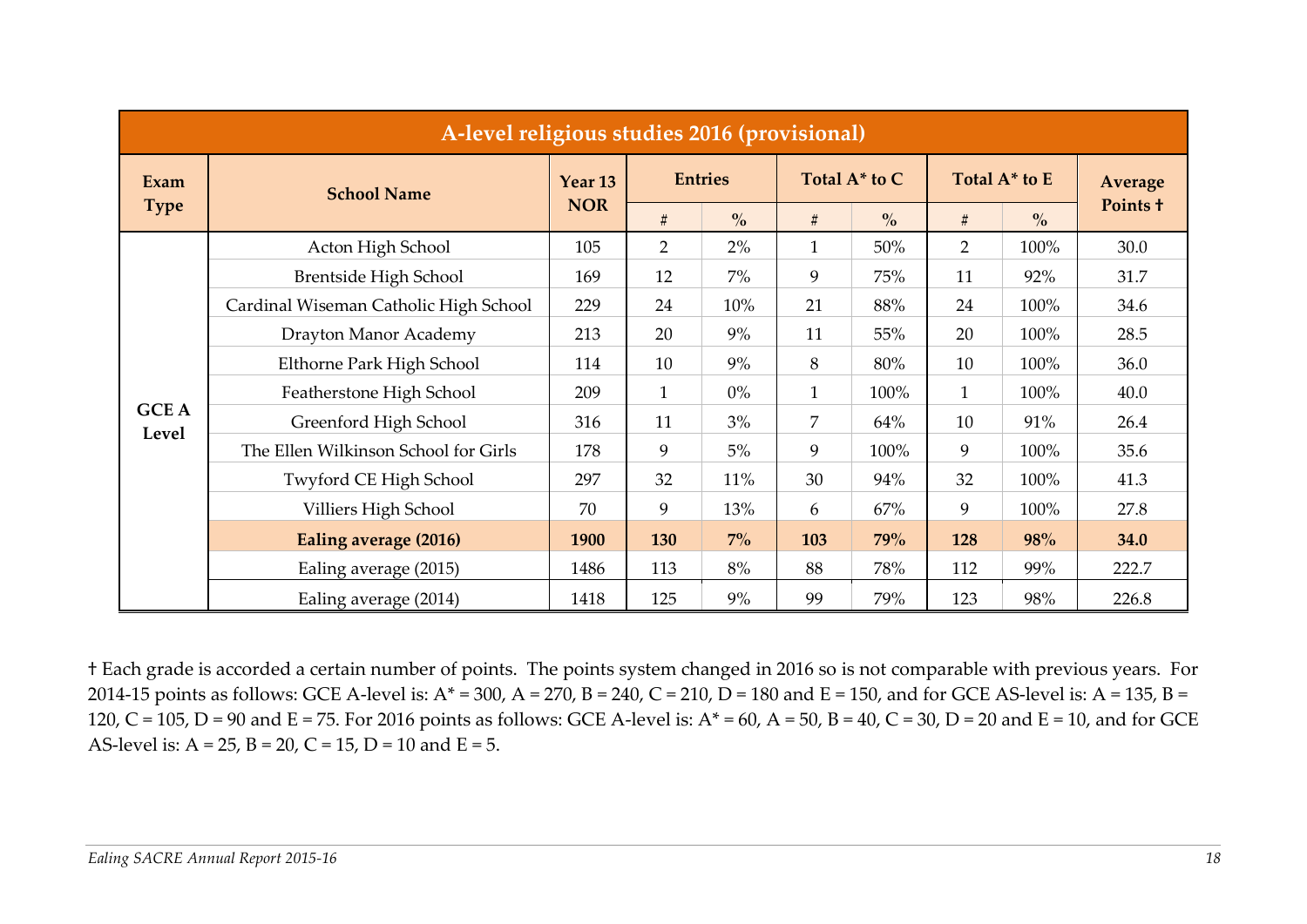|               | AS-level religious studies 2016 (provisional) |            |                |                |                |               |                |               |          |  |  |
|---------------|-----------------------------------------------|------------|----------------|----------------|----------------|---------------|----------------|---------------|----------|--|--|
| Exam          | <b>School Name</b>                            | Year 13    |                | <b>Entries</b> |                | Total A* to C |                | Total A* to E | Average  |  |  |
| <b>Type</b>   |                                               | <b>NOR</b> | #              | $\frac{0}{0}$  | #              | $\frac{0}{0}$ | #              | $\frac{0}{0}$ | Points + |  |  |
|               | Acton High School                             | 105        | 4              | 4%             | $\mathbf{1}$   | 25%           | 3              | 75%           | 6.3      |  |  |
|               | Brentside High School                         | 169        | $\overline{4}$ | 2%             | 3              | 75%           | $\overline{4}$ | 100%          | 16.3     |  |  |
|               | Cardinal Wiseman Catholic High School         | 229        | 11             | 5%             | $\overline{7}$ | 64%           | 11             | 100%          | 14.1     |  |  |
|               | Dormers Wells High School                     | 121        | 3              | 2%             | $\mathbf{1}$   | 33%           | 3              | 100%          | 13.3     |  |  |
|               | Drayton Manor Academy                         | 213        | 13             | 6%             | $\overline{4}$ | 31%           | 12             | 92%           | 10.4     |  |  |
|               | Elthorne Park High School                     | 114        | 8              | $7\%$          | 3              | 38%           | $\overline{7}$ | 88%           | 11.3     |  |  |
| <b>GCE AS</b> | Featherstone High School                      | 209        | $\mathbf{1}$   | $0\%$          | $\overline{0}$ | $0\%$         | $\overline{0}$ | $0\%$         | 0.0      |  |  |
| Level         | Greenford High School                         | 316        | 4              | $1\%$          | $\mathbf{1}$   | 25%           | $\overline{4}$ | 100%          | 10.0     |  |  |
|               | The Ellen Wilkinson School for Girls          | 178        | $\overline{2}$ | $1\%$          | $\mathbf{1}$   | 50%           | $\overline{2}$ | 100%          | 12.5     |  |  |
|               | Twyford CE High School                        | 297        | 12             | 4%             | 12             | 100%          | 12             | 100%          | 19.6     |  |  |
|               | Villiers High School                          | 70         | 7              | 10%            | $\mathbf{1}$   | 14%           | $\overline{4}$ | 57%           | 6.4      |  |  |
|               | Ealing average (2016)                         | 2021       | 69             | 3%             | 34             | 49%           | 62             | 90%           | 12.4     |  |  |
|               | Ealing average (2015)                         | 1486       | 36             | 2%             | 19             | 53%           | 34             | 94%           | 98.333   |  |  |
|               | Ealing average (2014)                         | 1418       | 40             | 3%             | 24             | 60%           | 36             | 90%           | 98.25    |  |  |

† Each grade is accorded a certain number of points. The points system changed in 2016 so is not comparable with previous years. For 2014-15 points as follows: GCE A-level is:  $A^* = 300$ ,  $A = 270$ ,  $B = 240$ ,  $C = 210$ ,  $D = 180$  and  $E = 150$ , and for GCE AS-level is:  $A = 135$ ,  $B = 125$ 120, C = 105, D = 90 and E = 75. For 2016 points as follows: GCE A-level is: A\* = 60, A = 50, B = 40, C = 30, D = 20 and E = 10, and for GCE AS-level is: A = 25, B = 20, C = 15, D = 10 and E = 5**.**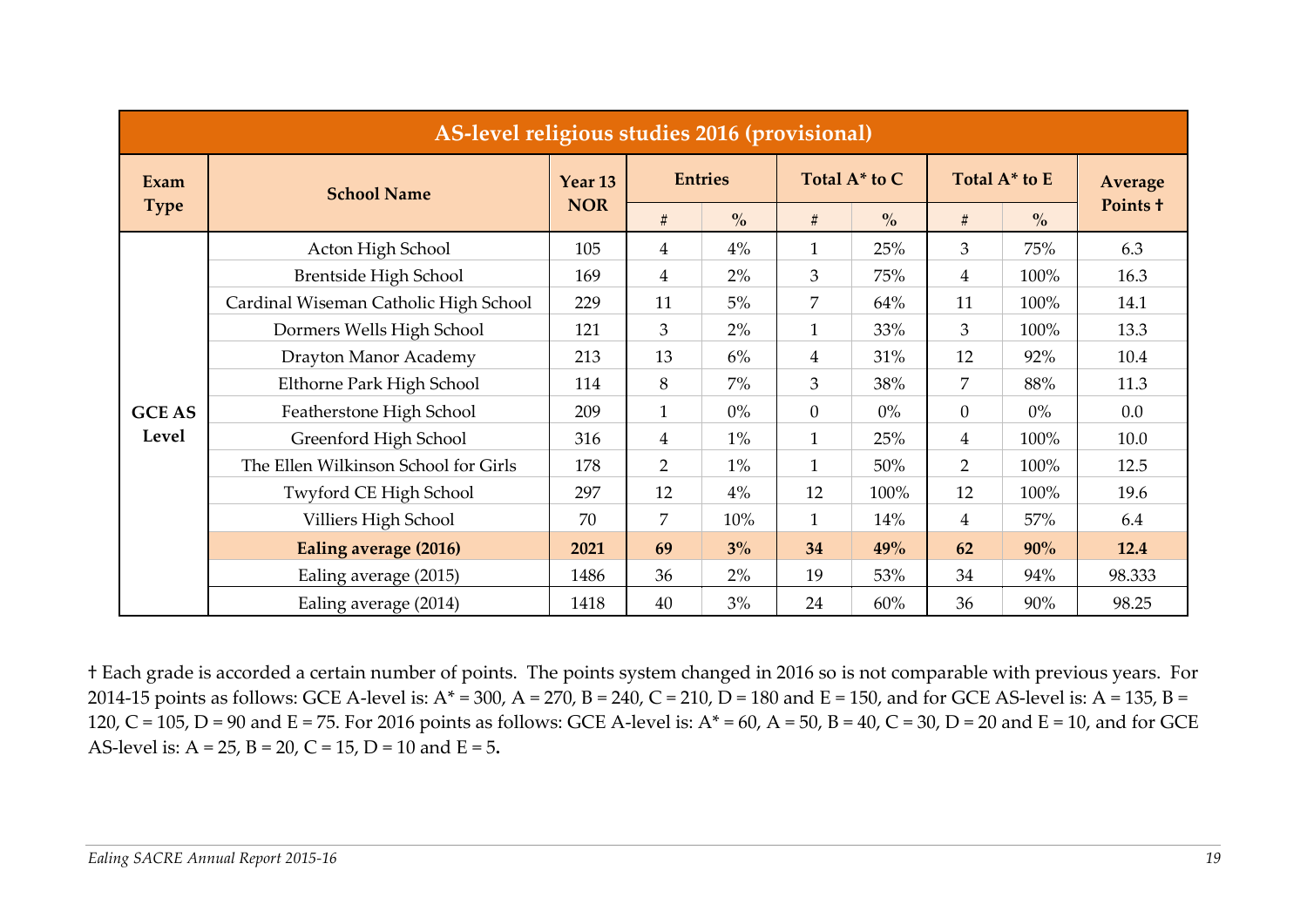|                       | 2014-2016 Comparison - A-level religious studies (2016 results are provisional) |                    |      |                |       |      |               |      |      |               |      |       |                         |      |
|-----------------------|---------------------------------------------------------------------------------|--------------------|------|----------------|-------|------|---------------|------|------|---------------|------|-------|-------------------------|------|
| Exam                  |                                                                                 | Year <sub>13</sub> |      | <b>Entries</b> |       |      | Total A* to C |      |      | Total A* to E |      |       | <b>Average Points +</b> |      |
| <b>Type</b>           | <b>School Name</b>                                                              | <b>NOR</b><br>2016 | 2014 | 2015           | 2016  | 2014 | 2015          | 2016 | 2014 | 2015          | 2016 | 2014  | 2015                    | 2016 |
|                       | Acton High School                                                               | 105                | 18%  | $9\%$          | $2\%$ | 50%  | 83%           | 50%  | 100% | 83%           | 100% | 195.0 | 200.0                   | 30.0 |
|                       | Brentside High School                                                           | 169                | 12%  | $7\%$          | $7\%$ | 78%  | 86%           | 75%  | 100% | 100%          | 92%  | 223.3 | 210.0                   | 31.7 |
|                       | Cardinal Wiseman Catholic HS                                                    | 229                | 23%  | 13%            | 10%   | 89%  | 82%           | 88%  | 97%  | 100%          | 100% | 222.0 | 225.0                   | 34.6 |
|                       | Dormers Wells High School                                                       | 121                | 5%   | 13%            |       | 100% | 63%           |      | 100% | 100%          |      | 250.0 | 221.3                   |      |
|                       | Drayton Manor Academy                                                           | 213                | 13%  | $7\%$          | 9%    | 71%  | 82%           | 55%  | 100% | 100%          | 100% | 221.4 | 223.6                   | 28.5 |
| <b>GCE</b>            | Elthorne Park High School                                                       | 114                | 11%  | 10%            | 9%    | 80%  | 50%           | 80%  | 100% | 100%          | 100% | 216.0 | 215.0                   | 36.0 |
| $\mathbf{A}$<br>Level | Featherstone High School                                                        | 209                |      |                | $0\%$ |      |               | 100% |      |               | 100% |       |                         | 40.0 |
|                       | Greenford High School                                                           | 316                |      |                | 3%    |      |               | 64%  |      |               | 91%  |       |                         | 26.4 |
|                       | Ellen Wilkinson School for Girls                                                | 178                | 10%  | 8%             | 5%    | 62%  | 90%           | 100% | 100% | 100%          | 100% | 235.4 | 222.0                   | 35.6 |
|                       | Twyford CE High School                                                          | 297                | 9%   | 14%            | 11%   | 96%  | 91%           | 94%  | 100% | 100%          | 100% | 257.0 | 242.8                   | 41.3 |
|                       | Villiers High School                                                            | 70                 | 9%   | 20%            | 13%   | 80%  | 36%           | 67%  | 100% | 100%          | 100% | 234.0 | 185.5                   | 27.8 |
|                       | Ealing                                                                          | 2194               | 9%   | 8%             | $7\%$ | 80%  | 78%           | 79%  | 99%  | 99%           | 98%  | 226.8 | 222.7                   | 34.0 |

| Key                 |
|---------------------|
| Increase since 2015 |
| Decrease since 2015 |

† Each grade is accorded a certain number of points. The points system changed in 2016 so is not comparable with previous years. For 2014-15 points as follows: GCE A-level is:  $A^* = 300$ ,  $A = 270$ ,  $B = 240$ ,  $C = 210$ ,  $D = 180$  and  $E =$ 150, and for GCE AS-level is:  $A = 135$ ,  $B = 120$ ,  $C = 105$ ,  $D = 90$  and  $E = 75$ . For 2016 points as follows: GCE A-level is:  $A^* = 60$ ,  $A = 50$ ,  $B = 40$ ,  $C = 30$ ,  $D = 20$  and  $E = 10$ , and for GCE AS-level is:  $A = 25$ ,  $B = 20$ ,  $C = 15$ ,  $D = 10$  and  $E = 5$ .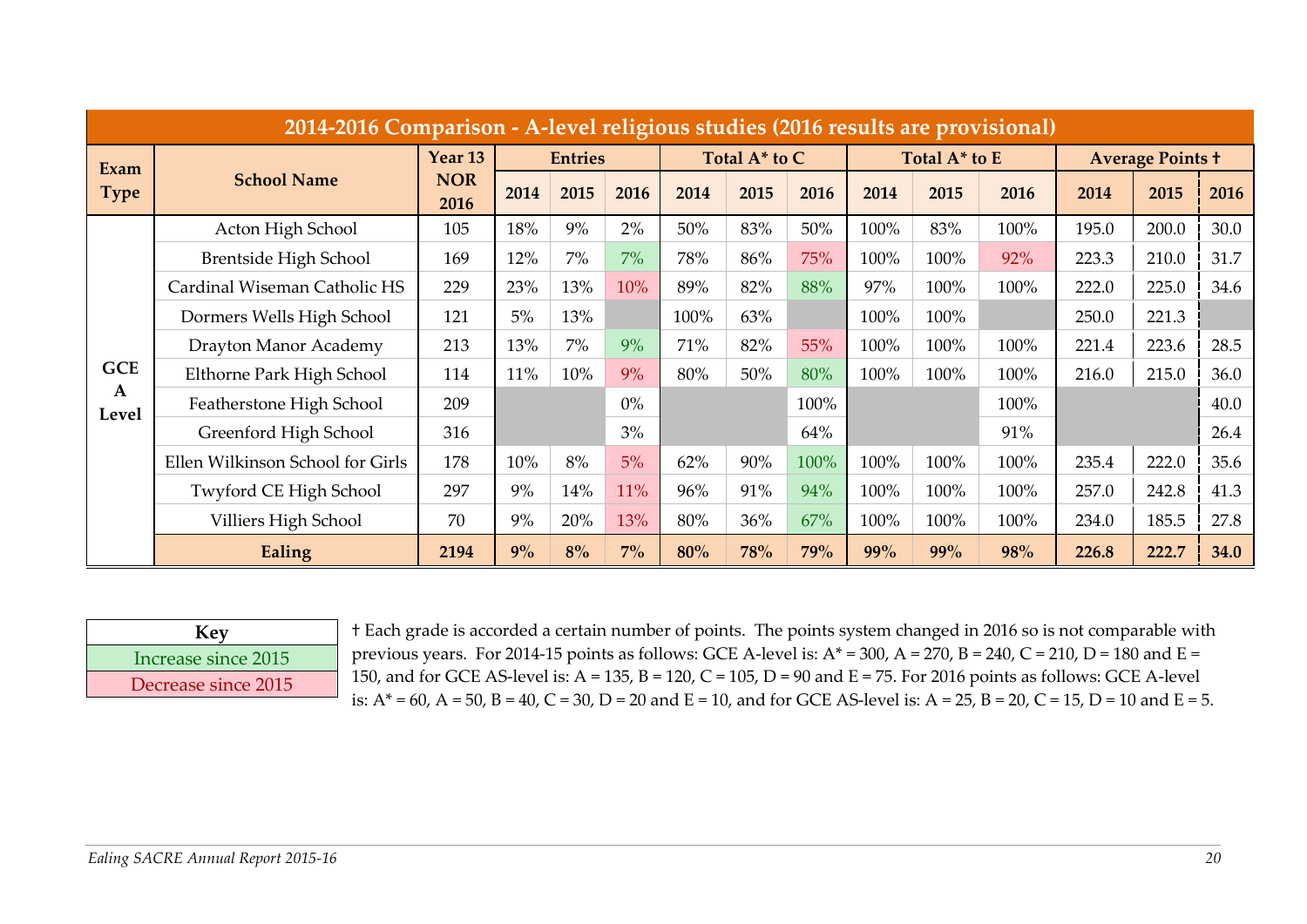|             | 2014-2016 Comparison - AS-level religious studies (2016 results are provisional) |                    |                |       |               |       |               |       |      |                         |       |       |       |      |
|-------------|----------------------------------------------------------------------------------|--------------------|----------------|-------|---------------|-------|---------------|-------|------|-------------------------|-------|-------|-------|------|
| Exam        | Year <sub>13</sub>                                                               |                    | <b>Entries</b> |       | Total A* to C |       | Total A* to E |       |      | <b>Average Points +</b> |       |       |       |      |
| <b>Type</b> | <b>School Name</b>                                                               | <b>NOR</b><br>2016 | 2014           | 2015  | 2016          | 2014  | 2015          | 2016  | 2014 | 2015                    | 2016  | 2014  | 2015  | 2016 |
|             | Acton High School                                                                | 105                | $7\%$          | $6\%$ | 4%            | 50%   | 25%           | 25%   | 75%  | 100%                    | 75%   | 78.8  | 81.3  | 6.3  |
|             | Brentside High School                                                            | 169                | $1\%$          | $1\%$ | 2%            | $0\%$ | $0\%$         | 75%   | 100% | 100%                    | 100%  | 90.0  | 90.0  | 16.3 |
|             | Cardinal Wiseman Catholic<br><b>HS</b>                                           | 229                | 10%            | 8%    | 5%            | 33%   | 69%           | 64%   | 87%  | 92%                     | 100%  | 84.0  | 93.8  | 14.1 |
|             | Dormers Wells High School                                                        | 121                | $2\%$          | $0\%$ | 2%            | 100%  |               | 33%   | 100% |                         | 100%  | 135.0 |       | 13.3 |
|             | Drayton Manor Academy                                                            | 213                | 3%             | 4%    | 6%            | 80%   | 33%           | 31%   | 100% | 83%                     | 92%   | 120.0 | 58.3  | 10.4 |
| <b>GCE</b>  | Elthorne Park High School                                                        | 114                | $0\%$          | 2%    | 7%            |       | 100%          | 38%   |      | 100%                    | 88%   |       | 105.0 | 11.3 |
| <b>AS</b>   | Featherstone High School                                                         | 209                |                |       | $0\%$         |       |               | $0\%$ |      |                         | $0\%$ |       |       | 0.0  |
| Level       | Greenford High School                                                            | 316                |                |       | $1\%$         |       |               | 25%   |      |                         | 100%  |       |       | 10.0 |
|             | Ellen Wilkinson School for<br>Girls                                              | 178                | 1%             | $1\%$ | $1\%$         | 100%  | $0\%$         | 50%   | 100% | 100%                    | 100%  | 112.5 | 10.0  | 12.5 |
|             | Twyford CE High School                                                           | 297                | 5%             | 3%    | 4%            | 91%   | 71%           | 100%  | 100% | 100%                    | 100%  | 118.6 | 109.3 | 19.6 |
|             | Villiers High School                                                             | 70                 | $0\%$          | 5%    | 10%           |       | 33%           | 14%   |      | 100%                    | 57%   |       | 95.0  | 6.4  |
|             | Ealing                                                                           | 2194               | 3%             | $2\%$ | $3\%$         | 62%   | 53%           | 49%   | 92%  | 94%                     | 90%   | 98.3  | 87.5  | 12.4 |

| Key                 |
|---------------------|
| Increase since 2015 |
| Decrease since 2015 |

† Each grade is accorded a certain number of points. The points system changed in 2016 so is not comparable with previous years. For 2014-15 points as follows: GCE A-level is:  $A^* = 300$ ,  $A = 270$ ,  $B = 240$ ,  $C = 210$ ,  $D = 180$  and  $E =$ 150, and for GCE AS-level is:  $A = 135$ ,  $B = 120$ ,  $C = 105$ ,  $D = 90$  and  $E = 75$ . For 2016 points as follows: GCE A-level is:  $A^* = 60$ ,  $A = 50$ ,  $B = 40$ ,  $C = 30$ ,  $D = 20$  and  $E = 10$ , and for GCE AS-level is:  $A = 25$ ,  $B = 20$ ,  $C = 15$ ,  $D = 10$  and  $E = 5$ .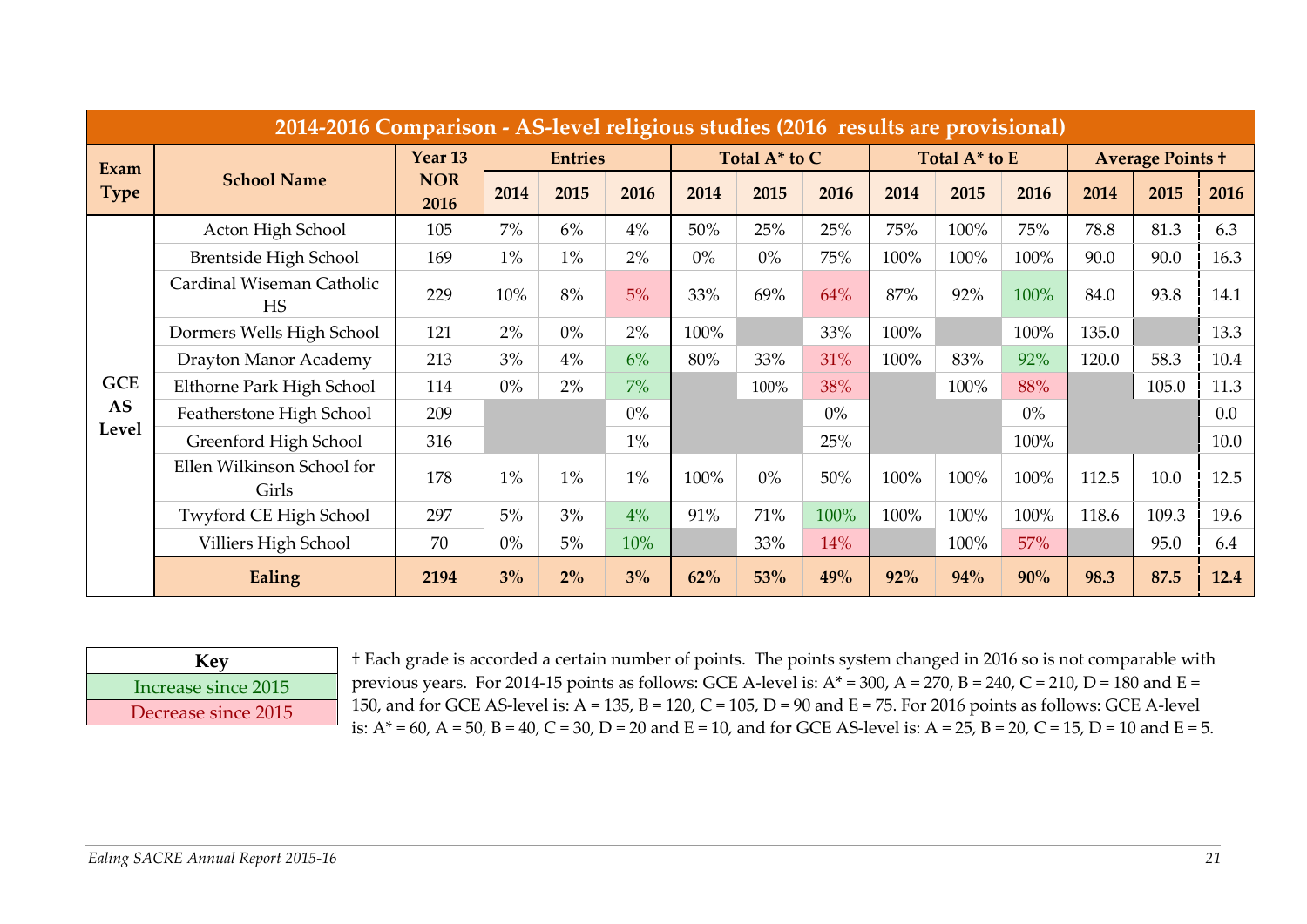#### **Summary**

Overall the percentage of A Level students entered for Religious Studies dropped 1% from 2015 to 2016 to 7%. The percentage of AS Religious Studies entries rose from 2% to 3%.

A\*-C passes at A Level rose by 1% to 79%, and A\*-E passes dropped by 1% to 98%. A\*-C passes at AS level dropped by 4% to 49%, and A\*-E passes also dropped by 4%.

Villiers entered the highest proportion of pupils in A Level Religious Studies (13%); Cardinal Wiseman entered the highest percentage of pupils to the AS Level in Religious Studies (10%).

Twyford and Ellen Wilkinson achieved the highest percentage of A\*-C at A Level (94% and 100% respectively). Twyford also had the highest percentage of A\*-C at AS level (100%).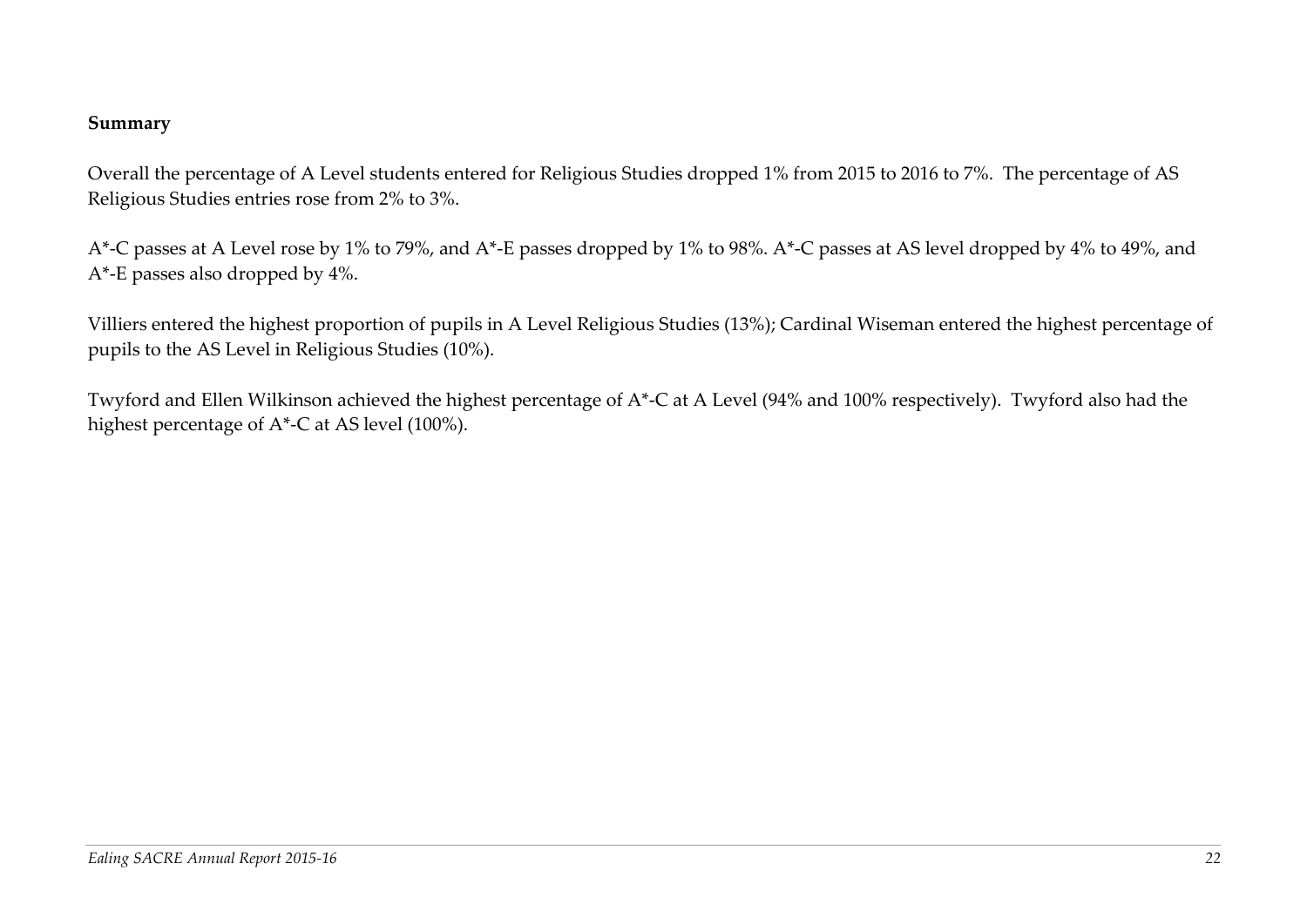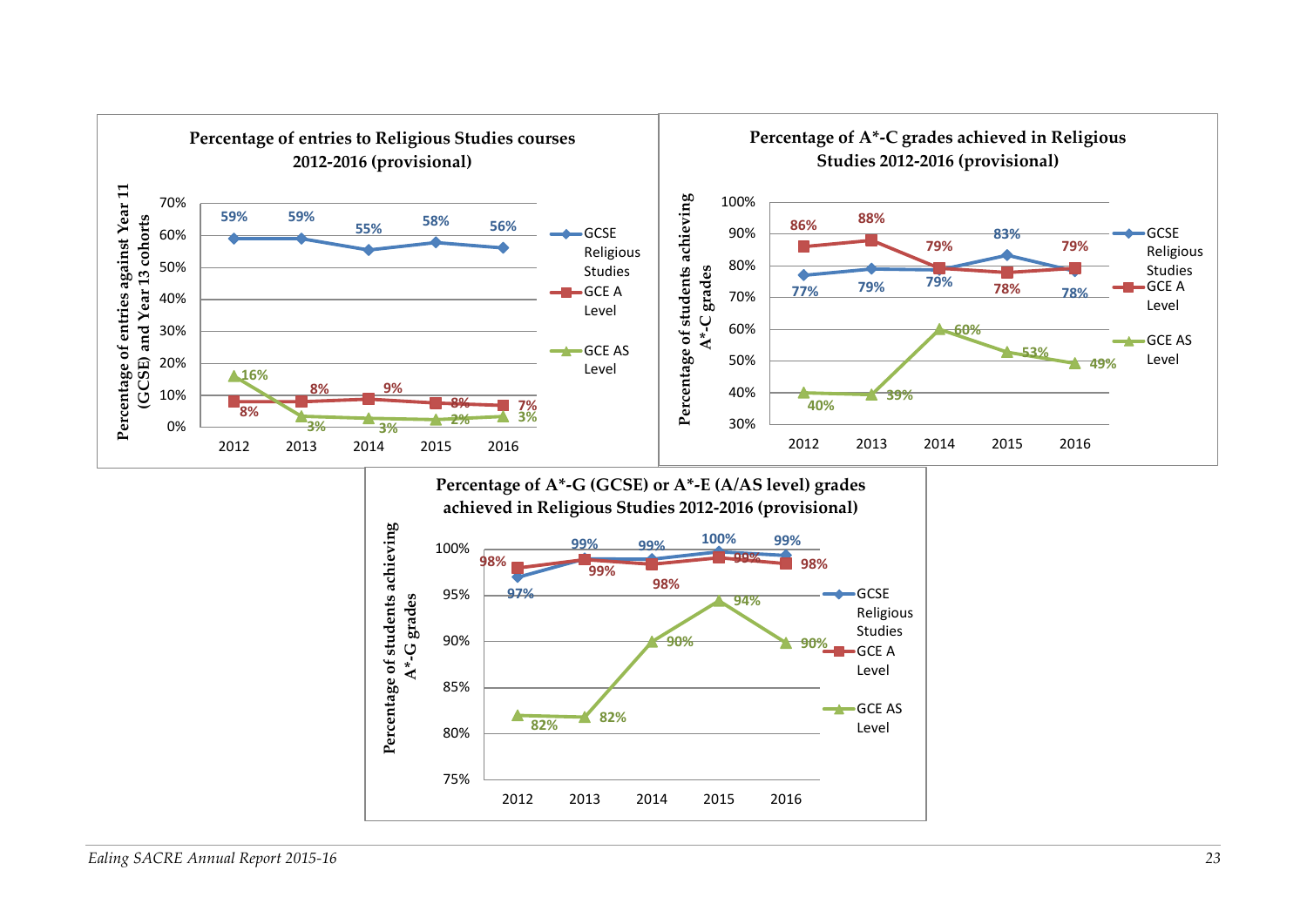#### *Appendix 3*  **SACRE membership – September 2015 to August 2016**

#### **LA Group**:

Cllr Anthony Kelly (Chair of SACRE and LA group) Cllr Tej Ram Bagha (from May 15) Councillor Abdullah Gulaid (from May 16) Cllr Swarn Singh Kang Cllr Sanjai Kohli (from May 15) Councillor Mrs Seema Kumar (from May 16) Cllr Tariq Mahmood Cllr David Millican Cllr Aysha Raza Cllr Charan Sharma (until May 16) Cllr Alex Stafford (until May 16)

#### **Church of England Group**:

Rev Karen Greenidge (from May 16) Rev Laurence Hillel Dr Peter Hounsell Mr Graham Marriner Ms Christine Sawyer Rev Grenville Thomas (until May 16)

#### **Other Faiths Group:**

| African Caribbean Church          | Rev L Crossfield (until May 16)   |
|-----------------------------------|-----------------------------------|
| Baha'i                            | Ms Nadine Sayer                   |
|                                   | Mr Samuel Lyle                    |
| <b>Buddhist</b>                   | Dr C Amarasinghe                  |
| Free Church Federal Council       | Mrs M McNeil                      |
| Hindu                             | Mr R Pathak                       |
| Humanist                          | Ms K Richardson (Chair of group)  |
| West London Humanist & Secularist | Mr Oliver Murphy                  |
| Jewish                            | Dr M Izen                         |
| Islam - Sunni                     | Mr S Minhas                       |
|                                   | Mr N Sheikh                       |
| Liberal Jewish                    | Vacancy                           |
| Ramgarhia Sabha                   | Mrs B Lall                        |
|                                   | Mrs P Pank                        |
| Roman Catholic                    | Ms K Burke                        |
| Sikh Missionary Society           | Vacancy                           |
| Sri Guru Ravi Dasia Sabha         | Mr S K Dhanda                     |
| United Reform Church              | Mr Donald Burling (until June 16) |
| Valmiki                           | 1 vacancy                         |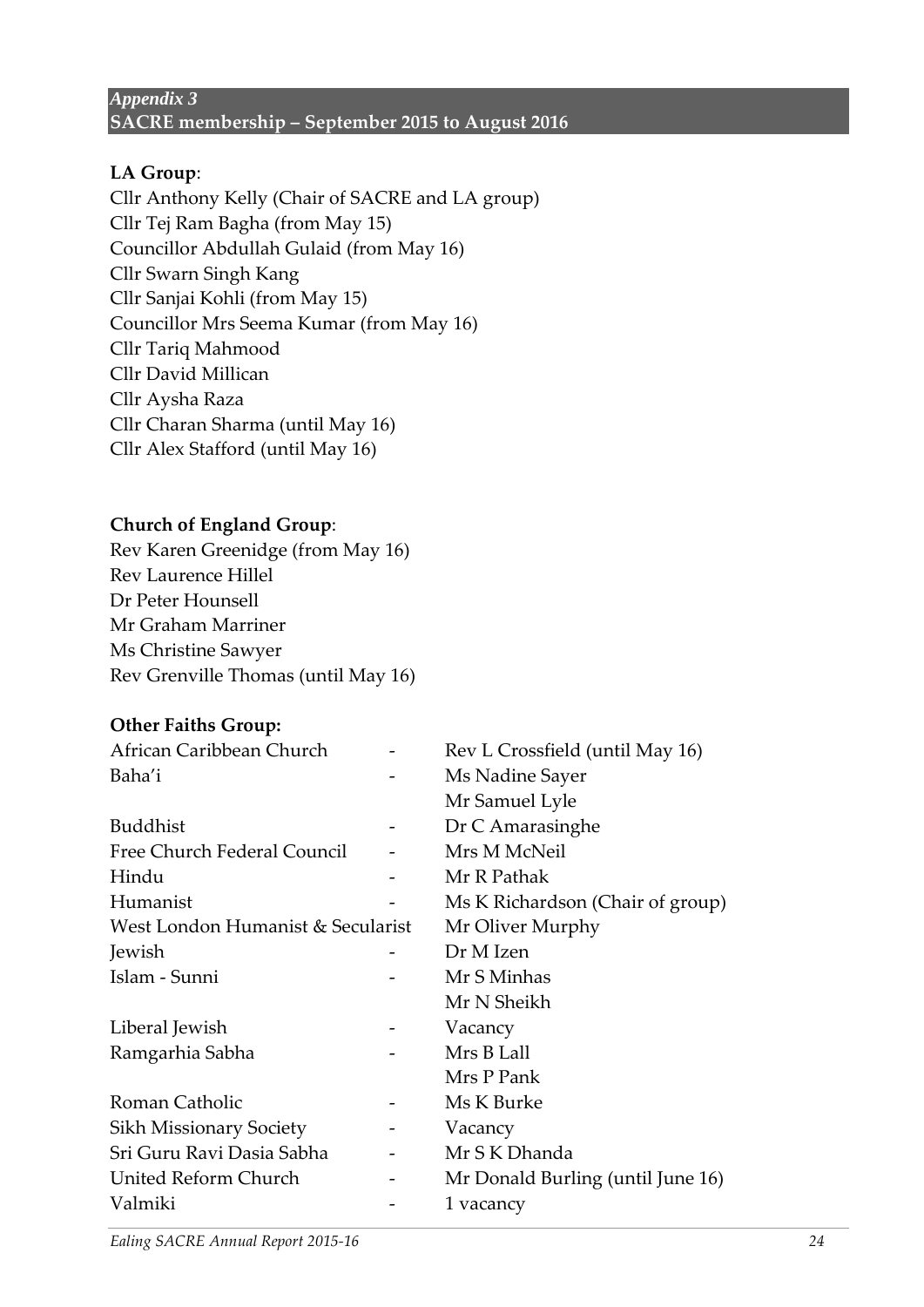| <b>Teachers Association Group:</b> |                                      |
|------------------------------------|--------------------------------------|
| <b>NASUWT</b>                      | Mr Glen Burchell                     |
|                                    | Ms Helen O'Neill (Chairman of Group) |
|                                    | Liz Day (Vice-chair of SACRE)        |
| <b>PAT</b>                         | Rani McKay (until August 16)         |
|                                    | Kris Bolt                            |
|                                    | Naheed Mir                           |
|                                    |                                      |
| <b>Co-opted Members</b>            |                                      |

Foundation Schools **1** vacancy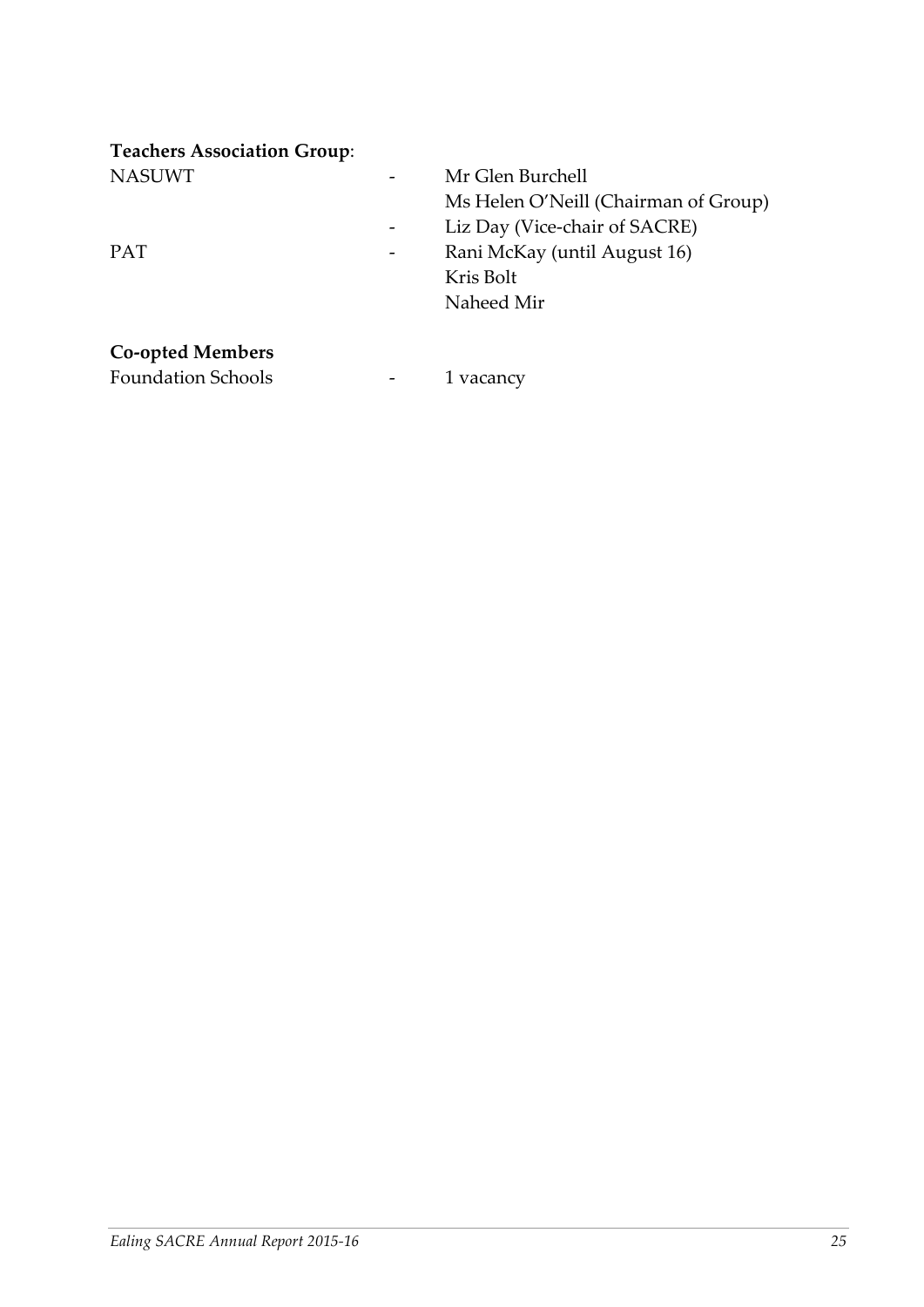#### *Appendix 4*

**Members attendance – September 2015 to August 2016**

| Key:<br>$\checkmark$ - Attended $\checkmark$ - Absent S - Substitute |                               | <b>DATE OF MEETINGS</b>  |                          |              |  |  |  |  |  |
|----------------------------------------------------------------------|-------------------------------|--------------------------|--------------------------|--------------|--|--|--|--|--|
| <b>GROUP</b>                                                         | <b>REPRESENTING</b>           | 14 Oct 15                | 9 Feb 16                 | 22 Jun 16    |  |  |  |  |  |
|                                                                      | <b>LA GROUP</b>               |                          |                          |              |  |  |  |  |  |
| Cllr Anthony Kelly                                                   | Chairman of SACRE & LA Group  | $\checkmark$             | $\checkmark$             | $\checkmark$ |  |  |  |  |  |
| Cllr Tej Ram Bagha                                                   |                               | ✓                        | ×                        | ✓            |  |  |  |  |  |
| Cllr Abdullah Gulaid                                                 | (from May 16)                 |                          |                          | $\checkmark$ |  |  |  |  |  |
| Cllr Swarn Singh Kang                                                |                               | ✓                        | $\checkmark$             | $\checkmark$ |  |  |  |  |  |
| Cllr Sanjai Kohli                                                    |                               | ×                        | ×                        | ×            |  |  |  |  |  |
| Cllr Seema Kumar                                                     | (from May 16)                 |                          | $\overline{\phantom{a}}$ | $\checkmark$ |  |  |  |  |  |
| Cllr Tariq Mahmood                                                   |                               | $\checkmark$             | ×                        | $\checkmark$ |  |  |  |  |  |
| <b>Cllr David Millican</b>                                           |                               | $\checkmark$             | $\checkmark$             | $\checkmark$ |  |  |  |  |  |
| Cllr Aysha Raza                                                      |                               | $\checkmark$             | ×                        | $\checkmark$ |  |  |  |  |  |
| Cllr Charan Sharma                                                   | (until May 16)                | $\checkmark$             | $\checkmark$             |              |  |  |  |  |  |
| <b>Cllr Alex Stanford</b>                                            | (until May 16)                | ×                        | $\checkmark$             |              |  |  |  |  |  |
| <b>CHURCH OF ENGLAND GROUP</b>                                       |                               |                          |                          |              |  |  |  |  |  |
| Rev Karen Greenidge                                                  | (from June 16)                | $\overline{\phantom{0}}$ |                          | ×            |  |  |  |  |  |
| <b>Rev Laurence Hillel</b>                                           |                               | ✓                        | $\checkmark$             | ✓            |  |  |  |  |  |
| Dr Hounsell                                                          |                               | ×                        | ×                        | $\checkmark$ |  |  |  |  |  |
| Mr G Marriner                                                        |                               | ×                        | $\checkmark$             | $\checkmark$ |  |  |  |  |  |
| Ms C Sawyer                                                          |                               | ×                        | ×                        | ×            |  |  |  |  |  |
| Rev G Thomas                                                         | (until June 16)               | ×                        | ×                        | ×            |  |  |  |  |  |
|                                                                      | <b>OTHER BELIEFS</b>          |                          |                          |              |  |  |  |  |  |
| Rev L Crossfield                                                     | African Caribbean Church      | ×                        | ×                        | ×            |  |  |  |  |  |
| Ms Nadine Sayer                                                      | Baha'i                        | ×                        | $\checkmark$             | ×            |  |  |  |  |  |
| Mr Samuel Lyle                                                       | Baha'i (substitute)           | ×                        | ×                        | ×            |  |  |  |  |  |
| Dr C Amarasinghe                                                     | Buddhist                      | $\checkmark$             | ×                        | ×            |  |  |  |  |  |
| Mrs Marion McNeill                                                   | Free Church Federal Council   | $\checkmark$             | ×                        | ✓            |  |  |  |  |  |
| Mr R Pathak                                                          | Hindu                         | $\pmb{\times}$           | ×                        | ×            |  |  |  |  |  |
| Ms Kathleen                                                          | Humanist (and chair of group) | $\checkmark$             | $\checkmark$             | ✓            |  |  |  |  |  |
| Richardson                                                           |                               |                          |                          |              |  |  |  |  |  |
| Mr Oliver Murphy                                                     | Humanist                      | ×                        | $\checkmark$             | $\checkmark$ |  |  |  |  |  |
| Mr S Minhas                                                          | Islam - Sunni                 | ×                        | S                        | ×            |  |  |  |  |  |
| Mr Naif Shaikh                                                       | Discover Islam                | ×                        | ×                        | ×            |  |  |  |  |  |
| Dr M Izen                                                            | Jewish                        | $\checkmark$             | $\checkmark$             | $\checkmark$ |  |  |  |  |  |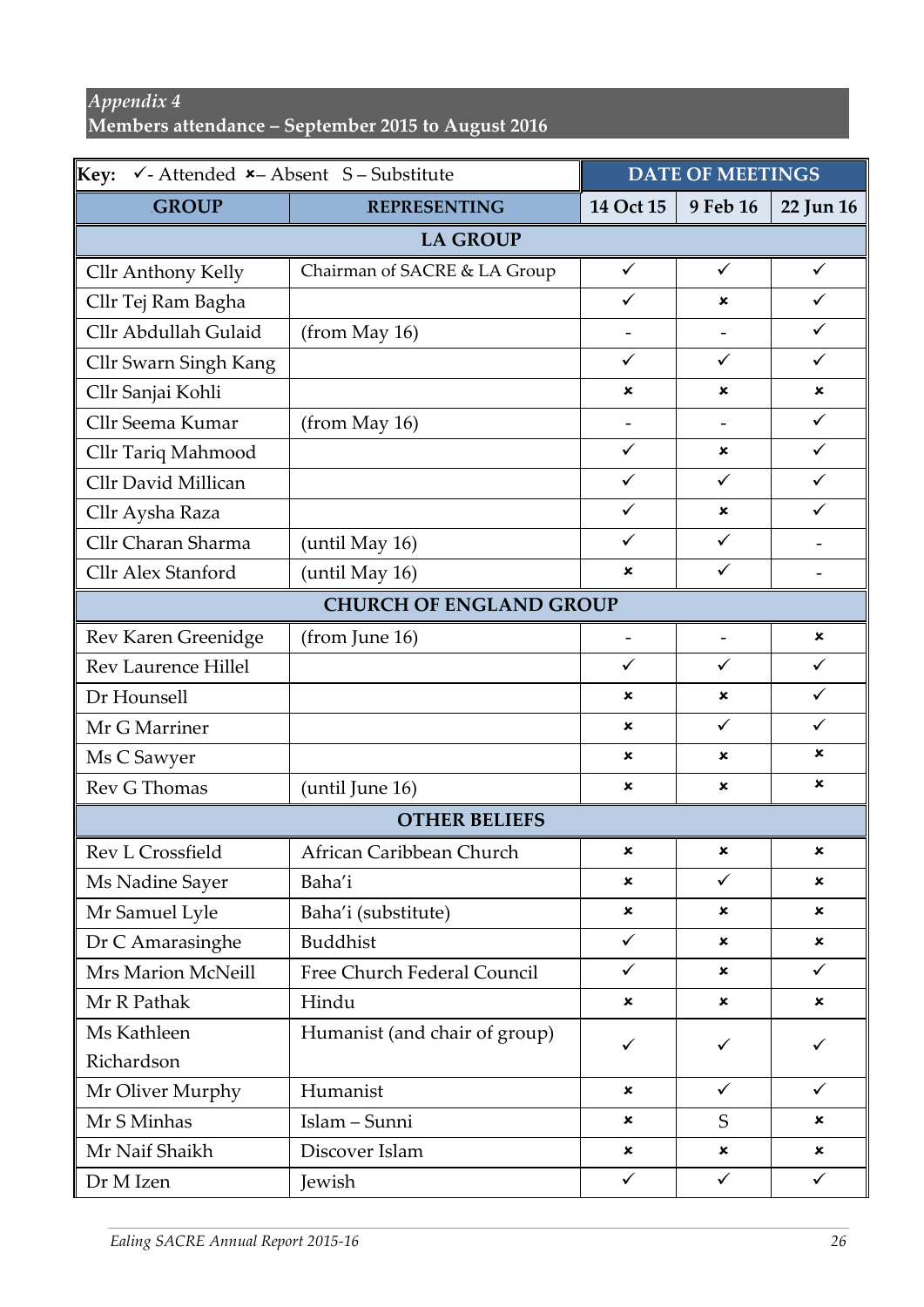| Key:<br>$\checkmark$ -Attended $\checkmark$ -Absent S-Substitute | <b>DATE OF MEETINGS</b>              |                           |                           |                           |  |  |
|------------------------------------------------------------------|--------------------------------------|---------------------------|---------------------------|---------------------------|--|--|
| <b>GROUP</b>                                                     | <b>REPRESENTING</b>                  | 14 Oct 15                 | 9 Feb 16                  | 22 Jun 16                 |  |  |
| Mrs B Lall                                                       | Ramgarhia Sabha                      |                           | $\mathbf x$               |                           |  |  |
| Mrs P Pank                                                       | Ramgarhia Sabha                      | $\mathbf x$               | $\mathbf x$               | $\mathbf x$               |  |  |
| Kim Burke                                                        | Roman Catholic                       | ✓                         | $\mathbf x$               | $\checkmark$              |  |  |
| Mr S K Dhanda                                                    | Sri Guru Ravi Dass Sadha             | $\mathbf x$               | $\mathbf x$               | $\mathbf x$               |  |  |
| United Reform Church<br>Mr Donald Burling                        |                                      | ✓                         | $\checkmark$              | $\checkmark$              |  |  |
|                                                                  | <b>TEACHERS' ASSOCIATIONS GROUPS</b> |                           |                           |                           |  |  |
| Mr G Burchell                                                    | <b>NASUWT</b>                        | $\mathbf x$               |                           | $\mathbf x$               |  |  |
| Kris Bolt                                                        | <b>PAT</b>                           | $\boldsymbol{\mathsf{x}}$ | $\mathbf x$               | ✓                         |  |  |
| Liz Day                                                          | <b>NAHT</b>                          | ✓                         | $\checkmark$              | $\checkmark$              |  |  |
| Rani McKay                                                       | <b>PAT</b>                           | $\mathbf x$               | $\mathbf x$               |                           |  |  |
| Naheed Mir                                                       | PAT                                  | ✓                         | $\mathbf x$               | $\mathbf x$               |  |  |
| Ms H O'Neill                                                     | NASUWT (Chairman of Group)           | $\mathbf x$               | $\boldsymbol{\mathsf{x}}$ | $\boldsymbol{\mathsf{x}}$ |  |  |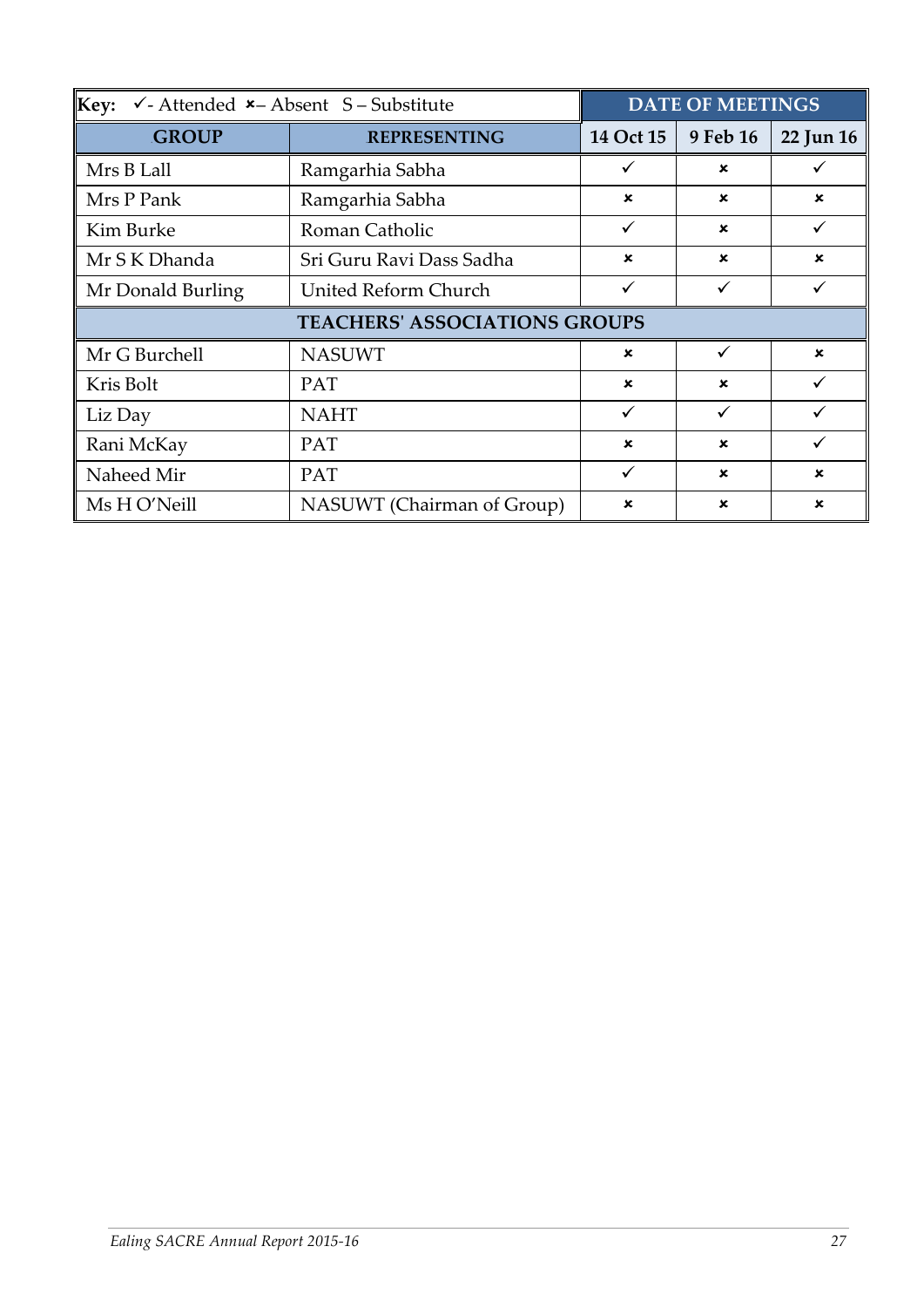## *Appendix 5*  **Number of pupils of each religion by school, May 2016**

| <b>School</b>                        | Christian | <b>Buddhist</b> | Hindu | Jewish         | Muslim | Sikh | Other* | No religion | Unclassified   | Total |
|--------------------------------------|-----------|-----------------|-------|----------------|--------|------|--------|-------------|----------------|-------|
| Acton High School                    | 522       | 12              | 38    |                | 600    | 9    | 50     | 112         | 4              | 1347  |
| Alec Reed Academy                    | 303       | 7               | 73    |                | 240    | 28   | 44     | 166         | $\overline{4}$ | 865   |
| Brentside High School                | 460       | 13              | 140   | 5              | 475    | 70   | 19     | 156         | 5              | 1343  |
| Cardinal Wiseman Catholic HS         | 1801      | $\mathbf{1}$    | 15    |                | 12     | 5    |        | 8           | 8              | 1850  |
| Dormers Wells High School            | 214       | 3               | 222   |                | 627    | 184  | 5      | 35          | 4              | 1294  |
| Drayton Manor Academy                | 496       | 13              | 61    |                | 604    | 50   | 16     | 235         | 74             | 1549  |
| Elthorne Park High School            | 407       | 6               | 26    | $\overline{4}$ | 184    | 16   | 15     | 399         | 33             | 1090  |
| Featherstone High School             | 130       | 1               | 166   | $\mathbf{1}$   | 857    | 382  | 5      | 12          | 3              | 1557  |
| Greenford High School                | 400       | 9               | 256   |                | 731    | 293  | 30     | 72          | $\overline{2}$ | 1793  |
| Northolt High School                 | 309       | 12              | 75    |                | 223    | 26   | 13     | 126         | 72             | 856   |
| The Ellen Wilkinson School for Girls | 232       | 13              | 120   | $\overline{2}$ | 755    | 16   | 11     | 90          | 107            | 1346  |
| Twyford CE High School               | 1123      | 11              | 27    | 5              | 179    | 10   | 6      | 100         | 46             | 1507  |
| Villiers High School                 | 226       | 5               | 211   | $\mathbf{1}$   | 456    | 224  | 30     | 7           | 16             | 1176  |
| William Perkins CE High School       | 211       | 7               | 99    | $\overline{2}$ | 131    | 12   | 3      | 27          | 85             | 577   |
| <b>High School Total</b>             | 6831      | 113             | 1528  | 20             | 6069   | 1325 | 247    | 1545        | 462            | 18141 |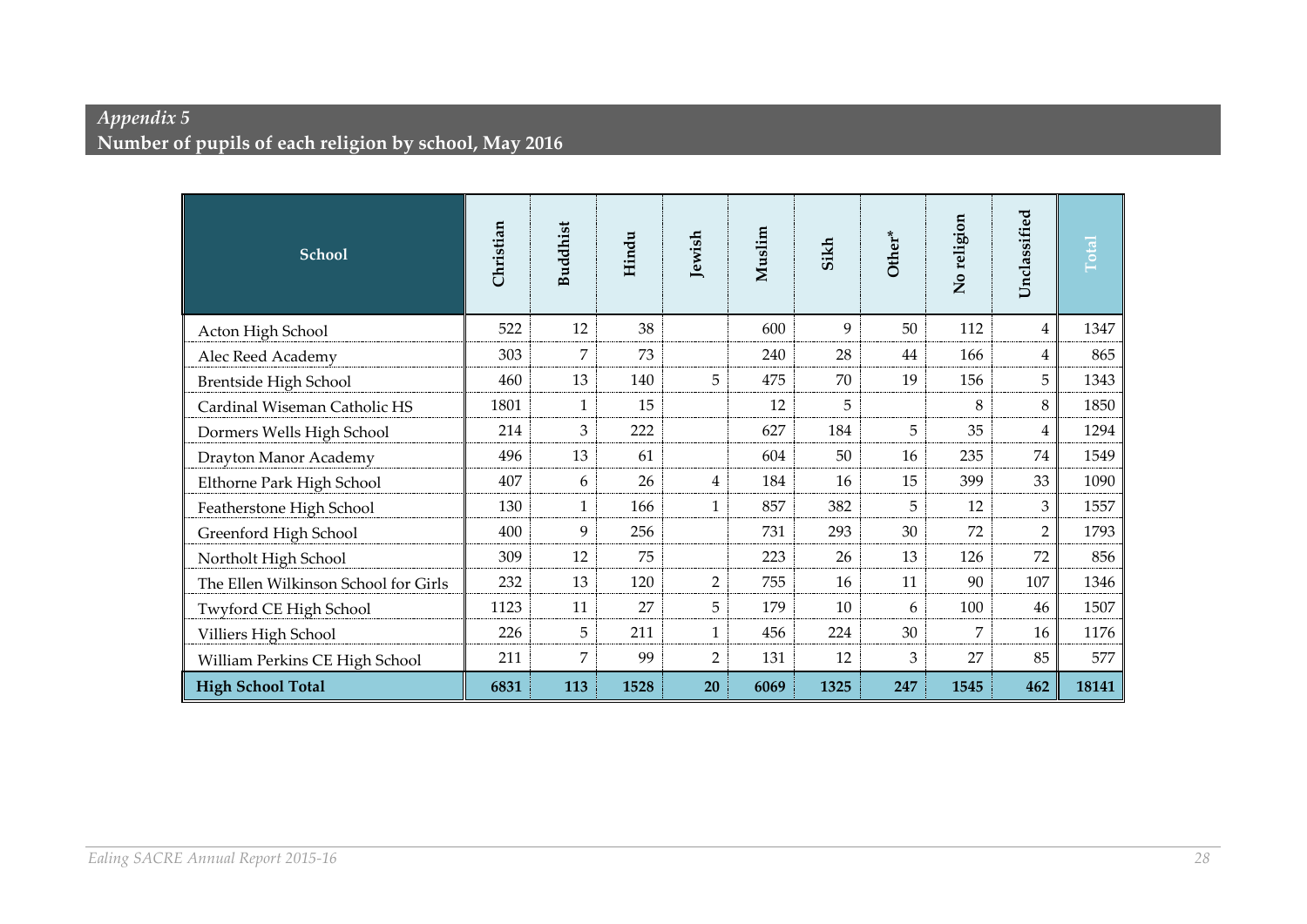| <b>School</b>                      | Christian | <b>Buddhist</b> | Hindu          | Jewish       | Muslim | Sikh           | Other*         | No religion    | Unclassified   | Total |
|------------------------------------|-----------|-----------------|----------------|--------------|--------|----------------|----------------|----------------|----------------|-------|
| Alec Reed Academy                  | 191       | 4               | 60             | $\mathbf{1}$ | 214    | 17             | 16             | 139            |                | 642   |
| Allenby Primary School             | 36        | 5               | 27             |              | 150    | 32             | $\mathbf{1}$   | 15             |                | 266   |
| Ark Byron Primary Academy          |           |                 |                |              |        |                |                |                | 59             | 59    |
| Ark Priory Primary Academy         |           |                 |                |              |        |                |                |                | 236            | 236   |
| <b>Beaconsfield Primary School</b> | 56        | $\mathbf{1}$    | 58             |              | 133    | 57             |                | $\mathbf{1}$   |                | 306   |
| Berrymede Infant School            | 55        | $\overline{2}$  | 5              |              | 206    | 5              | 7              | 29             | $\overline{2}$ | 311   |
| Berrymede Junior School            | 90        | $\overline{2}$  | $\overline{4}$ |              | 250    | $\overline{2}$ | 3              | 24             | $\overline{2}$ | 377   |
| Blair Peach Primary School         | 28        |                 | 173            |              | 223    | 88             |                | $\overline{2}$ |                | 514   |
| <b>Brentside Primary School</b>    | 135       | $\overline{4}$  | 29             |              | 190    | 10             | 9              | 59             |                | 436   |
| Christ the Saviour CE PS           | 763       | $\mathbf{1}$    | 6              |              | 22     | 3              | 12             | 3              | $\mathbf{1}$   | 811   |
| Clifton Primary School             | 28        |                 | 58             |              | 173    | 160            |                | 4              | $\mathbf{1}$   | 424   |
| Coston Primary School              | 150       | $\overline{2}$  | 58             |              | 182    | 31             | 5              | 24             | 12             | 464   |
| Dairy Meadow Primary School        | 58        | $\overline{4}$  | 79             |              | 202    | 137            | $\overline{2}$ | 11             | $\overline{2}$ | 495   |
| Derwentwater Primary School        | 193       | $\mathbf{1}$    | 11             |              | 363    | 6              | 3              | 98             |                | 675   |
| Dormers Wells Infant School        | 82        | $\mathbf{1}$    | 59             |              | 172    | 73             | $\overline{2}$ | 16             | $\mathbf{1}$   | 406   |
| Dormers Wells Junior School        | 96        | 3               | 58             |              | 201    | 66             | 3              | 12             | 3              | 442   |
| Downe Manor Primary School         | 123       | 6               | 35             |              | 185    | 21             | 9              | 81             | 3              | 463   |
| Drayton Green Primary School       | 125       | 1               | 11             |              | 180    | 7              | 5              | 83             | $\overline{2}$ | 414   |
| Durdan's Park Primary School       | 12        | $\overline{2}$  | 136            |              | 157    | 169            | 34             | 9              | 9              | 528   |
| East Acton Primary School          | 69        | $\mathbf{1}$    | $\overline{7}$ |              | 193    | $\overline{2}$ |                | 24             | 32             | 328   |
| <b>Edward Betham CE PS</b>         | 422       | $\overline{2}$  | 17             |              | 10     | 6              | 5              | 6              | $\mathbf{1}$   | 469   |
| Featherstone Primary School        | 43        | $\overline{2}$  | 96             |              | 264    | 315            | $\mathbf{1}$   | $\overline{2}$ |                | 723   |
| <b>Fielding Primary School</b>     | 373       | 14              | 26             | 8            | 130    | 8              | 15             | 340            | 8              | 922   |
| Gifford Primary School             | 267       | $\overline{4}$  | 58             |              | 417    | 40             |                | 77             | 24             | 887   |
| <b>Grange Primary School</b>       | 266       | 13              | 36             | 7            | 206    | 7              | 28             | 275            | 4              | 842   |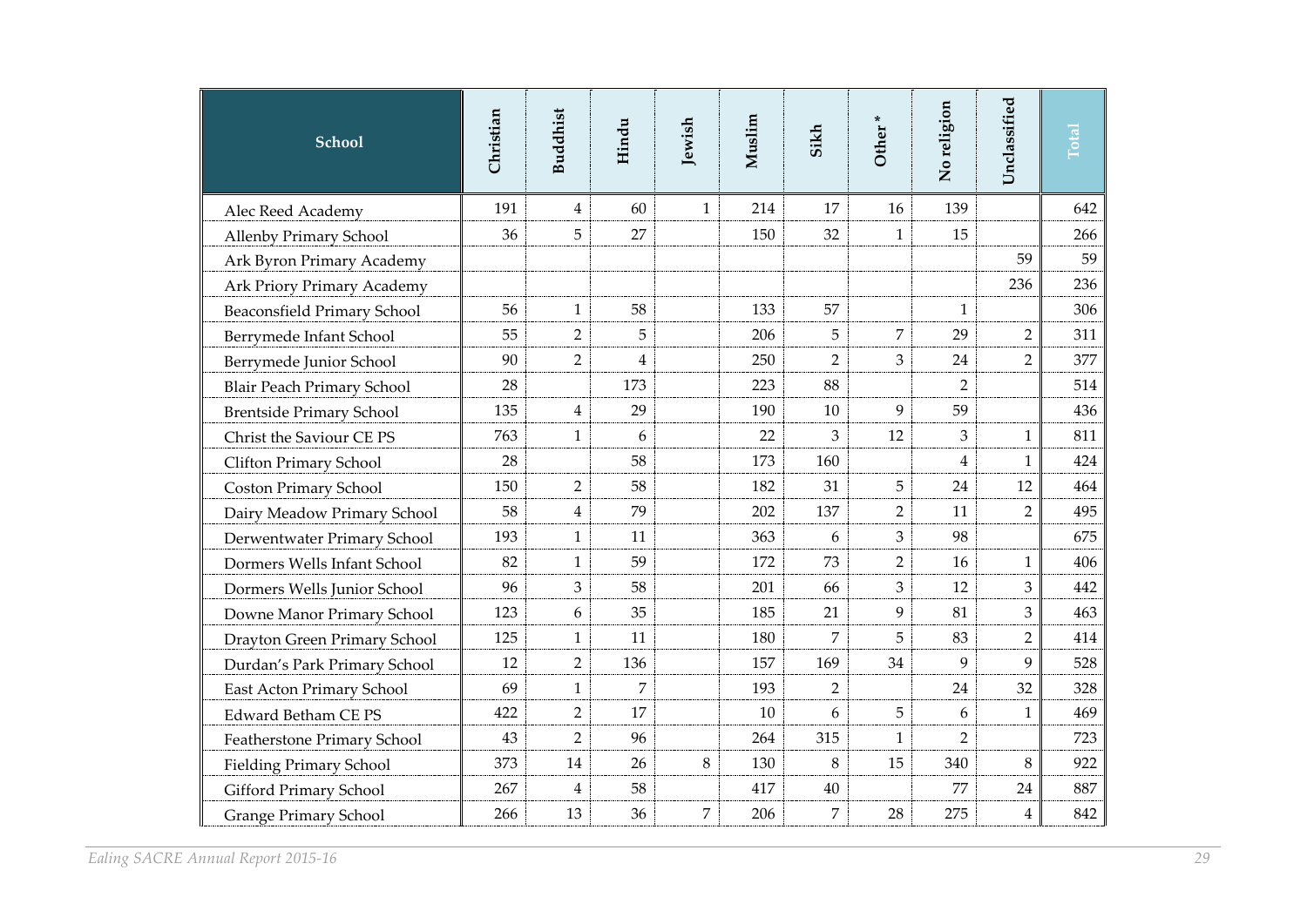| School                       | Christian      | <b>Buddhist</b> | Hindu        | Jewish       | Muslim | Sikh           | Other*         | No religion  | Unclassified   | Total |
|------------------------------|----------------|-----------------|--------------|--------------|--------|----------------|----------------|--------------|----------------|-------|
| Greenwood Primary School     | 244            | 10              | 108          |              | 122    | 7              | 48             | 53           | 5              | 597   |
| Hambrough Primary School     | 72             | $\overline{2}$  | 176          |              | 129    | 134            | $\mathbf{1}$   | 4            |                | 518   |
| Hathaway Primary School      | 91             |                 | 10           |              | 143    | 7              | 5              | 27           | 3              | 286   |
| Havelock Primary School      | 40             |                 | 53           |              | 178    | 173            | 34             | 3            | $\mathbf{1}$   | 482   |
| Hobbayne Primary School      | 261            | $\mathbf{1}$    | 24           | 3            | 182    | 11             | 11             | 177          |                | 670   |
| Holy Family Catholic PS      | 269            | $\overline{2}$  | $\mathbf{1}$ |              | 25     |                | 1              | 22           |                | 320   |
| Horsenden Primary School     | 288            | 18              | 204          |              | 278    | 13             | 8              | 62           | 22             | 893   |
| John Perryn Primary School   | 131            | 4               | 3            | $\mathbf{1}$ | 239    | $\overline{2}$ | 26             | 42           | $\overline{2}$ | 450   |
| Khalsa Primary School        | $\overline{2}$ |                 | 6            |              |        | 450            | 4              |              | $\overline{2}$ | 464   |
| Lady Margaret Primary School | 66             | 7               | 163          | $\mathbf{1}$ | 253    | 173            | 3              | 4            | 8              | 678   |
| Little Ealing Primary School | 305            | 5               | 28           | 5            | 72     | 10             | 12             | 249          | 15             | 701   |
| Mayfield Primary School      | 144            | $\mathbf{1}$    | 22           |              | 121    | 8              | 3              | 72           | 8              | 379   |
| Montpelier Primary School    | 168            | 12              | 51           | 5            | 243    | 12             | 8              | 182          |                | 681   |
| Mount Carmel Catholic PS     | 462            |                 |              |              |        |                |                | $\mathbf{1}$ |                | 463   |
| North Ealing Primary School  | 238            | 15              | 45           | 5            | 150    | 16             | 10             | 176          | 60             | 715   |
| North Primary School         | 31             | $\mathbf{1}$    | 146          |              | 136    | 90             | $\overline{2}$ | 8            | $\overline{2}$ | 416   |
| Oaklands Primary School      | 170            | $\overline{2}$  | 12           |              | 150    | 12             | 28             | 132          | 33             | 539   |
| Oldfield Primary School      | 189            | $\mathbf{1}$    | 43           |              | 166    | 7              | 10             | 46           |                | 462   |
| <b>OLOV Catholic PS</b>      | 465            |                 | $\mathbf{1}$ |              | 1      |                |                | $\mathbf{1}$ | $\mathbf{1}$   | 469   |
| Perivale Primary School      | 65             | 11              | 153          |              | 206    | 11             | 4              | 14           | $\mathbf{1}$   | 465   |
| Petts Hill Primary School    | 68             | 7               | 36           | $\mathbf{1}$ | 89     | 13             | 12             | 32           |                | 258   |
| Ravenor Primary School       | 186            | 5               | 66           |              | 245    | 40             |                | 79           | 14             | 635   |
| Selborne Primary School      | 232            | 5               | 28           |              | 278    | 4              | 10             | 32           |                | 589   |
| Southfield Primary School    | 197            | $\mathbf{1}$    | 6            | $\mathbf{1}$ | 175    |                | 11             | 102          | 41             | 534   |
| St. Anselm's Catholic PS     | 251            |                 | 7            |              |        | $\mathbf{1}$   |                |              |                | 259   |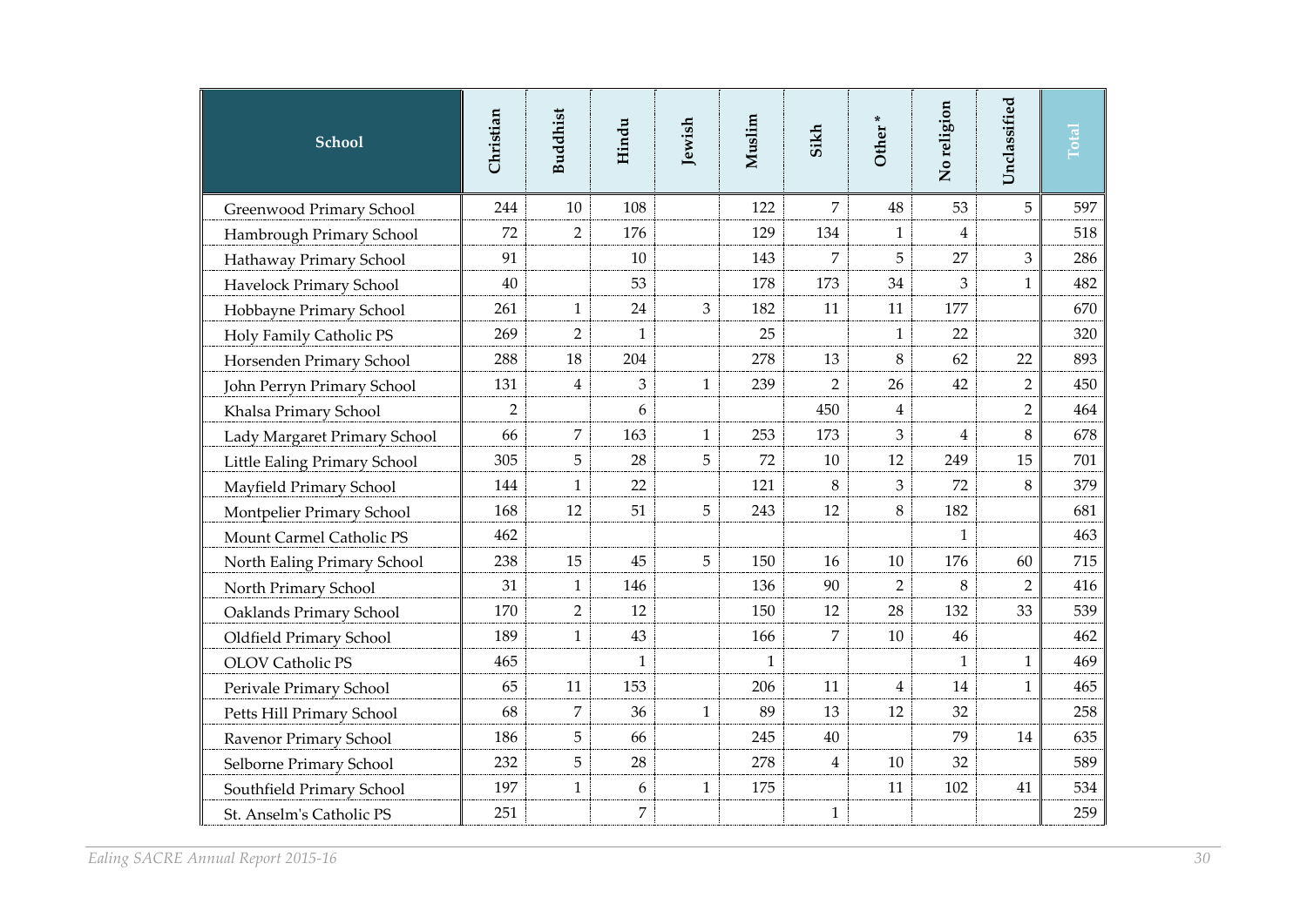| <b>School</b>                | Christian | <b>Buddhist</b> | Hindu        | Jewish         | Muslim         | Sikh           | $\star$<br>Other <sup>3</sup> | No religion    | Unclassified   | $\Gamma$ otal |
|------------------------------|-----------|-----------------|--------------|----------------|----------------|----------------|-------------------------------|----------------|----------------|---------------|
| St. Gregory's Catholic PS    | 635       |                 | $\mathbf{1}$ |                | $\overline{2}$ |                |                               | $\mathbf{1}$   |                | 639           |
| St. John Fisher Catholic PS  | 452       | $\mathbf{1}$    | $\mathbf{1}$ |                |                |                |                               |                |                | 454           |
| St. John's Primary School    | 144       | 3               | 15           |                | 234            | 3              | 8                             | 47             |                | 454           |
| St. Joseph's Catholic PS     | 586       |                 |              |                | $\mathbf{1}$   |                |                               | 1              |                | 588           |
| St. Mark's Primary School    | 222       | 6               | 6            | $\overline{2}$ | 60             | 18             | $\mathbf{1}$                  | 123            | $\overline{2}$ | 440           |
| St. Raphael's Catholic PS    | 22        |                 | 3            |                | 6              | 8              |                               | 17             |                | 56            |
| St. Vincent's Catholic PS    | 605       |                 |              |                |                |                | $\overline{2}$                |                | $\mathbf{1}$   | 608           |
| Stanhope Primary School      | 471       |                 |              |                |                |                |                               | $\overline{2}$ |                | 473           |
| The Holy Family Catholic PS  | 236       | 8               | 101          |                | 211            | 38             | $\overline{2}$                | 20             | $\mathbf{1}$   | 617           |
| Three Bridges Primary School | 101       |                 | 37           |                | 219            | 64             | $\overline{2}$                | 29             | 10             | 462           |
| Tudor Primary School         | 45        |                 | 77           | $\mathbf{1}$   | 222            | 112            | 4                             |                | 3              | 464           |
| Vicar's Green County PS      | 103       | 7               | 92           | $\mathbf{1}$   | 156            | 4              | 6                             | 9              | $\mathbf{1}$   | 379           |
| Viking Primary School        | 66        | 3               | 16           |                | 129            | 12             | 13                            | 38             | 3              | 280           |
| West Acton Primary School    | 108       | 24              | 11           |                | 280            | 2              | 9                             | 141            |                | 575           |
| West Twyford Primary School  | 151       | 4               | 13           |                | 167            |                | $\overline{2}$                | 29             |                | 366           |
| Willow Tree Primary School   | 203       | 12              | 65           |                | 254            | 16             | 51                            | 159            | $\overline{2}$ | 762           |
| Wolf Fields Primary School   | 45        |                 | 53           |                | 157            | 114            | 20                            | 14             | 43             | 446           |
| Wood End Academy (Junior)    | 160       | $\overline{2}$  | 82           |                | 118            | 3              | $\mathbf{1}$                  | 37             |                | 403           |
| Wood End Infant School       | 165       | 6               | 78           |                | 93             | $\overline{2}$ | 5                             | 49             | $\overline{2}$ | 400           |
| <b>Primary School Total</b>  | 12814     | 261             | 3150         | 42             | 10312          | 2852           | 537                           | 3570           | 687            | 34227         |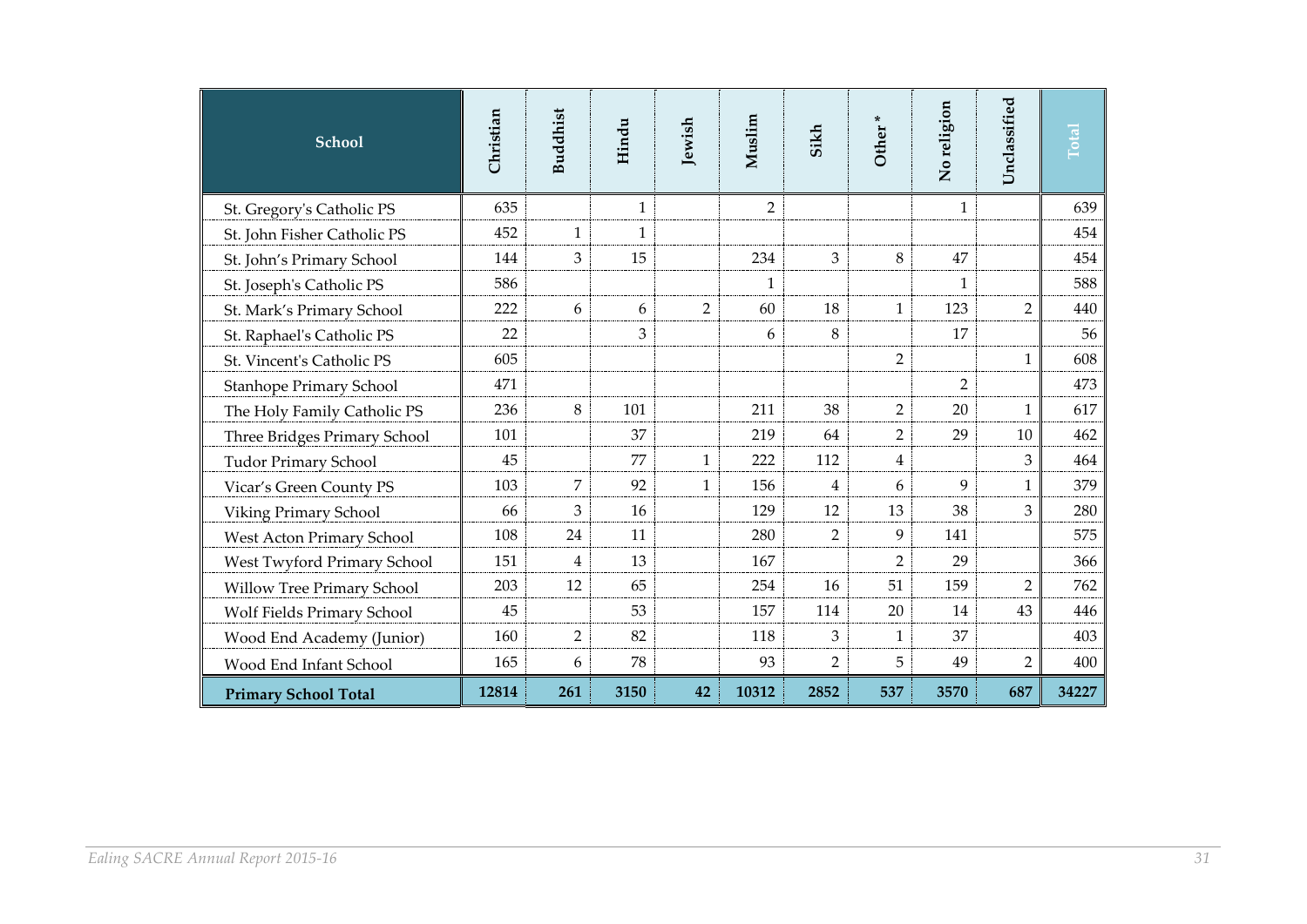| School                        | Christian | Buddhist                | Hindu          | Jewish       | Muslim         | Sikh           | Other religion* | No religion    | Unclassified   | Total |
|-------------------------------|-----------|-------------------------|----------------|--------------|----------------|----------------|-----------------|----------------|----------------|-------|
| <b>Belvue School</b>          | 50        | 3                       | 16             |              | 54             | 13             | $\mathbf{1}$    | 21             | $\mathbf{1}$   | 159   |
| Castlebar School              | 36        | $\mathbf{1}$            | 15             |              | 66             | 14             | 4               | 15             |                | 151   |
| John Chilton School           | 32        |                         | 8              |              | 30             | 9              |                 | 11             | $\mathbf{1}$   | 91    |
| Mandeville School             | 43        | $\mathbf{1}$            | 12             |              | 39             | 9              | 3               | $\overline{4}$ | 4              | 115   |
| Springhallow School           | 43        | $\mathbf{1}$            | 4              |              | 26             | 4              | $\mathbf{1}$    | 8              | 4              | 91    |
| St Ann's School               | 30        | $\mathbf{1}$            | 8              |              | 43             | 4              | $\mathbf{1}$    | 5              |                | 92    |
| <b>Special School Total</b>   | 233       | $\overline{7}$          | 63             |              | 258            | 53             | 10              | 64             | 10             | 698   |
| <b>Ealing Primary Centre</b>  | 11        |                         |                |              | $\overline{2}$ |                |                 | 5              | $\mathbf{1}$   | 19    |
| <b>Study Centre</b>           | 44        |                         | $\overline{2}$ |              | 26             | $\mathfrak{Z}$ |                 | 24             | $\overline{2}$ | 101   |
| <b>PRU Total</b>              | 43        |                         | $\overline{2}$ |              | 25             | 3              |                 | 21             | $\overline{2}$ | 96    |
| Greenfields Children's Centre | 20        | $\overline{2}$          | 29             |              | 61             | 77             | $\overline{2}$  | $\overline{4}$ | 3              | 198   |
| Grove House Children's Centre | 8         |                         | 16             |              | 13             | 35             | $\overline{2}$  |                | 64             | 138   |
| Maples Children's Centre      | 33        | $\mathbf{1}$            | $\overline{2}$ |              | 46             |                | $\mathbf{1}$    | 51             | $\mathbf{1}$   | 135   |
| South Acton Children's Centre | 39        | $\mathbf{1}$            |                | $\mathbf{1}$ | 95             | $\overline{2}$ | 7               | 3              | 52             | 200   |
| <b>Nursery Total</b>          | 99        | $\overline{\mathbf{4}}$ | 47             | $\mathbf{1}$ | 215            | 114            | <b>12</b>       | 58             | <b>120</b>     | 670   |
| <b>All Schools Total</b>      | 20021     | 385                     | 4790           | 63           | 16879          | 4347           | 806             | 5258           | 1281           | 53832 |

\* See appendix 6 for detail.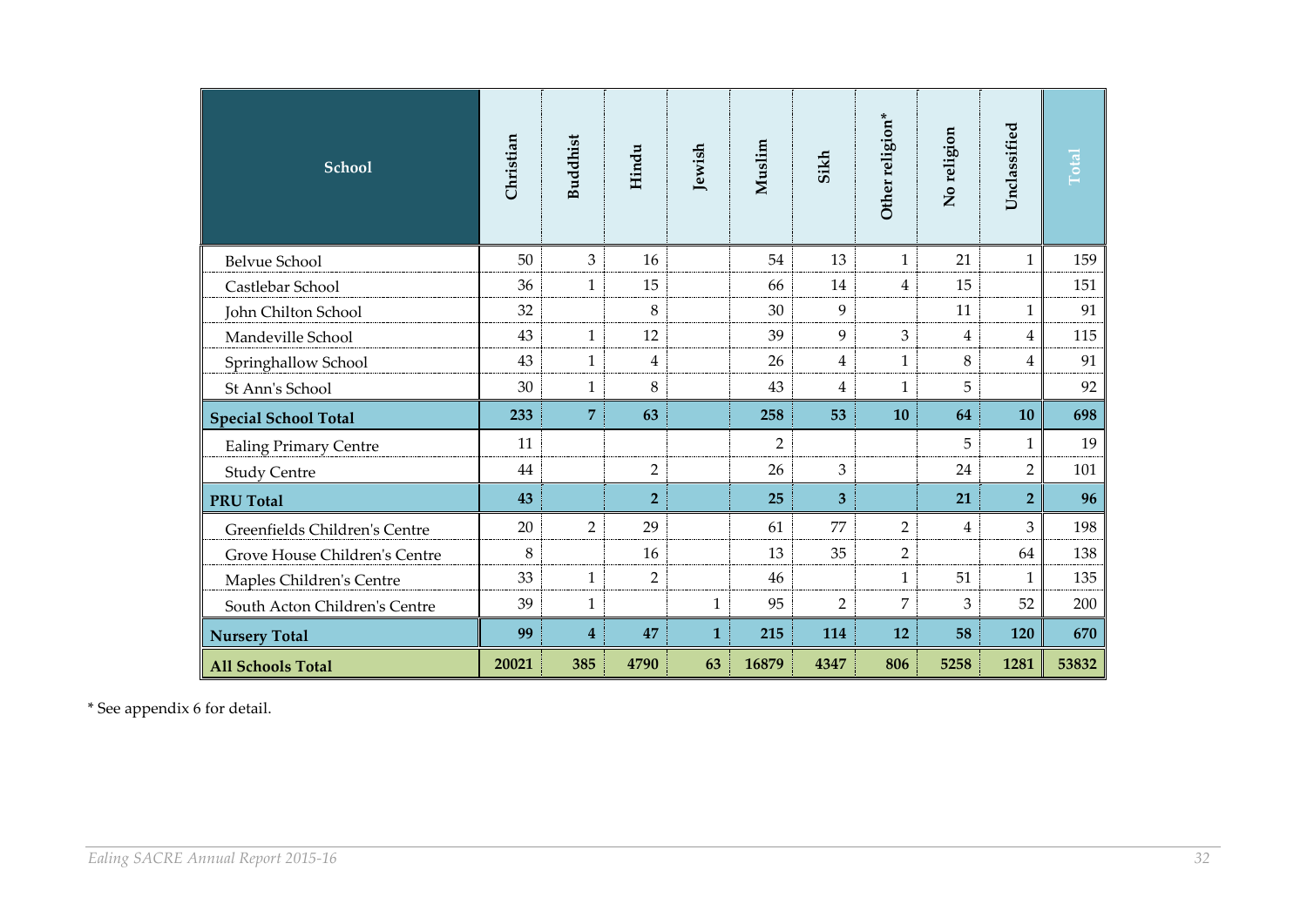| Comparison of school population with 2011 census results |              |           |                 |       |               |               |      |         |             |            |  |  |
|----------------------------------------------------------|--------------|-----------|-----------------|-------|---------------|---------------|------|---------|-------------|------------|--|--|
|                                                          | <b>Total</b> | Christian | <b>Buddhist</b> | Hindu | <b>Jewish</b> | <b>Muslim</b> | Sikh | Other   | <b>None</b> | Not stated |  |  |
| Ealing schools,<br><b>May 2016</b>                       | 53832        | 37.2%     | 0.7%            | 8.9%  | $0.1\%$       | 31.3%         | 8%   | 1.5%    | $9.7\%$     | 2.4%       |  |  |
| Ealing schools,<br><b>May 2015</b>                       | 52528        | 37.5%     | 0.7%            | 9.1%  | 0.1%          | 31.7%         | 7.9% | 1.4%    | 10%         | 2%         |  |  |
| <b>England and Wales</b><br>2011 census                  | 56,075,912   | 59.3%     | 0.4%            | 1.5%  | 0.5%          | 4.8%          | 0.8% | 0.4%    | 25.1%       | 7.2%       |  |  |
| Ealing, 2011 Census                                      | 338,449      | 43.7%     | 1.2%            | 8.5%  | 0.3%          | 15.7%         | 7.9% | $0.6\%$ | 15%         | $6.9\%$    |  |  |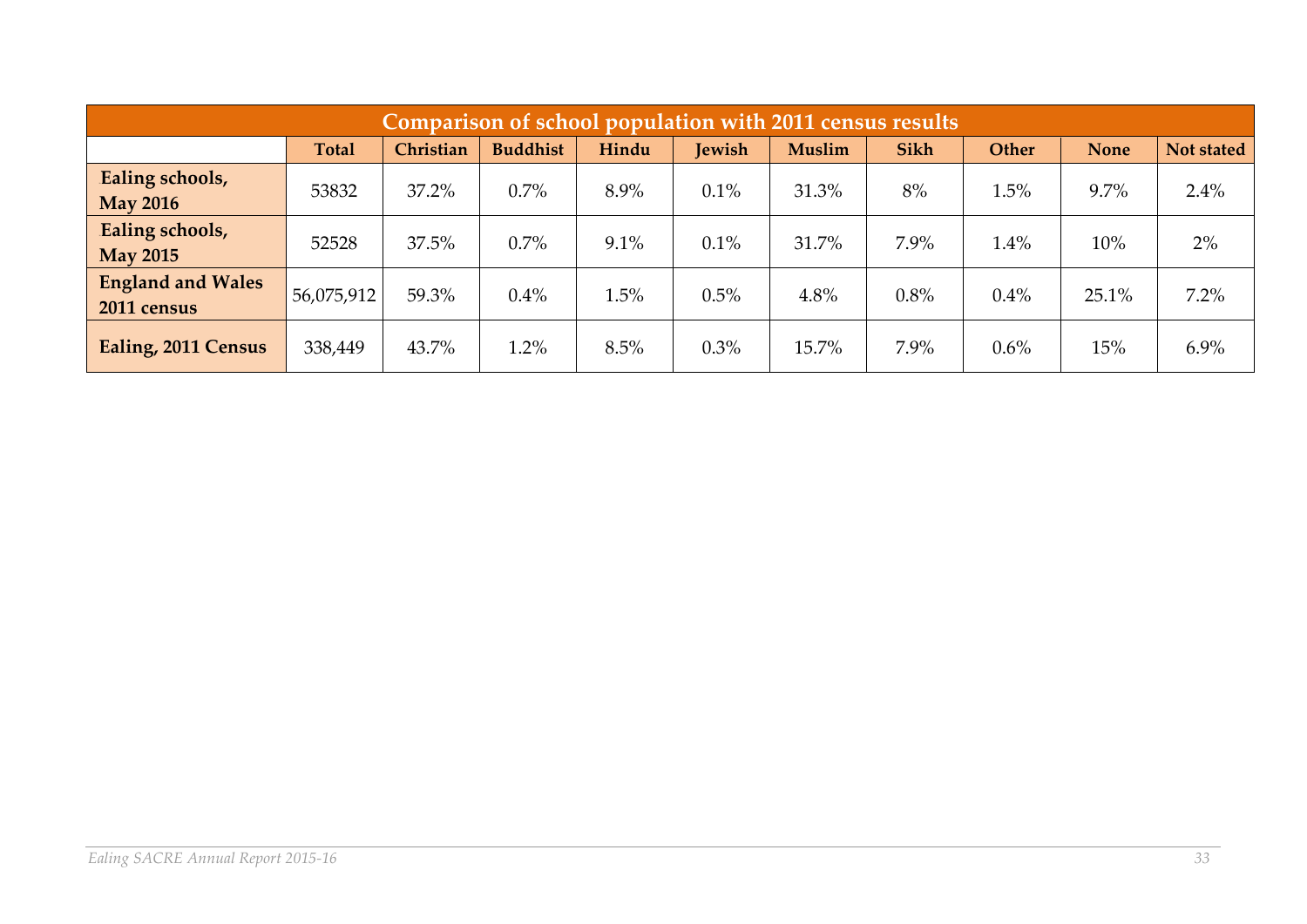#### *Appendix 6*  **Breakdown of detailed data received, May 2016**

|                              | Other (not stated) | Humanist | Jain | Rastafarian | Ravidasian | Shinto         | Zoroastrian/Parsee | TOTAL OTHER |
|------------------------------|--------------------|----------|------|-------------|------------|----------------|--------------------|-------------|
| <b>High Schools Total</b>    | 237                | 3        |      | 3           |            | $\overline{2}$ | 2                  | 247         |
| <b>Primary Schools Total</b> | 508                | 2        | 9    | 8           | 3          | 6              | $\mathbf{1}$       | 537         |
| <b>Special Schools Total</b> | 10                 |          |      |             |            |                |                    | 10          |
| <b>PRU Total</b>             |                    |          |      |             |            |                |                    |             |
| <b>Nursery Schools Total</b> | 12                 |          |      |             |            |                |                    | 12          |
| <b>All Schools</b>           | 767                | 5        | 9    | 11          | 3          | 8              | 3                  | 806         |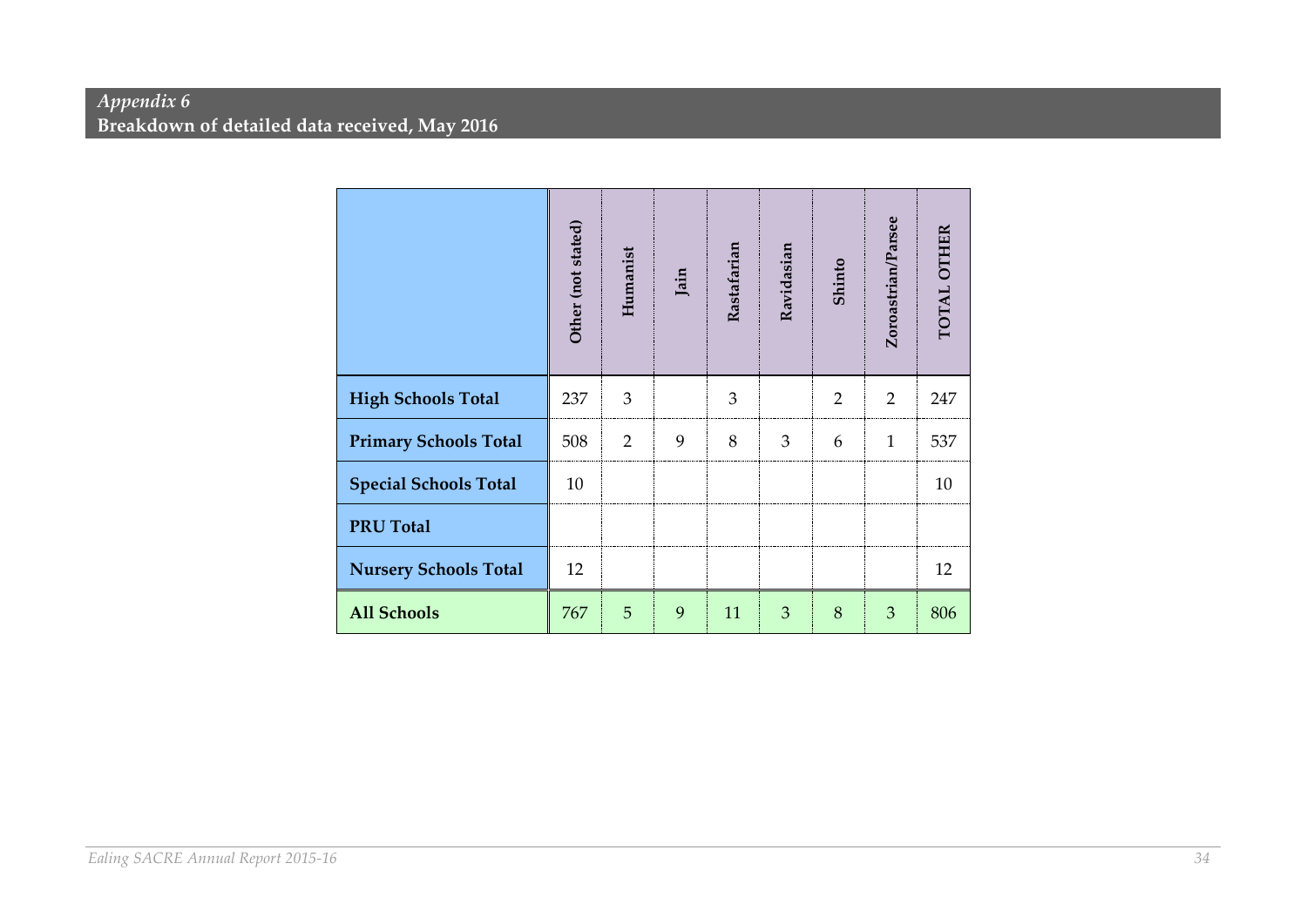#### *Appendix 7*  **Changing times for RE and SACREs?**2F **3**

A year has passed since our last annual report, and the 2015-2016 briefings have been dominated by the publication of a series of high-profile reports on RE that have challenged the present settlement and proposed new ways forward, albeit pointing in different directions.

This conversation started because of the generalised perception among the RE community that the 1944 RE settlement, at over 70 years, is now too old and it has been amended over time in a piecemeal and 'kneejerk' way (Dinham and Shaw, 2015; CORAB, 2015). All reports share the assessment that the present religion, belief and social landscape in Britain has markedly outpaced changes in education. This landscape is now made up, as Dinham and Shaw put it, of 'more believing without belonging and more non-believing at all' (Dinham and Shaw 2015). Moreover, this context—(less) Christian, (more) plural and secular—has been further complicated by recent structural changes to education, particularly since the introduction—and attempts at expansion—of Academies and Free Schools since 2010.

|                | <b>Timeline</b>                                                                                                                                                                     |
|----------------|-------------------------------------------------------------------------------------------------------------------------------------------------------------------------------------|
| 15.06.2015     | Publication of A New Settlement: Religion and Belief in Schools<br>report authored by Charles Clarke and Linda Woodhead in the<br>context of the Westminster Faith Debates.         |
| 2015 (no date) | NASACRE briefing on A New Settlement: Religion and Belief in<br>Schools.                                                                                                            |
| 14.10.2015     | Ealing SACRE meeting discusses NASACRE briefing on A New<br>Settlement: Religion and Belief in Schools; Nora Leonard asked to<br>respond to NASACRE.                                |
| 11.2015        | Publication of RE for REal: The future of teaching and learning<br>about religion and belief authored by Professor Adam Dinham<br>and Martha Shaw at Goldsmiths University.         |
| 25.11.2015     | High Court decision in favour of three humanist parents who<br>challenged the government's relegation of non-religious<br>worldviews in subject content for GCSC Religious Studies. |
| 07.12.2015     | Publication of Living with difference: Community, diversity and<br>the common good. Report of the independent Commission on<br>Religion and Belief in British public life (CORAB).  |
| 03.2016        | Publication of Educational Excellence Everywhere whitepaper                                                                                                                         |
| 22.05.2016     | <b>NASACRE AGM</b>                                                                                                                                                                  |
| 01.06.2016     | Meeting of All Party Parliamentary Group on RE                                                                                                                                      |

<sup>&</sup>lt;sup>3</sup> Report by Paula Portas, democratic services officer and clerk to Ealing SACRE.

-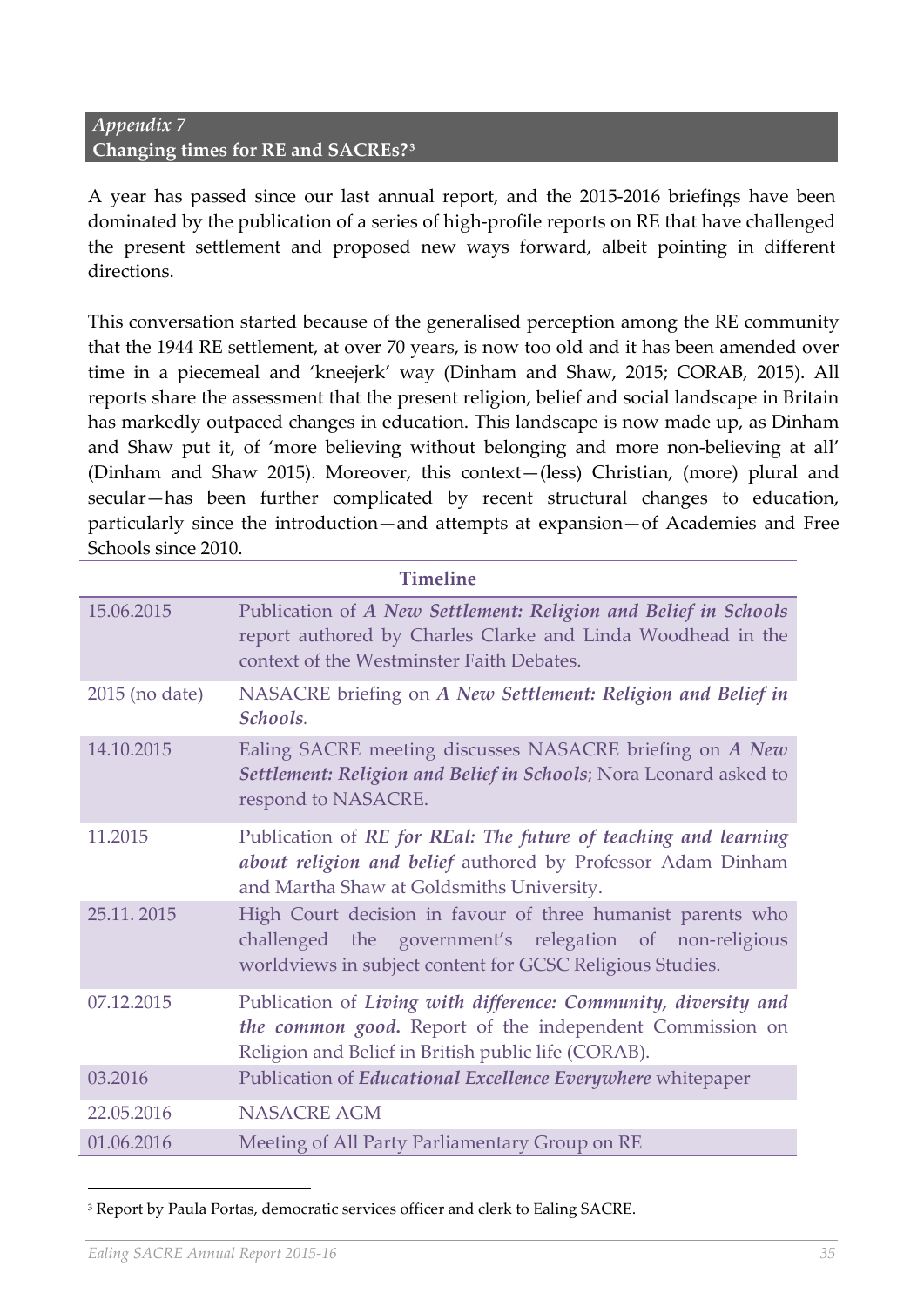The RE world seems to be undergoing an *epistemic change*: a moment when old embedded thought structures about local determination, local authorities and SACRES, the role of faith communities in the subject and the meaning of knowledge in RE, its aims and identities, are being disrupted and challenged (Robson, 2015). Three interrelated factors have brought the RE world to the point where this discussion about legal and structural subject changes and a disruption of the status quo seems possible (ibid.):

- **Politics and policy changes**: the drive towards academisation has shaken assumptions about the statutory nature of RE and the right to withdraw. In addition, issues around OFSTED and what it should inspect has emphasized the question of whether RE is a special case. Many of these policy changes are disempowering local authorities.
- **Generational change**: many of the new RE leaders had their entire educational experience in a post 1988 Education Act context and their values and visions for the subject are different to those of previous generations.
- **Grassroots and social media**: the policy changes, leading to less support networks available to RE teachers, has led to the increasing numbers of grassroots hubs and to a growth of the numbers of RE teachers using online social spaces as opportunities to socialise with peers. This has brought a sense of community to these professionals, who would otherwise have been considerably isolated.

#### *The New Settlement*

At the Westminster Faith Debates 2015, convened under the title 'Religion, Violence and Cohesion', Charles Clarke, former Education and Home Secretary, and Linda Woodhead, a leading sociologist of religion, launched their pamphlet *[A New Settlement: Religion and](http://faithdebates.org.uk/research/)  [Belief in Schools](http://faithdebates.org.uk/research/)*. The report made a series of recommendations, among which it is worth mentioning the following:

- The current requirement in statute for an Act of Collective Worship should be abolished. The decision about the form and character of school assemblies should be left to the governors of individual schools and would be inspected by OFSTED.
- The curriculum for RE should be set in accordance with a nationally agreed syllabus determined by the Secretary of State in agreement with a newly created national SACRE.
- The right for parents to withdraw children from the curriculum should no longer exist, as it would have lost its 'instructional' or 'confessional' nature.
- All schools in England to use the nationally agreed syllabus.

In the authors' view, SACREs should be retained to provide a bridge between local faith communities and the school system as a whole. Their role should include a responsibility to *all s*chools. They would:

- Contribute to regular recommendations of the national SACRE on the content of the national RE curriculum.
- Help implement the national RE curriculum locally.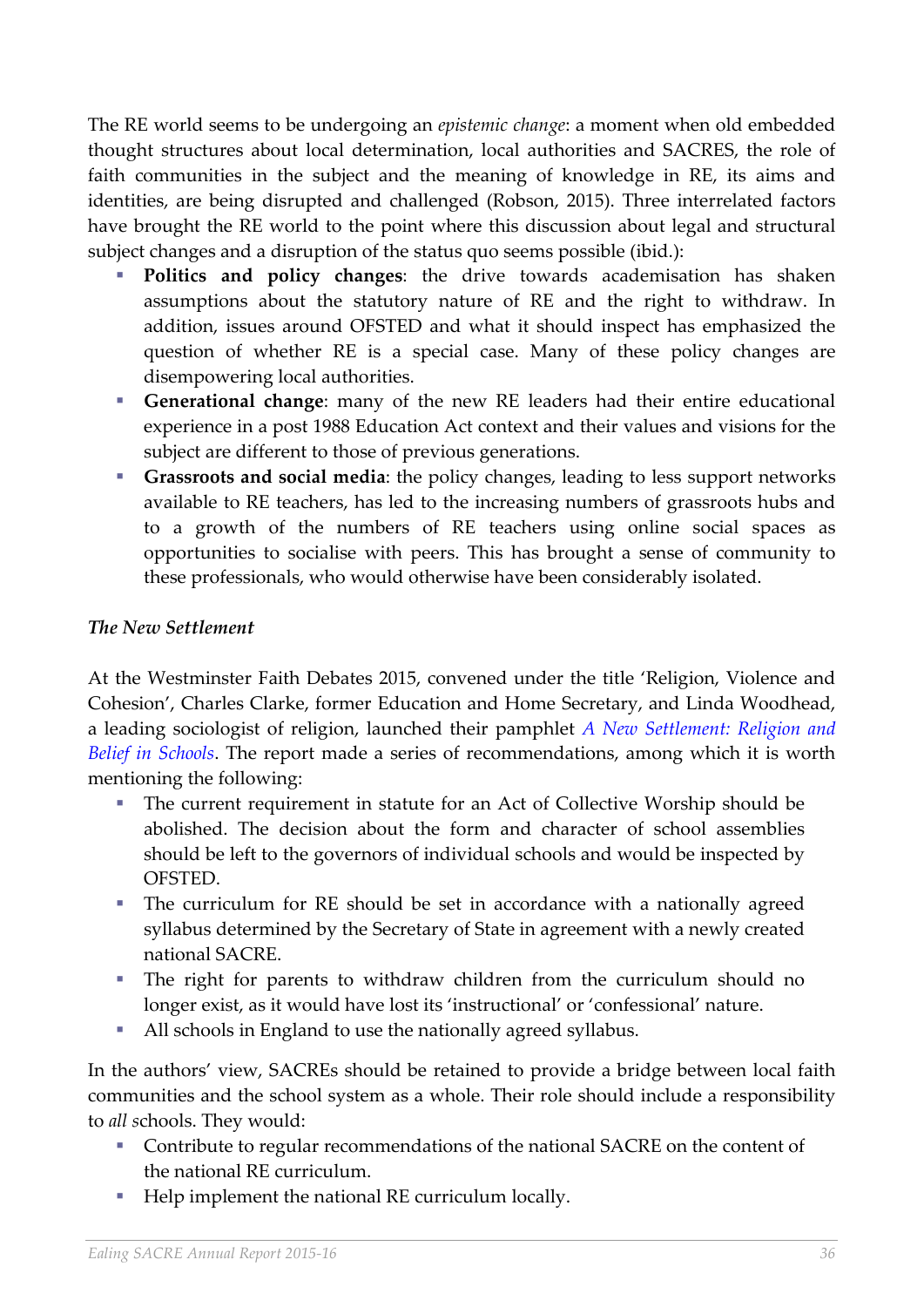- **Promote the priorities of community cohesion and educating for diversity.**
- Advise on the availability of religious instruction locally.

#### *A response from NASACRE and local SACREs*

The wide ranging changes proposed in the report gave rise to lively discussions. NASACRE soon issued their own briefing on the key aspects of the document for local SACREs to debate, stressing how the changes proposed would impact on what SACREs do and what statutory powers, if any, would be retained.

Firstly, NASACRE noted, the abolishment of collective worship would do away with the need to have determinations, which have been an important responsibility for SACREs. In addition, leaving the decision about form and character of assemblies to school governors would raise the issue of how to ensure they act with due diligence. The risk, NASACRE pointed out, is that potentially the new settlement could have, as unintended consequence, the proliferation of narrower or partisan agendas.

Secondly, by agreeing a national curriculum on RE local authorities would no longer have to convene an Agreed Syllabus Conference. At a time of growing academisation—where schools increasingly do not have to follow the national curriculum—this suggestion might be void from start, a risk heightened later on by the publication of a white paper on education that explicitly called for the academisation of all schools in England. For local authorities and SACREs the main question arising from a national curriculum is whether this arrangement would still allow RE to reflect the local diversity in religious and nonreligious make-up. In addition, there are issues around how the new national SACRE would be appointed. NASACRE's suggestion was to name the proposed 'national SACRE' as 'National Agreed Syllabus Conference' instead, to clarify the function of the body.

Thirdly, the function of local SACREs would become mainly advisory and there are questions as to whether they would be able to hold schools, academies and local authorities to account in ensuring the delivery of high quality RE and whether there could be a conflict with the role of OFSTED.

#### *Ealing's response*

Ealing's SACRE debated NASACRE's briefing on the 'New Settlement' report in its meeting on the 14th of October 2015 and Nora Leonard, Ealing SACRE's consultant, sent a response to NASACRE on Ealing's behalf two days later. Overall, we stressed that we felt NASACRE was asking the right questions and expressed support to NASACRE's quest for answers. Ealing presented three specific concerns. Firstly, an unhappiness if the national curriculum were to become narrower than the advanced, diverse practice on RE and Reflection already existing in Ealing. In light of that possibility, we expressed the wish to maintain the parental right to withdraw. Finally we expressed a concern over the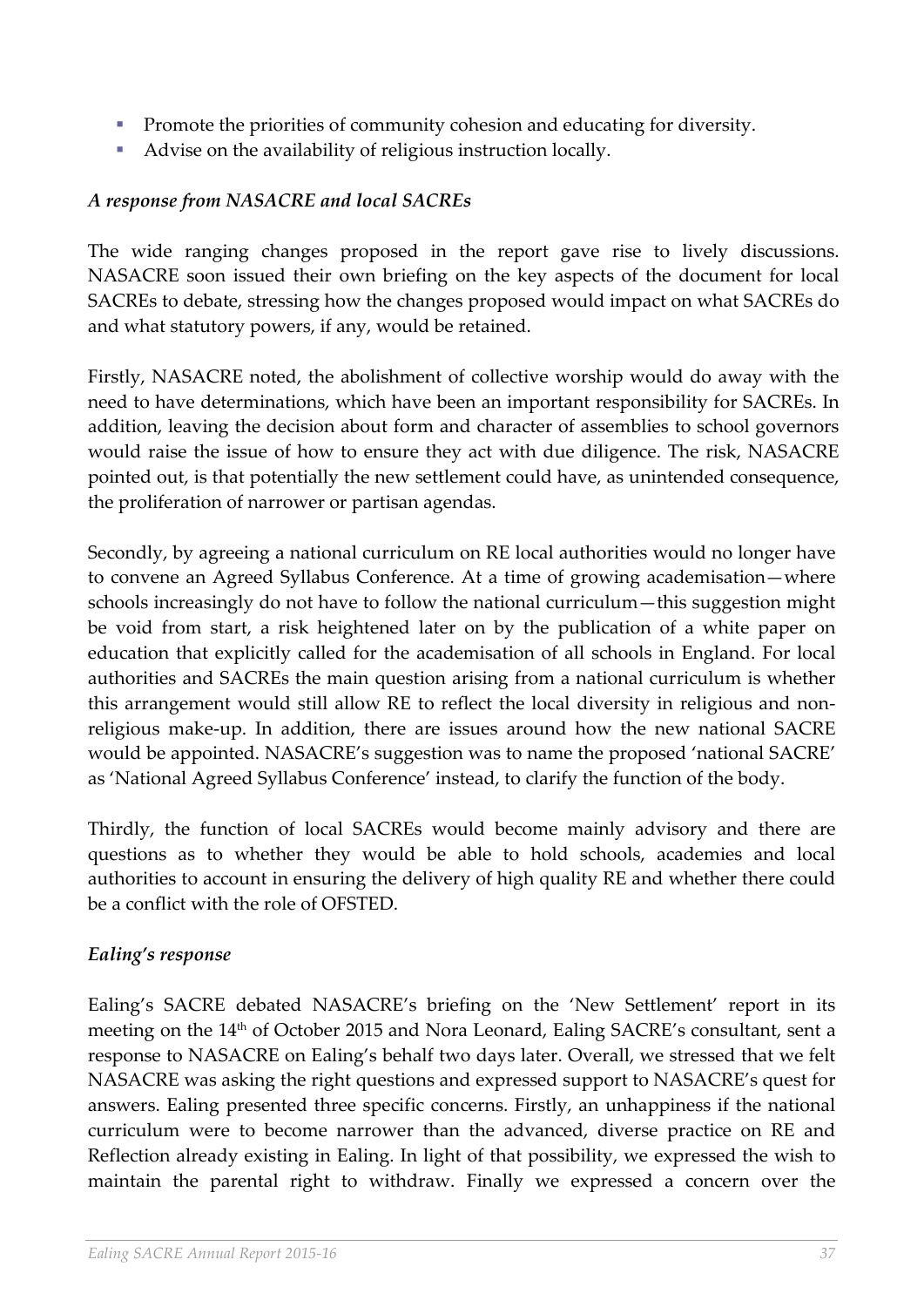possibility of the national curriculum becoming a carrier for an ideologically-laden 'British values' agenda.

#### *RE for REal*

In November 2015 another high profile report, *RE for Real. The future of teaching and learning*  about religion and belief<sup>4</sup> was published as part of this ongoing conversation about the future of learning about religion and beliefs in schools. This report was debated during Ealing SACRE's meeting on the 9<sup>th</sup> of February 2016.

From the results of their research project—based on interviews and focus groups with 331 teachers, students and parents in 19 schools—Dinham and Shaw made a series of recommendations which though chiming at times with those of Clarke and Woodhead were generally less prescriptive.

Dinham and Shaw found widespread support for a form of 'statutory national framework' to be applicable to all schools. However unlike Clarke and Woodhead's proposal, this framework was conceived as 'balancing shared national approaches with school level determination*'*. In relation to this framework, the role of SACREs (and other experts) should be reviewed, the authors say. Out of this review a panel to develop a national framework should be appointed, which would also consider the role of local education authorities and school level determination. The function of this national framework would be to make recommendations about the purpose, content and structures of teaching and learning. For Dinham and Shaw it was important that the content of RE should 'reflect the real religious landscape, as revealed by cutting edge theory and data in the study of contemporary religion and belief*'* (Dinham and Shaw, 2015: 28).

#### *CORAB: Living with difference. Community, diversity and the common good*

Soon after the publication of *RE for REal*, on December 2015, the report from the Commission On Religion and Belief (CORAB) in public life, chaired by Elizabeth Butler-Sloss, also appeared. The remit of the independent commission, convened in 2013 by the Woolf Institute at Cambridge University, was broader than previous reports. It was tasked 'to consider the place and role of religion and belief in contemporary Britain and the significance of emerging trends and identities' and 'to make recommendations for public life and policy'.

The theme that recurs in this report is that of 'learning to understand and live with difference.' The commission posited a vision of a society 'at ease with itself' where differences enrich us and where every person and community could flourish. The recommendations of the commission were broad and touched a wide range of societal institutions—from education and religious authorities to the media and government

-

<sup>4</sup> Report by Professor Adam Dinham and Martha Shaw at Goldsmiths University.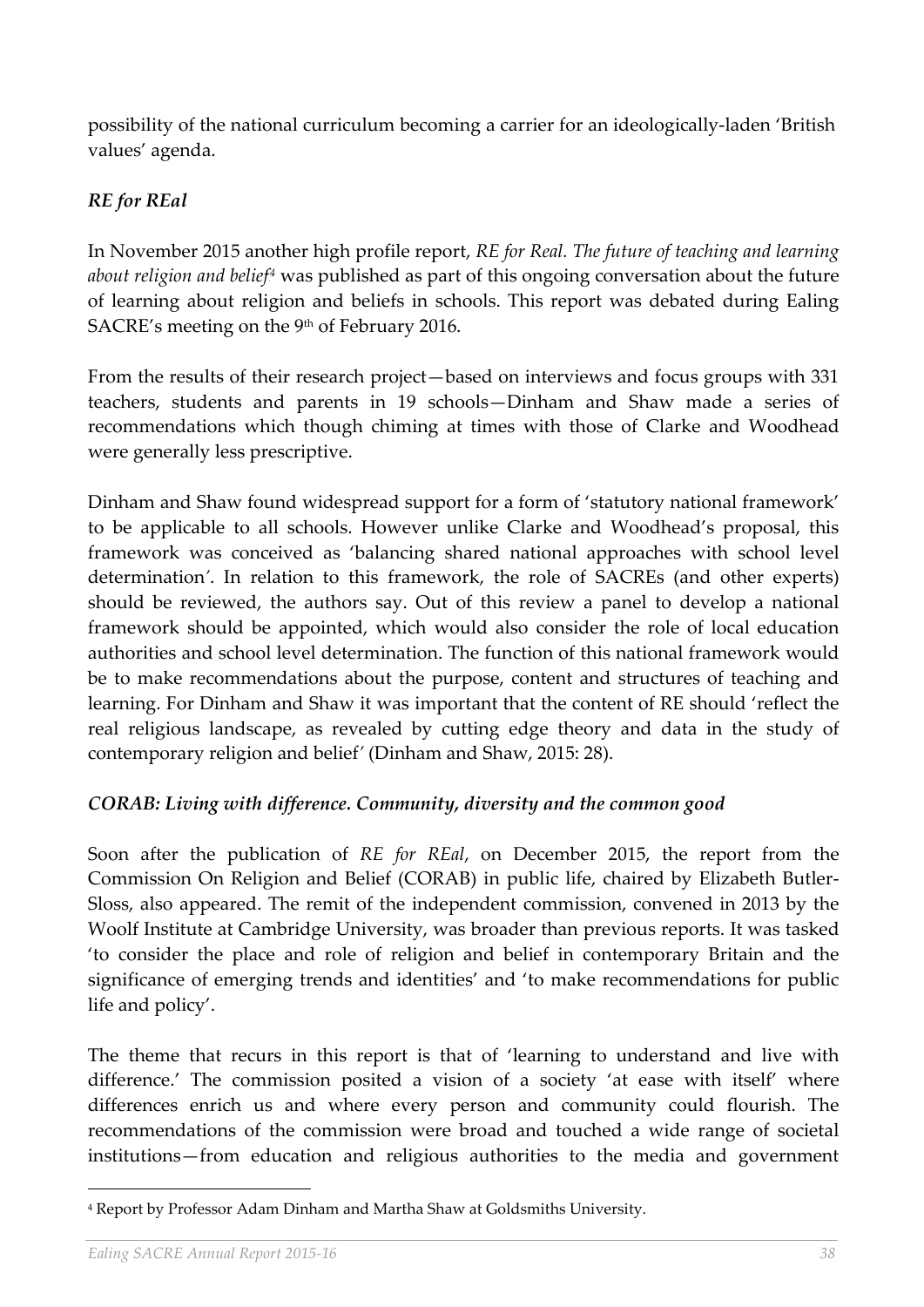departments. Among them, they recommended that religion and belief literacy programmes and projects drafted by educational and professional bodies should apply to every section of society (e.g. news and other media personnel); that pupils in state-funded schools should have statutory entitlement to a curriculum on religion, philosophy and ethics; that schools of religious character should take steps to reduce selection of pupils and staff on grounds of religion and that the pluralist character of modern society should be reflected in civic events.

|                                                                                           | <b>SACREs</b>                                                 | <b>ASCs</b>                                                                                                            | <b>RE</b>                        | <b>Collective worship</b>                                                                        |
|-------------------------------------------------------------------------------------------|---------------------------------------------------------------|------------------------------------------------------------------------------------------------------------------------|----------------------------------|--------------------------------------------------------------------------------------------------|
| <b>A New Settlement:</b><br><b>Religion and Belief</b><br>in schools                      | <b>SACREs would</b><br>remain to support<br><b>RE</b> locally | Abolished                                                                                                              | Nationally<br>determined         | To remove the<br>requirement for<br>collective worship<br>but to have<br>inclusive<br>assemblies |
| <b>LIVING WITH</b><br><b>DIFFERENCE</b><br>community,<br>diversity and the<br>common good | No comment is<br>made on SACREs                               | Not mentioned in<br>the report but to<br>be abolished in<br>light of national<br>determination                         | Nationally<br>determined         | To remove the<br>requirement for<br>collective worship<br>but to have<br>inclusive<br>assemblies |
| <b>REforREal</b>                                                                          | The need to review<br>their purpose and<br>remit              | Abolished in light<br>of the<br>recommendation<br>for a national<br>curriculum<br>framework for RE                     | <b>Nationally</b><br>determined  | Mentioned in<br>relation to learning<br>in RE                                                    |
| <b>Mr Justice Warby</b>                                                                   | Not a concern for<br>this report                              | Religious education<br>is different from<br>religious studies<br>and should include<br>non-religious belief<br>systems | Not a concern for<br>this report | Not a concern for<br>this report                                                                 |

#### Table 1: Areas covered by some reports and the High Court judgement $^{\scriptscriptstyle 5}$

#### *'Educational Excellence Everywhere' whitepaper*

The whitepaper on education published in March 2016 furthered the structural changes in education by calling for all schools in England to become academies. This change brings additional complexities to the delivery of RE and goes against the kernel common to all reports' recommendations: the desire for a nationally agreed framework or curriculum on RE to all schools.

-

<sup>5</sup> *NASACRE Briefing 10*

*Ealing SACRE Annual Report 2015-16 39*